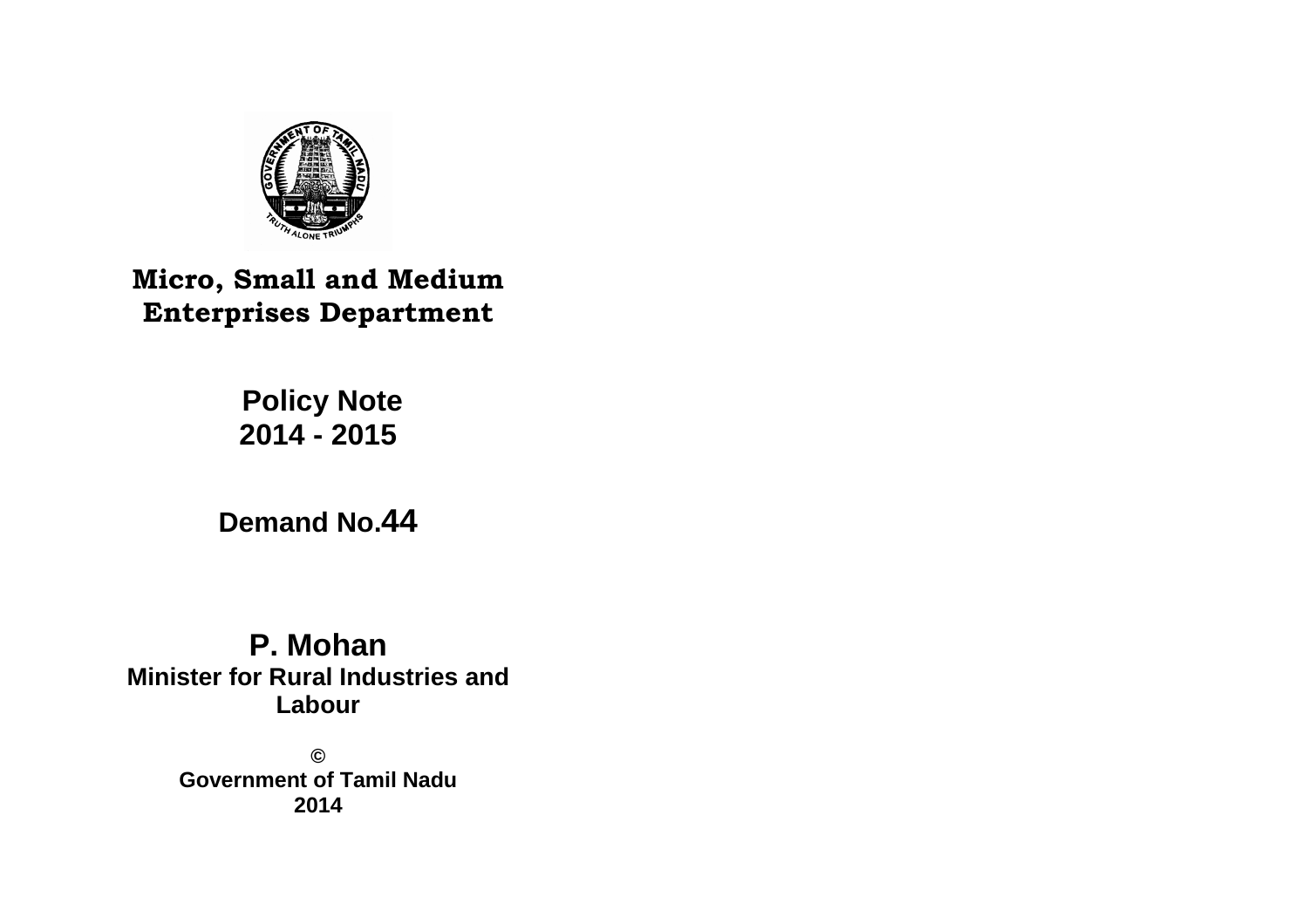# **CONTENTS**

| S.No. | <b>Description</b>                                                              | Page |
|-------|---------------------------------------------------------------------------------|------|
| 1.    | <b>Overview</b>                                                                 | 1    |
| 2.    | <b>Commissionerate of</b><br><b>Industries and Commerce</b>                     | 18   |
| 3.    | <b>Tamil Nadu Small Industries</b><br><b>Development Corporation</b><br>(SIDCO) | 67   |
| 4.    | <b>Tamil Nadu Small Industries</b><br><b>Corporation (TANSI)</b>                | 91   |
| 5.    | <b>Entrepreneurship</b><br><b>Development Institute (EDI)</b>                   | 97   |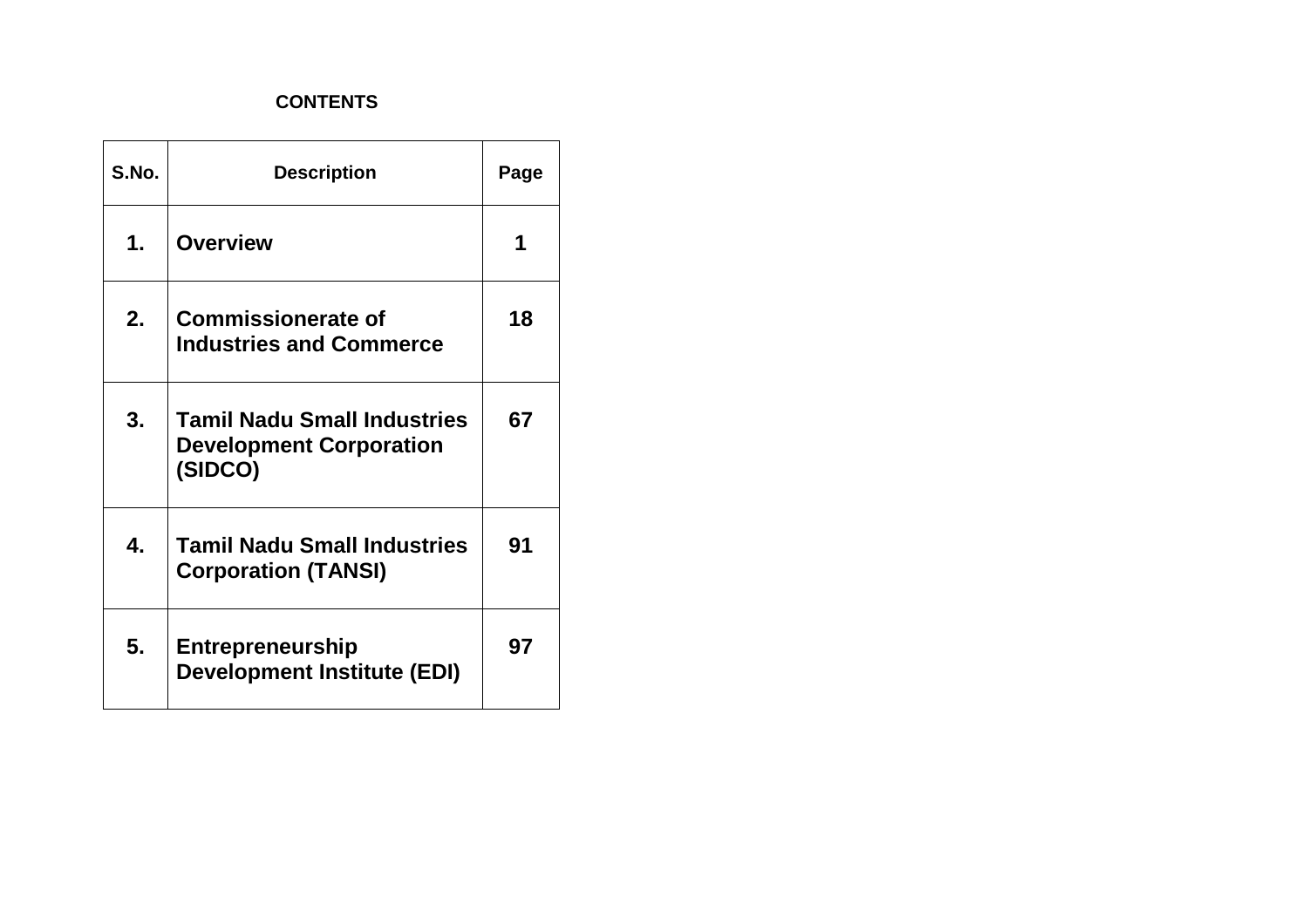# **Micro, Small and Medium Enterprises Department Policy Note – 2014-15**

#### **1. Overview**

MSMEs are considered as engines of economic growth in both developed and developing countries. The major advantage of the sector is itsemployment potential at low capital cost. The labour intensity of the MSME sector is much higher than that of large enterprises. They further help to achieve fair and equitable distribution of wealth by regional dispersion of economic activities. MSMEs assist in fostering a self-help and entrepreneurialculture by bringing together skills and capital through various lending and skill enhancement schemes. These enterprises impart the resilience towithstand economic upheavals and maintain a reasonable growth rate since being indigenous is the key to sustainability and self-sufficiency.

#### **1.1 MSME Sector in the Global Economy**

The MSME sector is the backbone of the economy particularly in developing countries. The Organisation for Economic Co-operation and Development (OECD) reports that, more than 95% of enterprises in the OECD area are MSMEs. These enterprises account for almost 60% of private sector employment, make a large contribution to innovation, and support regional development and social cohesion.

 In developing countries, the MSME sector makes a vital contribution to GDP and employment. Higher growth rate of MSME's has a direct effect onGDP growth due to increased output, value addition and profits. MSME growth also impacts GDP indirectly, through increased innovation and macro-economic resilience of the overall economy.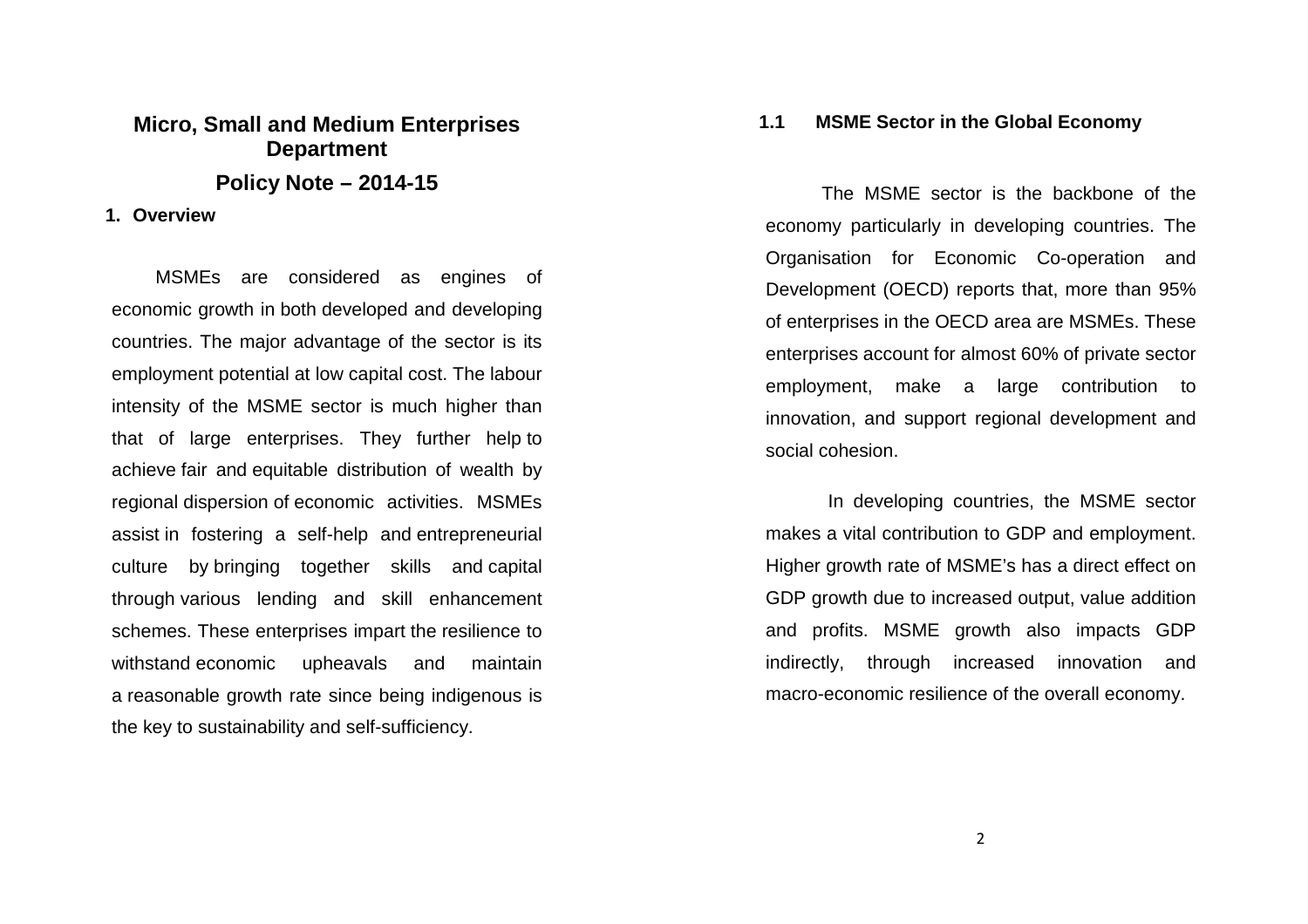## 1.2 **Role of MSMEs in a Developing Economy**

Unemployment and underemployment are the prevailing economic ailment in most of the Asian countries and they are result of a fundamental disproportionate relationship between population the use of available resources. In many Asian countries, large-scale industrialization has been slow particularly attributed to the shortage of supply of capital. Under the circumstances, the problem of unemployment and under-employment can be tackled by the expansion and modernization of the existing smallscale /cottage industry and by the introduction of new industries capable of raising the level of production and improving the present depressed standard of living. The large scale industry has been slow to develop and has succeeded to a very limited extent in absorbing the surplus population of the countryside. MSMEs are still the most extensivetools for controlling unemployment world over.

#### **1.3 Role of MSMEs in the Indian Economy**

The micro, small and medium enterprises constitute a very important segment of the Indian economy. Today, it accounts for nearly 45% of the gross value of output in the Manufacturing Sector and over 40% of the total exports from the country.In terms of value added this sector accounts for about 40% of the value addition in the Manufacturing Sector. The sector's contribution to employment is second highest next to agriculture. It has been estimated that every one lakh rupees of investment in fixed assets in the MSMEs sector generates employment for about 0.21 persons as per IV All India Census of MSMEs.

 The capability of Indian MSME products to compete in international markets is reflected in its share of about 40% in national exports. In case of items like readymade garments, leather goods, processed foods, engineering items, the performance has been commendable both in terms

3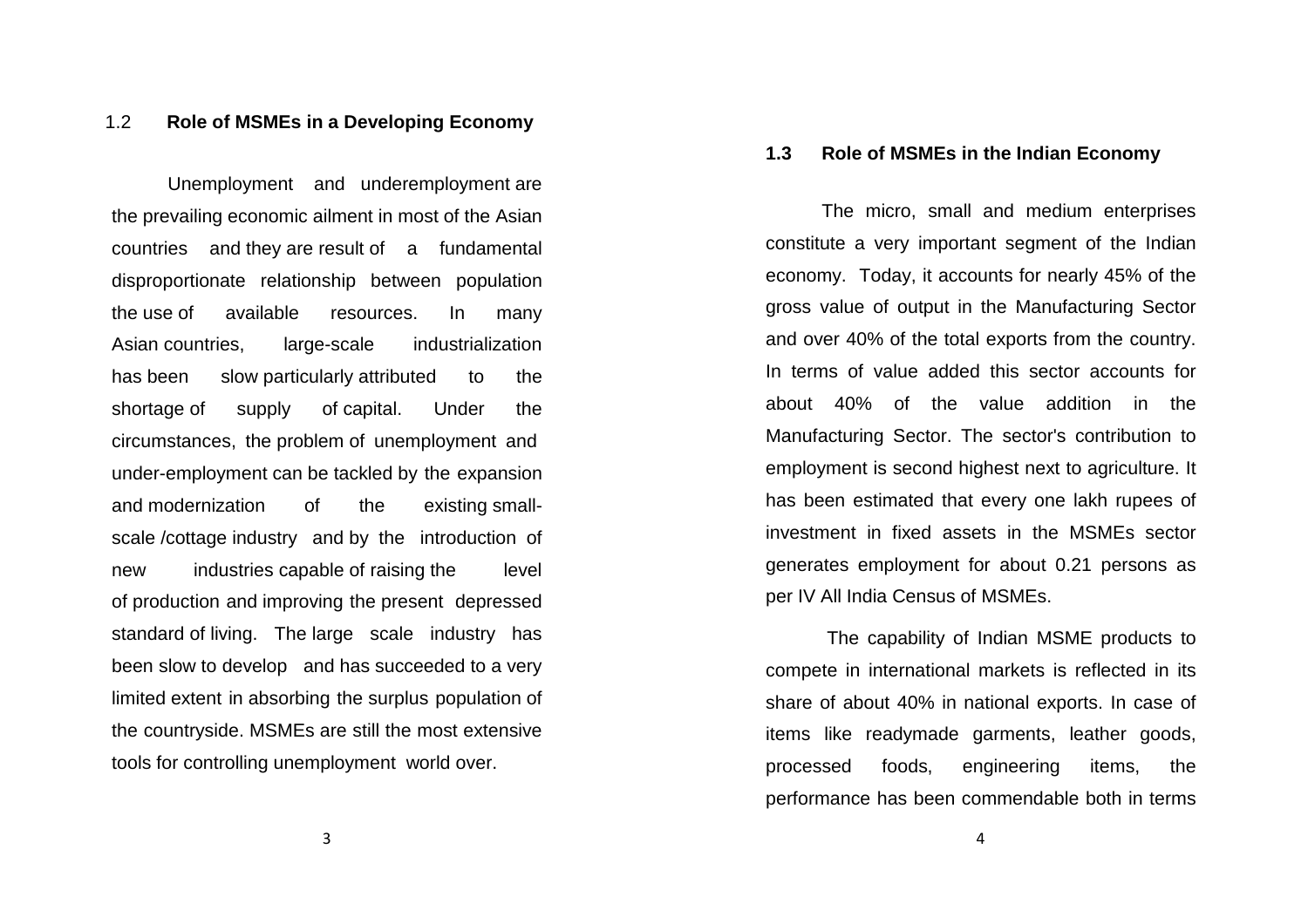of value and their share within the MSME sector while in some cases like sports goods etc., they account for 100% share to the total exports of the sector.

 The MSME sector has consistently registered a higher growth rate compared with overall industrial sector. With its agility and dynamism, the sector has shown admirable innovativeness and adaptability to survive the economic downturn and recession.

#### **1.4 MSMEs in Tamil Nadu**

 The MSME sector has a major contribution to the economy of Tamil Nadu. Tamil Nadu has 9.68 Lakh registered MSMEs as on 31.3.2014. This sector provides employment to about 63.18 Lakh persons and accounts for a total investment of Rs.67,130 crore. MSMEs in Tamil Nadu produce over 6000 varieties of products including engineering products, electrical, electronics,

chemicals, plastics, steel, cement, paper, matches,textiles, hosiery, readymade garments etc.

 The table given below indicates the trend in growth of micro, small and medium enterprises during the last ten years and the level of investment, employment, etc, it has created:-

### **Trend in the Growth of MSMEs in Tamil Nadu**

| Year    | Number of<br>units | Investment<br>(Rs. In crore) | Production<br>(Rs. In crore) | Employment<br>(in Numbers) |
|---------|--------------------|------------------------------|------------------------------|----------------------------|
| 2004-05 | 16253              | 1105.81                      | 4556.97                      | 60280                      |
| 2005-06 | 20399              | 1705.20                      | 4414.87                      | 67800                      |
| 2006-07 | 19201              | 714.41                       | 2067.87                      | 110026                     |
| 2007-08 | 27209              | 2547.14                      | 8739.95                      | 242855                     |
| 2008-09 | 32049              | 3557.89                      | 13354.86                     | 294255                     |
| 2009-10 | 41799              | 3214.22                      | 10880.01                     | 151743                     |
| 2010-11 | 57902              | 5872.37                      | 12500.86                     | 405233                     |
| 2011-12 | 70758              | 7429.59                      | 15496.00                     | 502381                     |
| 2012-13 | 83348              | 8751.54                      | 17503.08                     | 583436                     |
| 2013-14 | 116393             | 18939.87                     | 16832.25                     | 494990                     |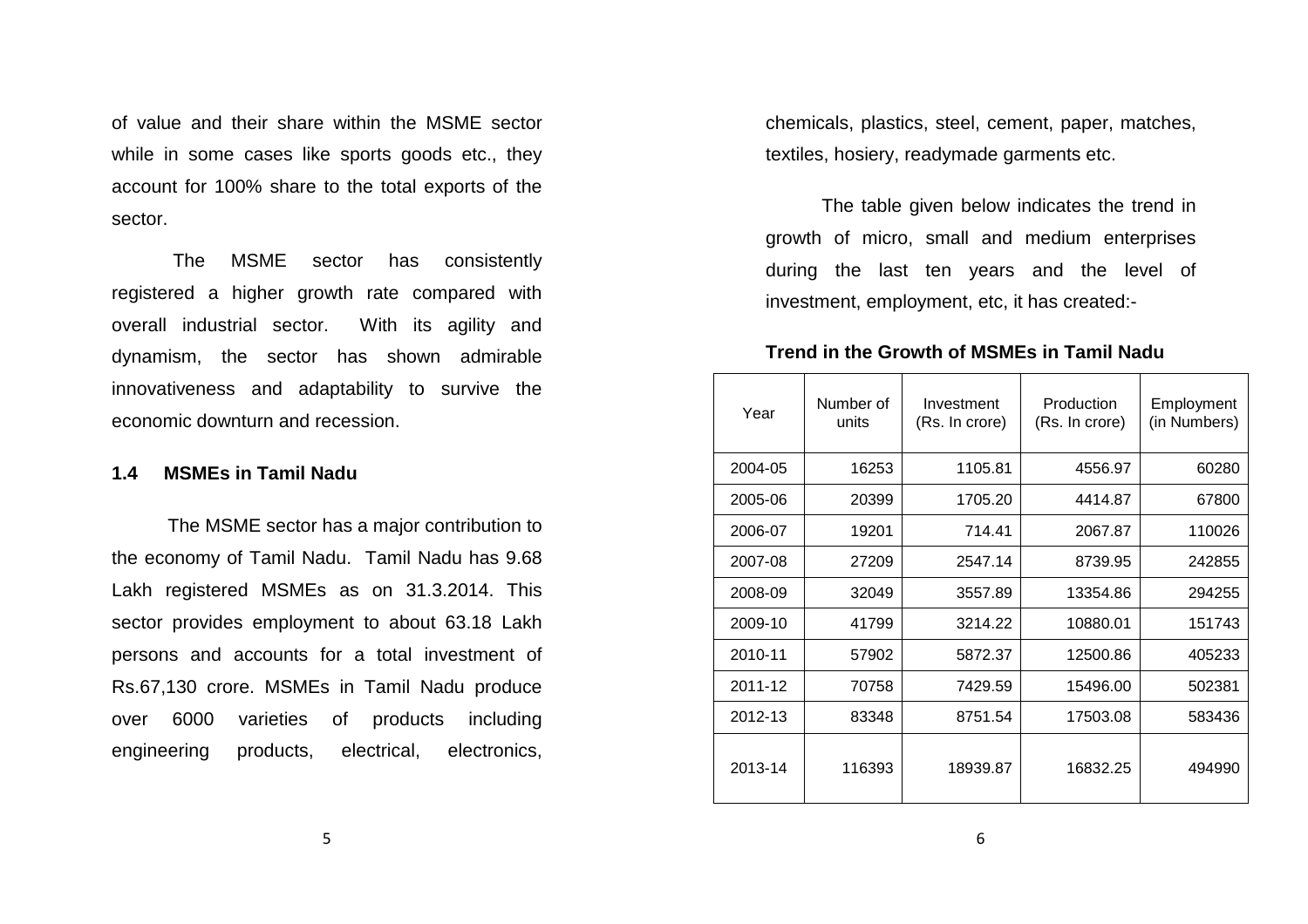There has been a phenomenal growth in the number of MSMEs in Tamil Nadu from 3,87,597 in 2000 to 9,67,636 registered MSMEs as on 31.03.2014.

#### **1.5 Vision Tamil Nadu 2023**

The Vision Tamil Nadu 2023 released by Hon'ble Chief Minister has listed the following major issues as confronting the SME sector.

- ❖ Access to finance
- Conducive regulatory and policy environment
- ❖ Access to technology
- ❖ Market access
- $\div$  Infrastructure availability

The Vision document has also suggested a strategy for effectively addressing the above issues through a combination of policy measures, skill development and infrastructure facilities. Measures

such as cluster development will be adopted in implementing focused initiatives to make SMEs competitive.

#### **1.6 Special Package of Incentives announced by the Hon'ble Chief Minister**

The Hon'ble Chief Minister announced a Special Package to encourage the Micro, Small and Medium Enterprises sector on the floor of the Legislative Assembly under Rule 110 on 7.5.2013. This package contains the following 10 Announcements:

- (i) The subsidy granted on the total cost of the machineries and equipments to Micro, Small and Medium Enterprises set up in the Industrial Backward Areas Micro Enterprises set up in all parts of the State and for the agro based Micro, Small & Medium production Enterprises will be enhanced from 15% to 25%. The subsidy for this will be a maximum limit of Rs.30 Lakh.
- (ii) To further encourage the development of Micro, Small and Medium Enterprises, in order to form new Industrial Estates a land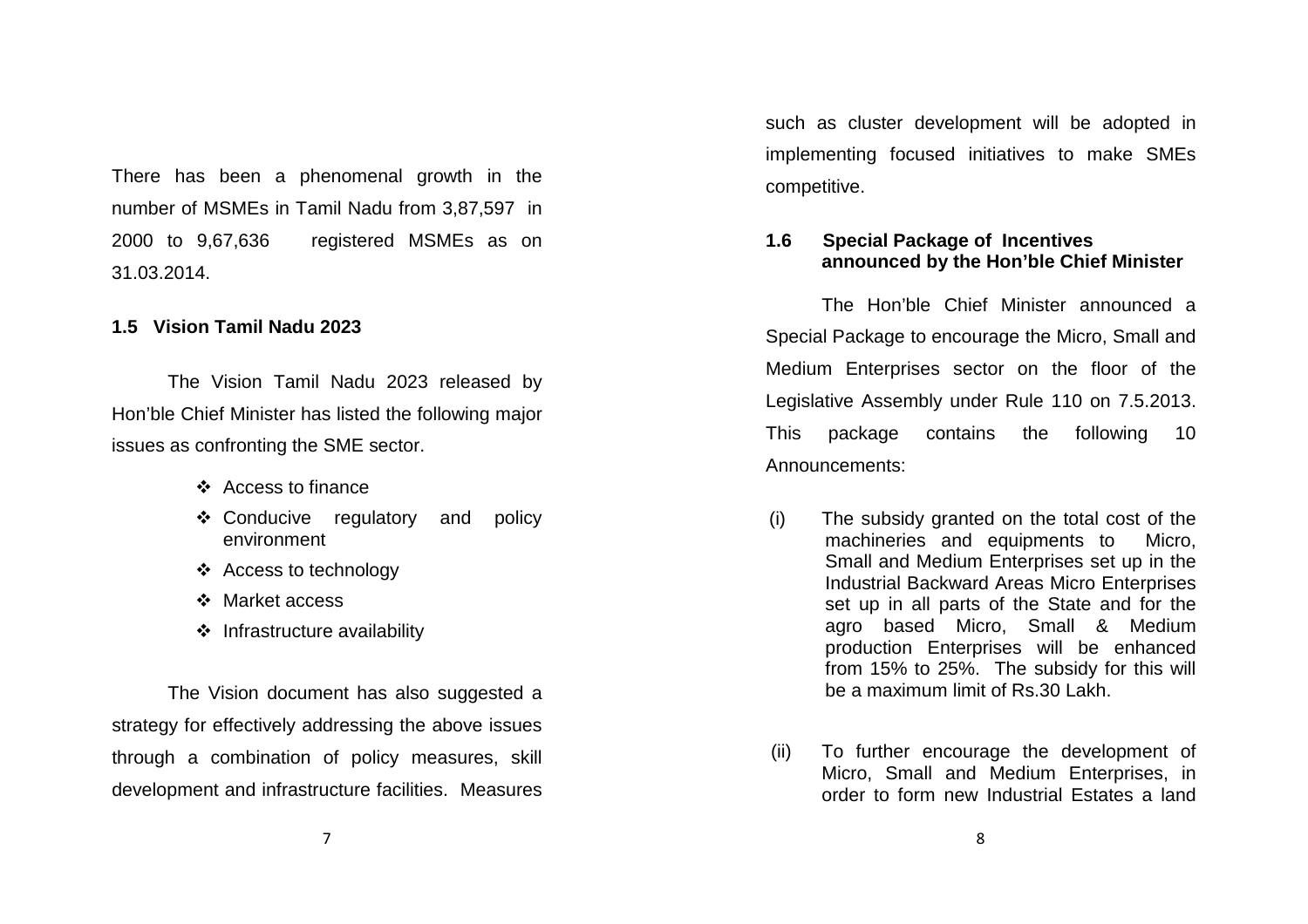bank of about 2000 acres will be formed in a phased manner through Small Industries Development Corporation in various places in the State.

- (iii) To facilitate the growth of Micro, Small and Medium Enterprises by having close locational proximity with the large industries so that comprehensive benefits are extended to them, minimum 20% of the total area of land lying contiguous in all the Industrial Estates developed / to be developed by SIPCOT will be set apart for MSMEs and to be handed over to SIDCO on outright sale basis. SIDCO in turn will develop the land obtained from SIPCOT and allot to Micro, Small and Medium Enterprises, unlike in the past where the allotment of plots / sheds morethan 5000 sq.ft requires government sanction, hereafter SIDCO would be conferred with power to allot plots / sheds up to the extent of 50 cents.
- (iv) The industrial units functioning in proximity to human habitations / residential areas, are causing pollution and lack of space had made their expansion impossible. The Government would offer all assistance and other facilities to entrepreneurs prepared to shift their units outside town areas. If these scattered units willing to shift outside the

urban areas, the Government would provide 75 % grant of the total project cost and a maximum of Rs.15 crores for getting electricity and water connections and other infrastructure facilities like conference halls, common facility centres etc. Similarly, entrepreneurs associations coming forward to set up new clusters in the outskirts of towns/ cities will be provided 50% grant upto a maximum limit of Rs.10 crores.

- (v) As no consistent, uniform policy of land pricing for Micro, Small and Medium Entrepreneurs is suitably available in SIDCO, and revising the policy of SIDCO in allotting industrial plots / sheds to Micro, Small and Medium Entrepreneurs on outright sale basis or on hire purchase basis, a suitable land pricing policy for the allotment of industrial plots through SIDCO will be formulated to make it consistent and The Industrial entrepreneurs friendly. Plots/Industrial sheds in the Industrial Estates will also be considered for allotment on 30 years lease basis. An option will be given to the entrepreneurs to buy the plot on full cost basis at the end of 30 years lease period.
- (vi) Creation of new industrial estate involves various stages i.e. from getting suitable land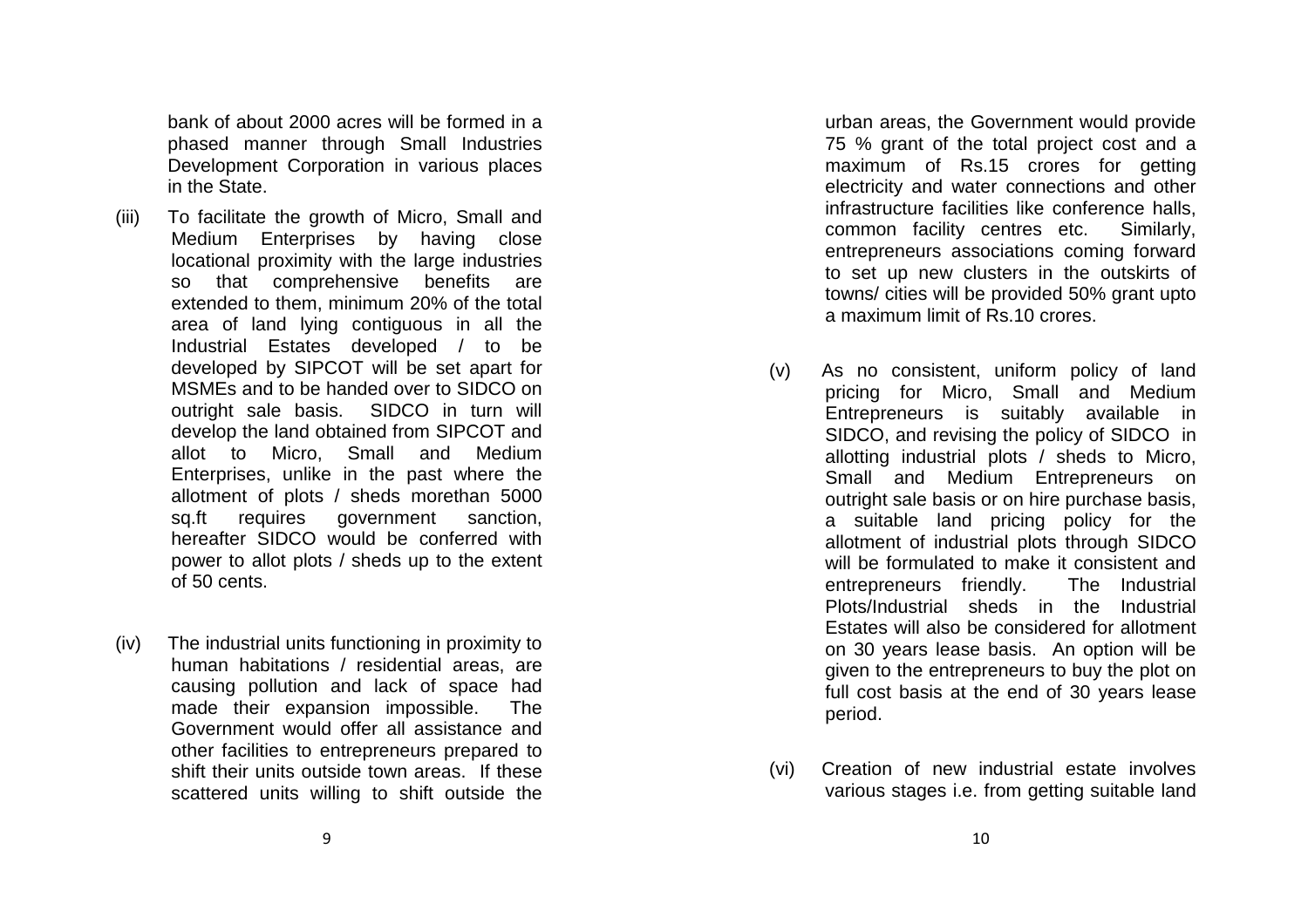(both private and Government) for the formation of the estate till approval of the layout of the new industrial estate. The entire process involves clearances and approvals from various Government agencies / departments. In order to avoid delay, a state level Single Window Clearance Committee under the Chairmanship of Chief Secretary will be constituted.

- (vii) SIDCO with a mission to accelerate the growth of Micro, Small and Medium Enterprises in the State of Tamil Nadu is developing, upgradation and maintaining the Industrial Estates in various places, for which SIDCO avails the grants received from State and Central Governments in addition to its own funds. In order to strengthen the financial base of SIDCO, a further sum of Rs.16 cores will be **State** additionally provided by the Government to SIDCO as additional share capital of the Government.
- (viii) The multi-storeyed industrial complexes would be set up since the land cost around Chennai had gone up manifold and there are no adequate land space for expanding the existing industrial units. In order to overcome this, a multi-storeyed Industrial

Complex will be established in Tirumazhisai near Chennai as a first step at a cost of Rs.20 crores and small entrepreneurs will be allotted modules on long term basis.

- (viii) The multi-storeyed industrial complexes would be set up since the land cost around Chennai had gone up manifold and there are no adequate land space for expanding the existing industrial units. In order to overcome this, a multi-storeyed Industrial Complex will be established in Tirumazhisai near Chennai as a first step at a cost of Rs.20 crores and small entrepreneurs will be allotted modules on long term basis.
	- (ix) To achieve the goal set right in Vision 2023 and to create Micro, Small and Medium Entrepreneurs, by considering the necessity of various Industrial clusters, Government have decided to provide training like Technology based Entrepreneur Development Training and Capacity building training through Entrepreneurship Development Institute. Further, to solve the problems faced by the Women Self Employment Group special employment training for women will be designed and implemented. To implement this training programme, a sum of Rs.5 crore will be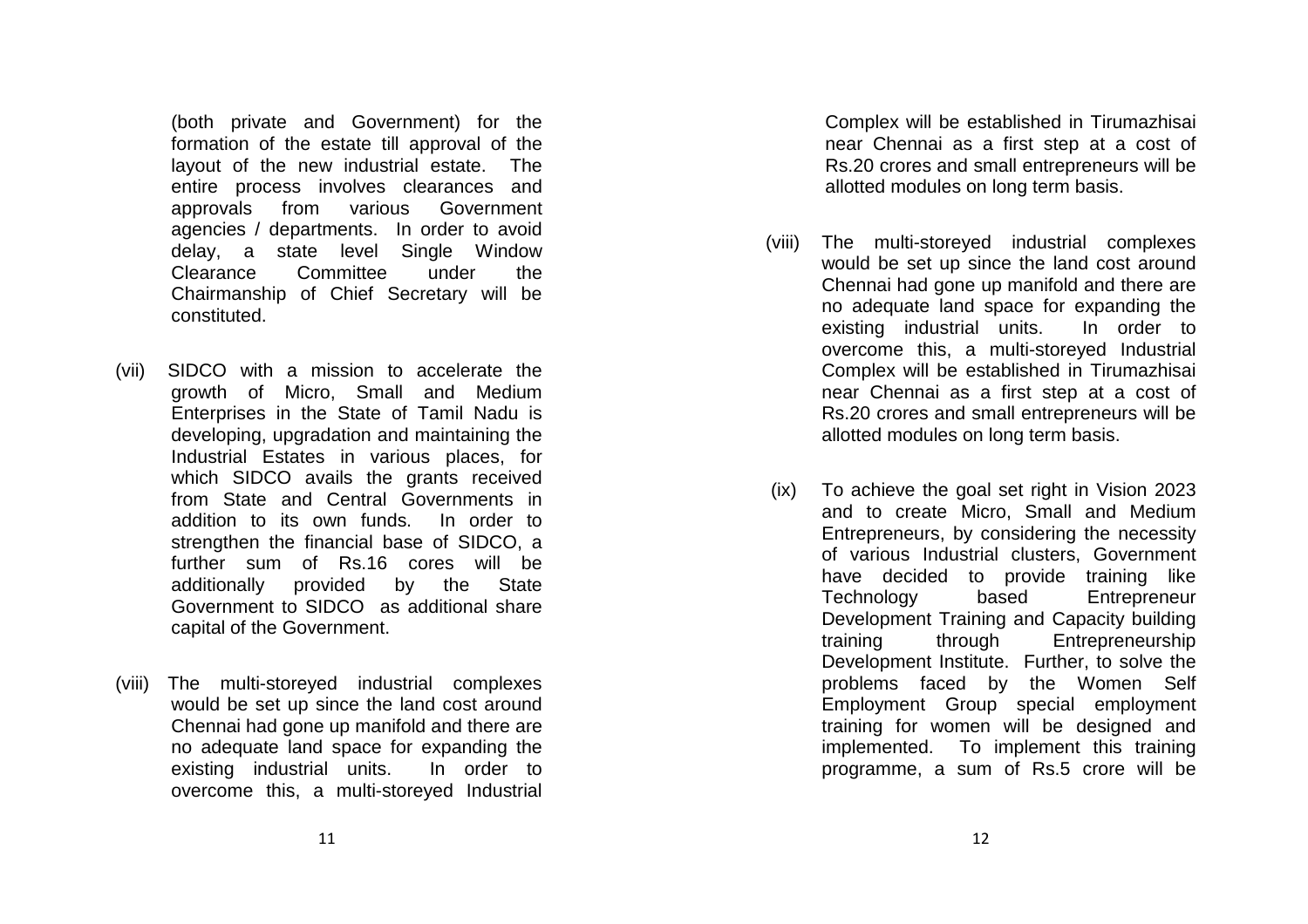provided to Entrepreneurship Development Institute as grant.

 (x) In order to promote joint ventures, if private Industrial Associations come forward to setup Industrial Estates, SIDCO would participate in the equity capital upto 10% to form new estates.

 Appropriate orders were issued by the Government on all announcements. The above mentioned announcements were well received by the Micro, Small and Medium Enterprise (MSME) Entrepreneurs and Industrial Associations in the State.

**1.7 Micro, Small and Medium Enterprises Department** 

 This Department has following six major organisations under its ambit.

- a. The Commissionerate of Industries and **Commerce**
- b. The Tamil Nadu Small Industries Development Corporation Limited (SIDCO)
- c. The Tamil Nadu Small Industries Corporation Limited (TANSI)
- d. The Entrepreneurship Development Institute (EDI)
- e. Tamil Nadu Small Tea Growers Industrial Cooperative Tea Factories Federation (Indcoserve)
- f. Salem Starch and Sago Manufacturers Service Industrial Cooperative Society Ltd. (Sagoserve)

 The Commissionerate of Industries and Commerce provides all escort and hand holding support to entrepreneurs through District Industries Centres. Tamil Nadu Small Industries Development Corporation Limited (SIDCO) provides industrial plots/sheds and other infrastructure facilities forMSMEs. TANSI undertakes manufacture of wooden and steel furniture, hand pumps, EB line materials.The Entrepreneurship Development Institute, popularly called EDI was constituted by the Government with the aim of catering to the training needs of Micro, Small and Medium Enterprises. Tamil Nadu Small Tea Growers Industrial Cooperative Tea Factories Federation called 'Indcoserve' was established in 1965 at Coonoor, tomarket the products of member tea factories to get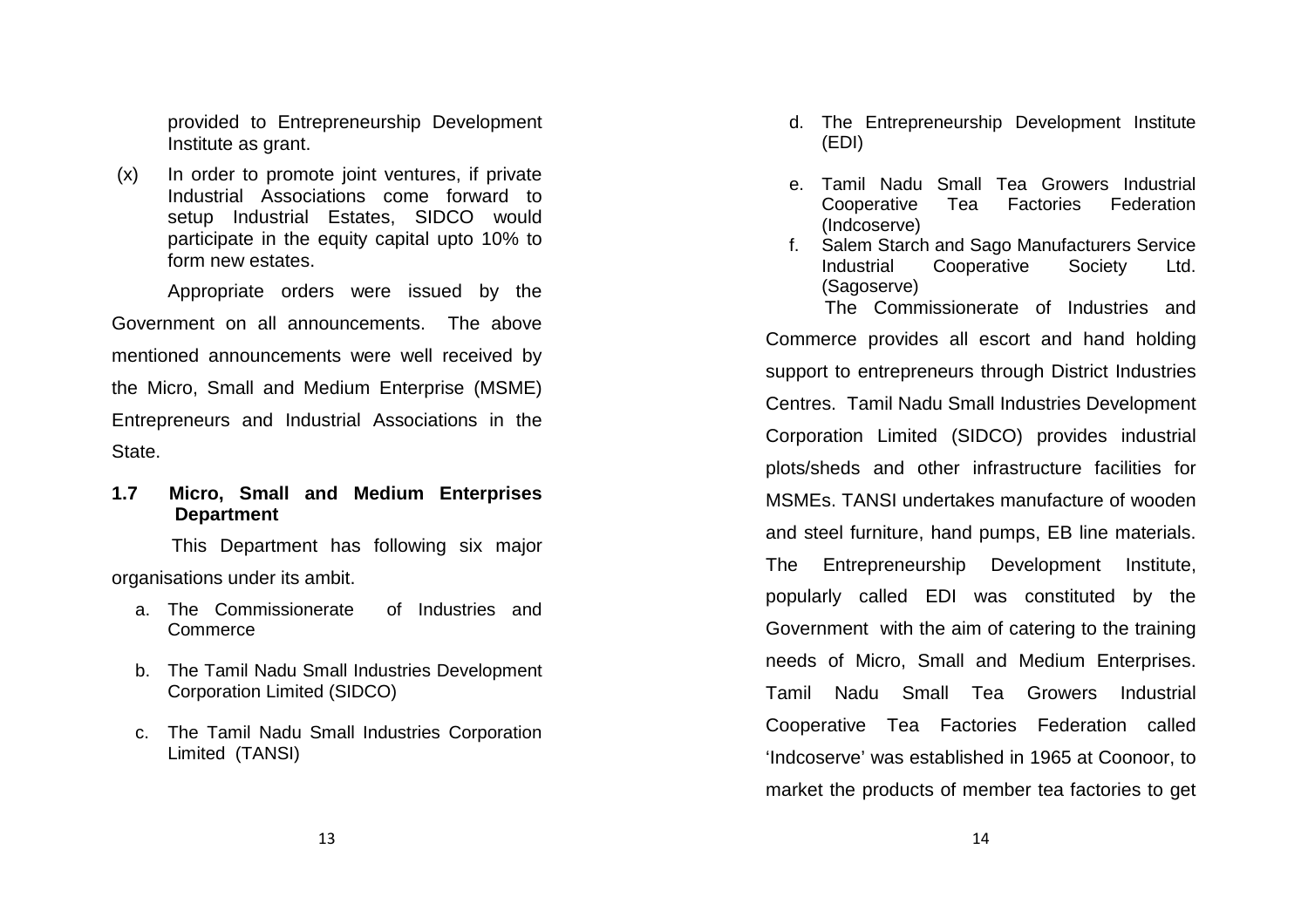better prices. Salem Starch and Sago Manufacturers Service Industrial Cooperative Society Ltd. popularly known as 'Sagoserve' facilitates to market the products, and also provides ware-housing and credit facilities to its members.

#### **1.8 The Micro, Small and Medium Enterprises Development (MSMED) Act, 2006**

Government of India enacted the Micro, Small and Medium Enterprises Development (MSMED) Act, 2006 to facilitate integrated development of Micro, Small and Medium Enterprises. It provides the first-ever legal framework for recognition of the concept of "enterprises" which comprises both Manufacturing and Service entities. It defines Medium Enterprises for the first time and seeks to integrate the three tiers of these enterprises, namely, Micro, Small and Medium Enterprises. The Act also provides for a statutory consultative mechanism at the National level with balanced representation of all sections of stake-holders, particularly the three classes of enterprises and with

a wide range of advisory functions. As per the MSMED Act 2006, the enterprises are classified into Manufacturing and Service enterprises based on their investment in plant and machinery/ equipment (excluding land and buildings) as indicated below:-

#### **Manufacturing Enterprises**

| <b>Micro Manufacturing</b>  | Upto Rs. 25 Lakh           |
|-----------------------------|----------------------------|
| <b>Enterprises</b>          |                            |
| <b>Small Manufacturing</b>  | Above Rs.25 Lakh and upto  |
| <b>Enterprises</b>          | Rs.5 Crore                 |
| <b>Medium Manufacturing</b> | Above Rs. 5 Crore and upto |
|                             |                            |
| <b>Enterprises</b>          | Rs.10 Crore                |

# **Service Enterprises**

| <b>Micro Service Enterprises</b>  | Upto Rs. 10 Lakh                          |
|-----------------------------------|-------------------------------------------|
| <b>Small Service Enterprises</b>  | Above Rs. 10 Lakh<br>and upto Rs. 2 Crore |
| <b>Medium Service Enterprises</b> | Above Rs. 2 Crore<br>and upto Rs. 5 Crore |

# **1.9 Employment generation by MSMEs**

 Government of Tamil Nadu introduced exclusive policy for the Micro, Small and Medium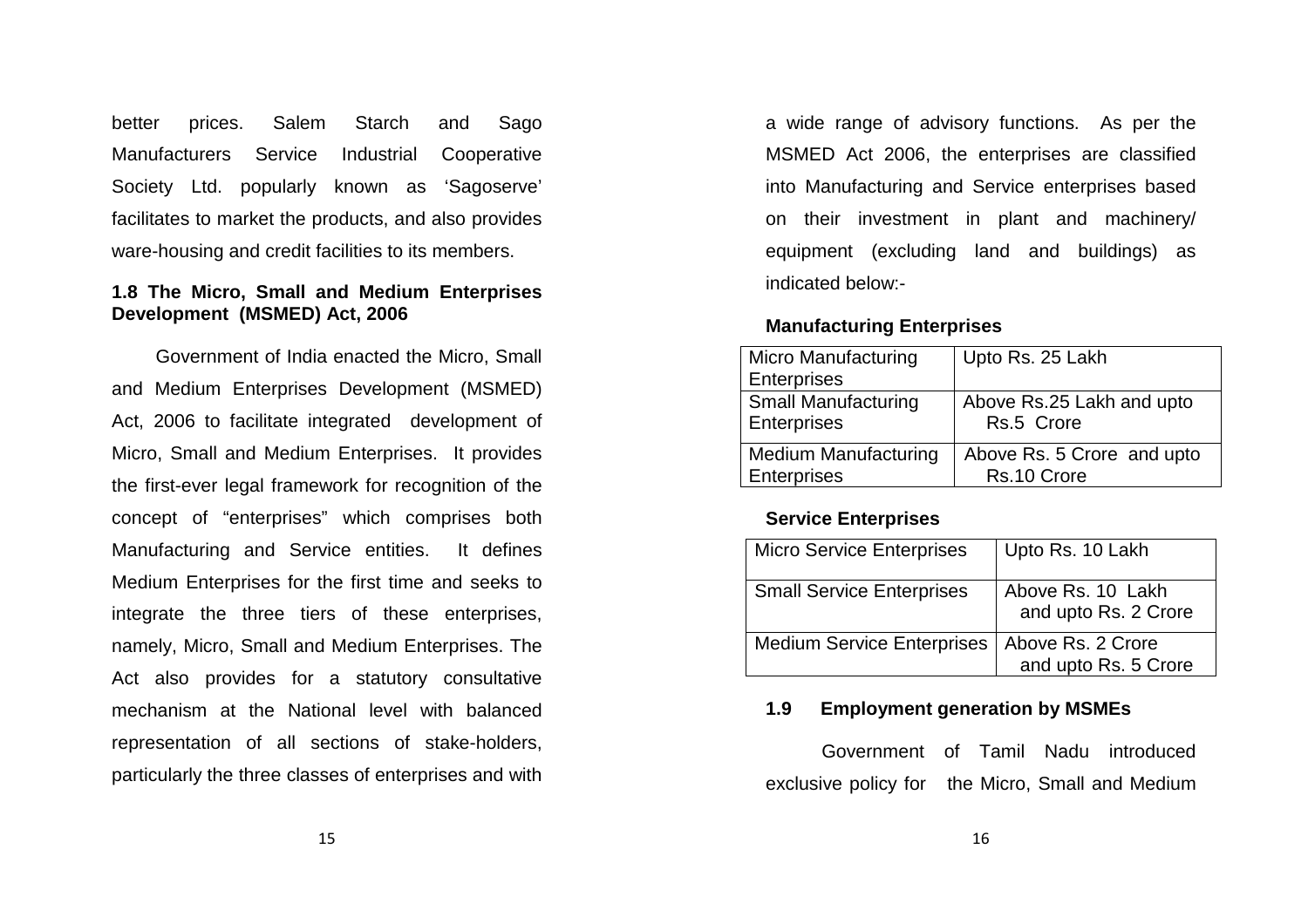Enterprises to provide holistic frame work for annual growth rate of over 10 % on sustainable basis and to generate direct and indirect employment opportunities to the tune of 10 Lakh during the XI Five Year Plan period.

The Policy provides for incentive schemes, infrastructure development, technology up-gradation, skill development, marketing support,deregulation and simplification, administrative reforms and rehabilitation of sick enterprises in the State.

 Against the target of generating 10 lakh employments during the XI Five Year Plan period, 10.57 lakh employments were created in the State.

 During the XII Five Year Plan period (2012-2017) it has been proposed to generate direct and indirect employment opportunities to 15 Lakh persons. During the first 2 years (2012-13 & 2013-14) of XII Five Year Plan, employment opportunities have been created for 6.82 lakh persons in the state as detailed below:

| Year    | <b>Employment Generated</b> |
|---------|-----------------------------|
| 2012-13 | 3,38,435                    |
| 2013-14 | 3,43,665                    |
| Total   | 6,82,100                    |

#### **2. The Commissionerate of Industries and Commerce**

The Commissionerate of Industries and Commerce is the State level agency for the development of industries in general and Micro, Small and Medium Enterprises in particular. District Industries Centres (DICs) are functioning in all the (32) Districts under the control of this Commissionerate. In Chennai, the Regional Joint Director heads the District Industries Centre. District Industries Centres facilitate prospective entrepreneurs in starting and sustaining Industrialenterprises and provide a variety of escort services to the entrepreneurs like, identification of viableactivities, preparation of project profiles, obtaining financial assistance from various banks/financial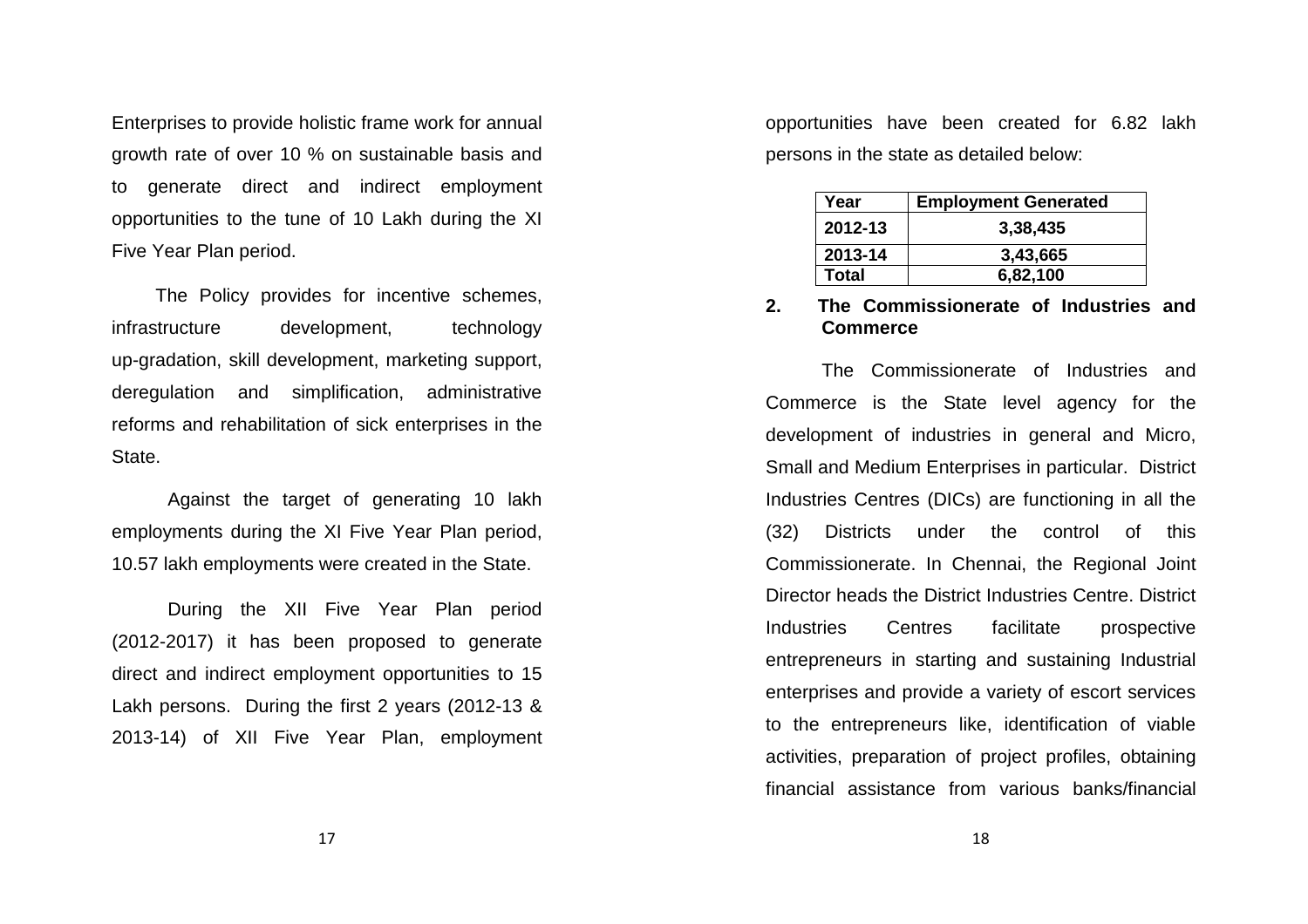institutions and statutory clearances from Government Departments, sanction and disbursement of eligible subsidies and facilitation in obtaining payments in delayed cases.

#### **2.1 Filing of Entrepreneur Memoranda**

 The filing of an Entrepreneur Memorandum is optional for micro and small manufacturing/ service enterprises and medium service enterprises, but compulsory for medium manufacturing enterprises as per the MSMED Act, 2006. Any person who intends to start a micro or small enterprise may file this memorandum, on a voluntary basis, in the prescribed format with the General Manager, District Industries Centre of the concerned District / the Regional Joint Director ofIndustries and Commerce, in Chennai.

 The Department has introduced an user friendly system for the 'Online' filing of the Entrepreneur Memoranda, Part I and II, by which

any MSME entrepreneur can log on to the website www.msmeonline.tn.gov.in and file application through online and obtain the EM Acknowledgement instantly, without visiting the District Industries Centres. From August 2013 onwards, the issue of Entrepreneur Memorandum Part I and Part II has been made 100% online.

 This scheme of online filing has evoked a good response from the entrepreneurs. It may be noted that 4,08,605 Entrepreneur Memoranda (Part-I) and 3,22,182 Entrepreneur Memoranda (Part-II) have been issued through online as on 31.03.2014.

#### **Increasing trend in filing online entrepreneur Memoranda**

**Entrepreneur Memoranda PART - I** 

| Year    | Manual | Online | Total | % of EM<br>filed<br>online |
|---------|--------|--------|-------|----------------------------|
| 2007-08 | 35072  |        | 35072 | 0.0                        |
| 2008-09 | 22037  | 21395  | 43432 | 49.3                       |
| 2009-10 | 11711  | 55177  | 66888 | 82.5                       |
| 2010-11 | 12059  | 65760  | 77819 | 84.5                       |
| 2011-12 | 9999   | 73935  | 83934 | 88.1                       |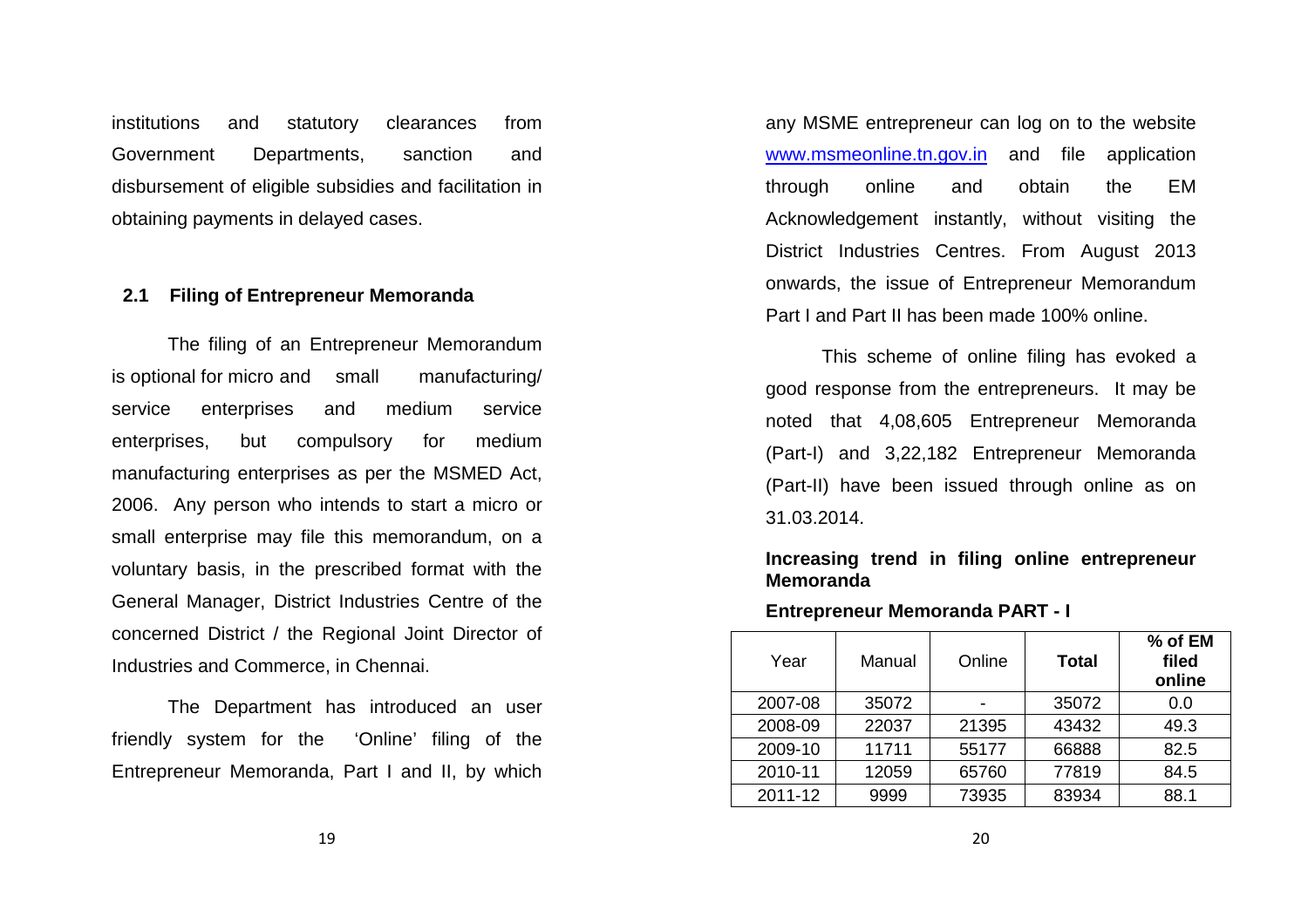| <u>LIIU ENEIJEUL MEIHVIAHUA LAN LEIL</u> |               |               |              |                            |  |  |
|------------------------------------------|---------------|---------------|--------------|----------------------------|--|--|
| Year                                     | <b>Manual</b> | <b>Online</b> | <b>Total</b> | % of EM<br>filed<br>online |  |  |
| 2007-08                                  | 27209         |               | 27209        | 0.0                        |  |  |
| 2008-09                                  | 22642         | 9407          | 32049        | 29.40                      |  |  |
| 2009-10                                  | 10673         | 31126         | 41799        | 74.50                      |  |  |
| 2010-11                                  | 16514         | 41388         | 57902        | 71.50                      |  |  |
| 2011-12                                  | 18867         | 51891         | 70758        | 73.30                      |  |  |
| 2012-13                                  | 16457         | 74517         | 90974        | 81.91                      |  |  |
| 2013-14                                  | 2540          | 113853        | 116393       | 97.82                      |  |  |
| <b>Total</b>                             | 114902        | 322182        | 437084       | 73.71                      |  |  |

#### **Entrepreneur Memoranda PART - II**

#### **2.2 Incentive Schemes**

The following incentives are being extended to Micro, Small and Medium Enterprises in the State:-

## **2.2.1 Subsidy schemes for micro manufacturing enterprises**

- Based on the representations of the MSME Sector, Government have increased the Capital Subsidy from 15% to 25% in order to give a fillip to the MSMEs and to improve the economic conditions of MSMEs from 07.05.2013.
- 20% low tension power tariff subsidy for the first 36 months from the date of

2012-13 9997 84819 94816 89.5 2013-14 1442 107519 108961 98.68 **Total 102317 408605 510922 79.97**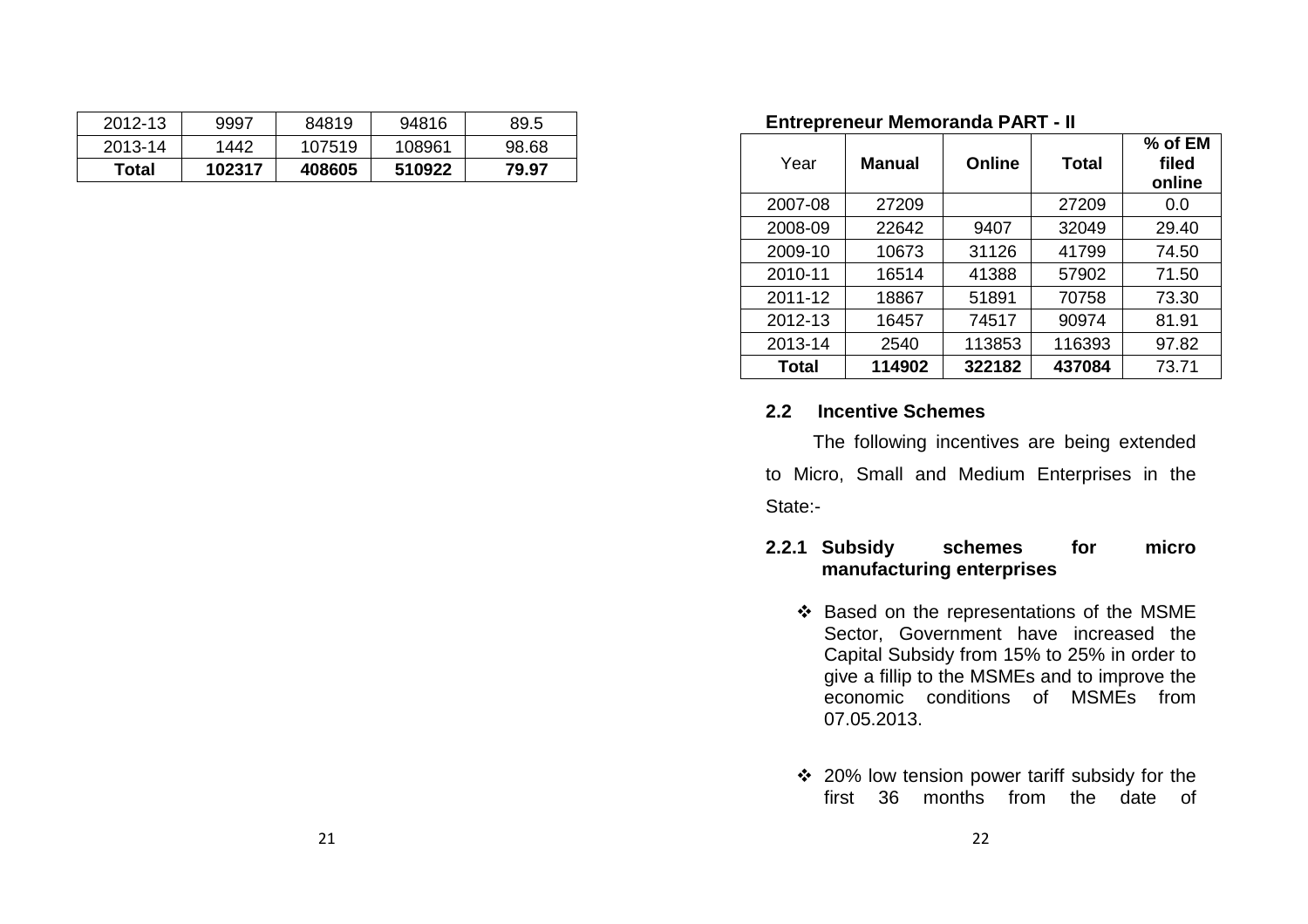commencement of commercial production or from the date of power connection, whichever is later.

- Reimbursement of 100% subsidy on the net value of Value Added Tax (VAT) paid by them for the first 6 years up to the value of investment made in plant and machinery on quarterly basis.
- Stamp duty exemption on mortgaged and pledged documents.

# **2.2.2 Subsidy schemes for industrially backward blocks and agro based enterprises**

 Micro, Small and Medium Manufacturing Enterprises established in 251 industrially backward blocks, all industrial estates promoted by the Government and Government Agencies like SIPCOT, SIDCO, etc., (excluding Industrial Estates located within a radius of 50 Kms from Chennai citycentre) and agro based enterprises set up in all the 385 Blocks in the State are eligible for the following package of incentives:

- 25% capital subsidy on the value of eligible plant and machinery subject to a maximum of Rs.30 lakh.
- 5% additional employment intensive subsidy on the value of eligible plant and machinery for providing employment to 25 workers for 3 years within the first 5 years from the date of commencement of commercial production, subject to a maximum of Rs.5 lakh.
- 5% additional capital subsidy on the value of eligible plant and machinery for enterprises set up by women, SC/ST, differently abled and transgender entrepreneurs subject to a maximum of Rs.2 lakh.
- 25% additional capital subsidy on the value of eligible plant and machinery installed to promote cleaner and environment friendly technologies subject to a maximum of Rs.3 lakh, if certified by the Tamil Nadu Pollution Control Board.
- 20% low tension power tariff subsidy for the first 36 months from the date of commencement of commercial production or from the date of power connection whichever is later.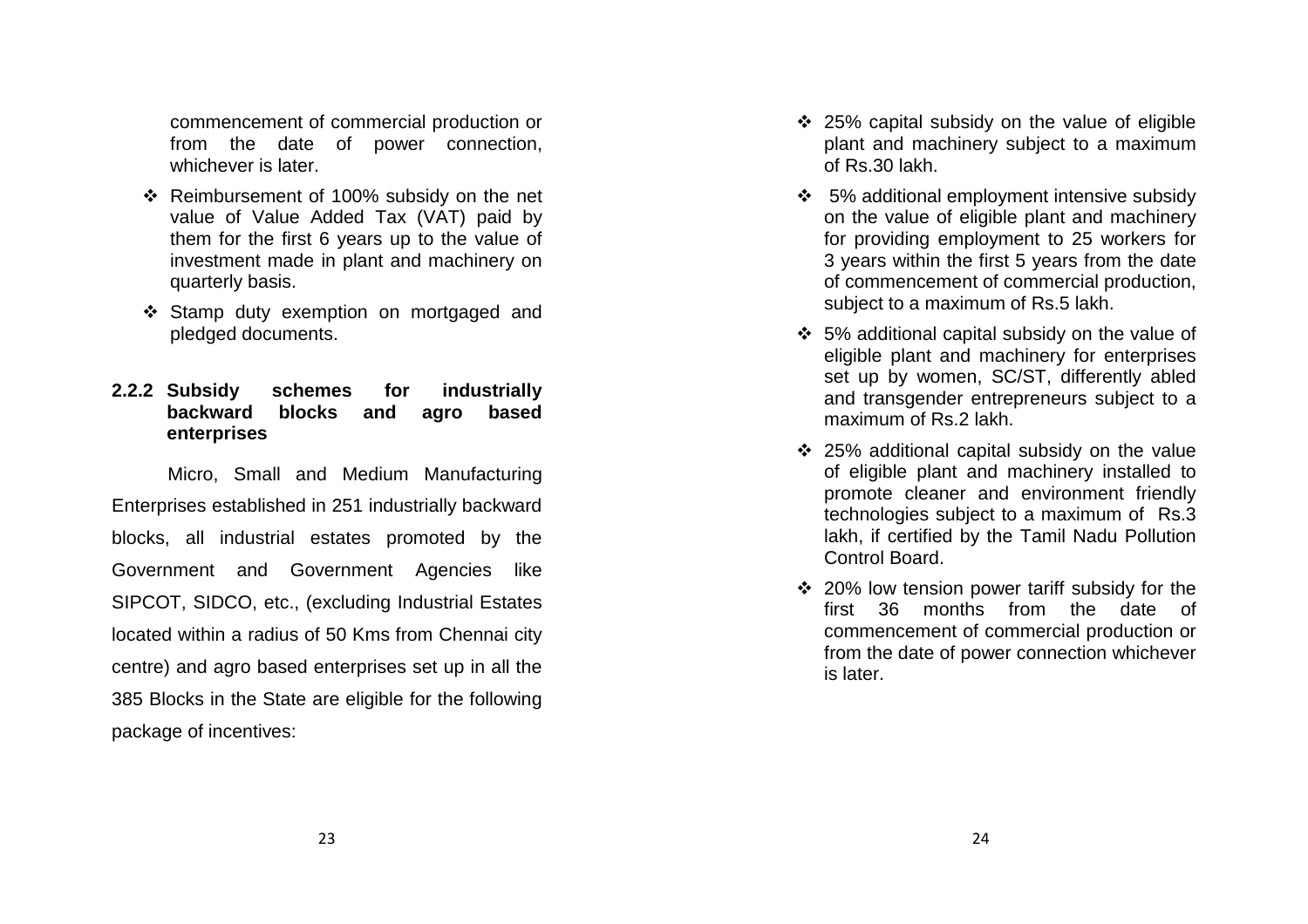#### **2.2.3 Special Capital Subsidy for Thrust Sector Enterprises**

 A Special Capital Subsidy of 25% on the eligible plant and machinery subject to a maximum of Rs.30 lakh is extended to 13 thrust sector enterprises setup anywhere in the State viz., Electrical and Electronic Industry, Leather and Leather goods, Auto parts and components, Drugs and Pharmaceuticals, Solar Energy Equipment, Gold and Diamond Jewellery for exports, Pollution Control equipments, Sports Goods and Accessories, Cost effective building materials, Readymade Garments, Food Processing, Plastic and Rubber Industries.

#### **2.2.4 Generator Subsidy**

 Micro, Small and Medium manufacturing enterprises anywhere in the State, which purchase Generator sets up to 320 KVA capacity are eligible for a Generator Subsidy at 25% of the cost of the generator set, subject to a maximum of Rs.5 lakh.

#### **2.2.5 Back-ended Interest Subsidy**

 Back-ended interest subsidy at the rate of 3%, subject to a maximum of Rs.10.00 lakh for a period of 5 years is being provided to Micro, Smalland Medium Manufacturing Enterprises for term loans up to Rs.1 crore obtained for Technology up-gradation / modernization and Credit Guarantee Fund Trust Scheme (CGFTS).

#### **2.2.6 Value Added Tax Reimbursement Subsidy**

All micro manufacturing enterprises are entitled to reimbursement of 100% subsidy on the net Value of Value Added Tax paid by them for the first 6 years from the date of commencement of production, up to the value of the investments madein eligible Plant and Machinery on quarterly basis.

#### **2.2.7 Low Tension Power Tariff Subsidy**

The following categories of Micro, Small and Medium Enterprises are eligible for sanction of 20% of total electricity charges for the first 36 months from the date of commencement of production or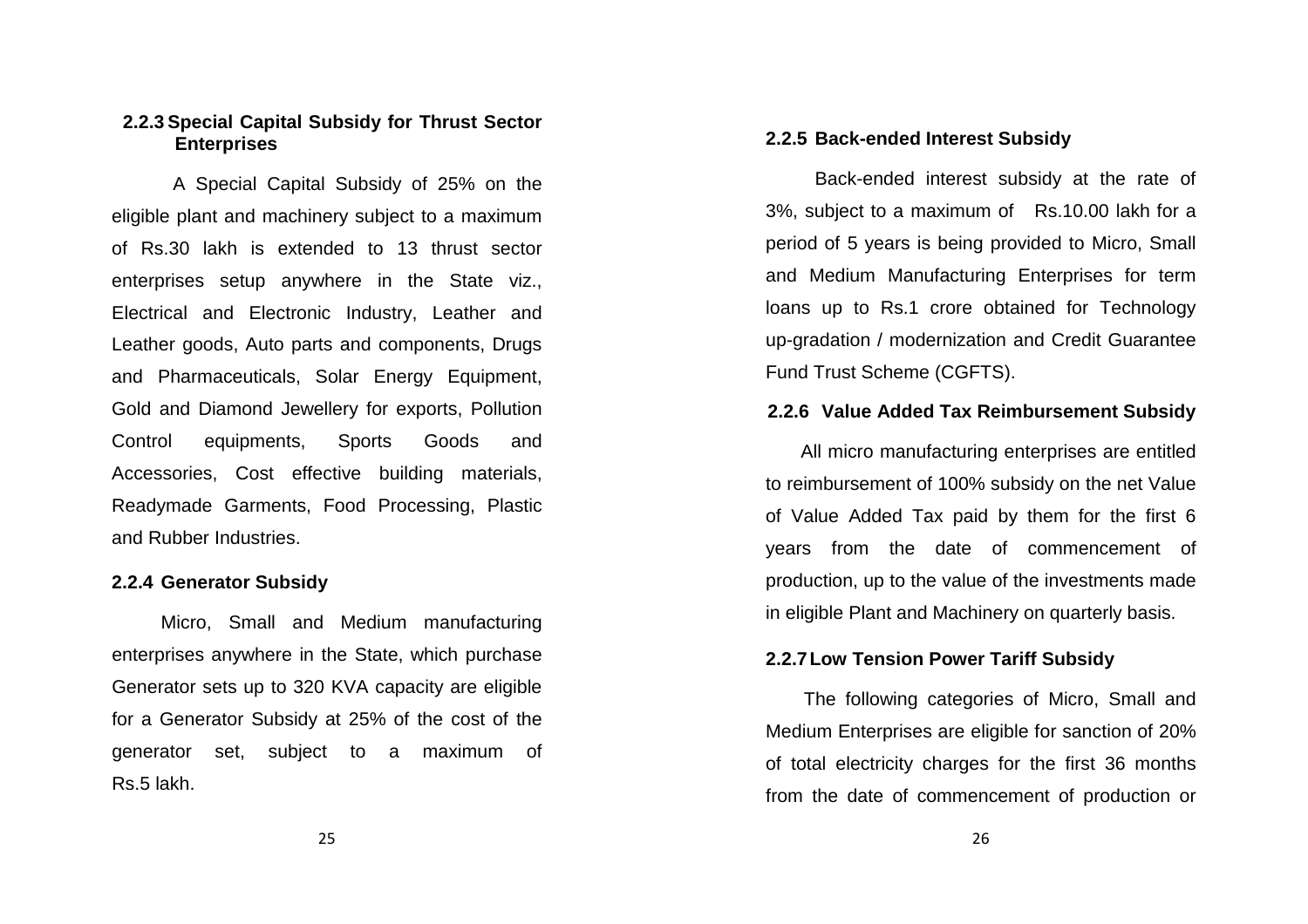from the date of power connection, whichever is later.

- All new Micro Manufacturing Enterprises set up anywhere in the State
- All New Micro, Small, Medium, Agro based and Food Processing Enterprises set up in all 385 blocks in the State.
- All New Small and Medium Manufacturing Enterprises set up in backward areas and industrial estates, excluding the industrial estates located within the radius of 50 Kms from Chennai city's centre.
- Existing Manufacturing Enterprises of the above three categories which have taken up substantial expansion / diversification of their existing activities.

# **2.3 Schemes for Technology Development**

Government provides assistance to MSME's for technology development through the following schemes:

- 50% subsidy on the cost of filing a patent application subject to a maximum of Rs.2.00 Lakh per application.
- 50% of the cost of the application for trade mark registration or Rs.25,000/- whichever is less.
- Creation of a Technology Development Fund for evolving cleaner / energy efficient / IT enabled technologies.
- Assistance for creation of Centres of Excellence and Technology Business of new Incubators for introduction production techniques and design development to the tune of Rs.50 Lakh per incubator / centre of excellence.

# **2.4 Marketing Support**

 The marketing support is extended by Government to Micro and Small manufacturing enterprises by allowing waiver of Earnest Money Deposit for participation in tenders, granting 50% of hall rent for participation in exhibitions within the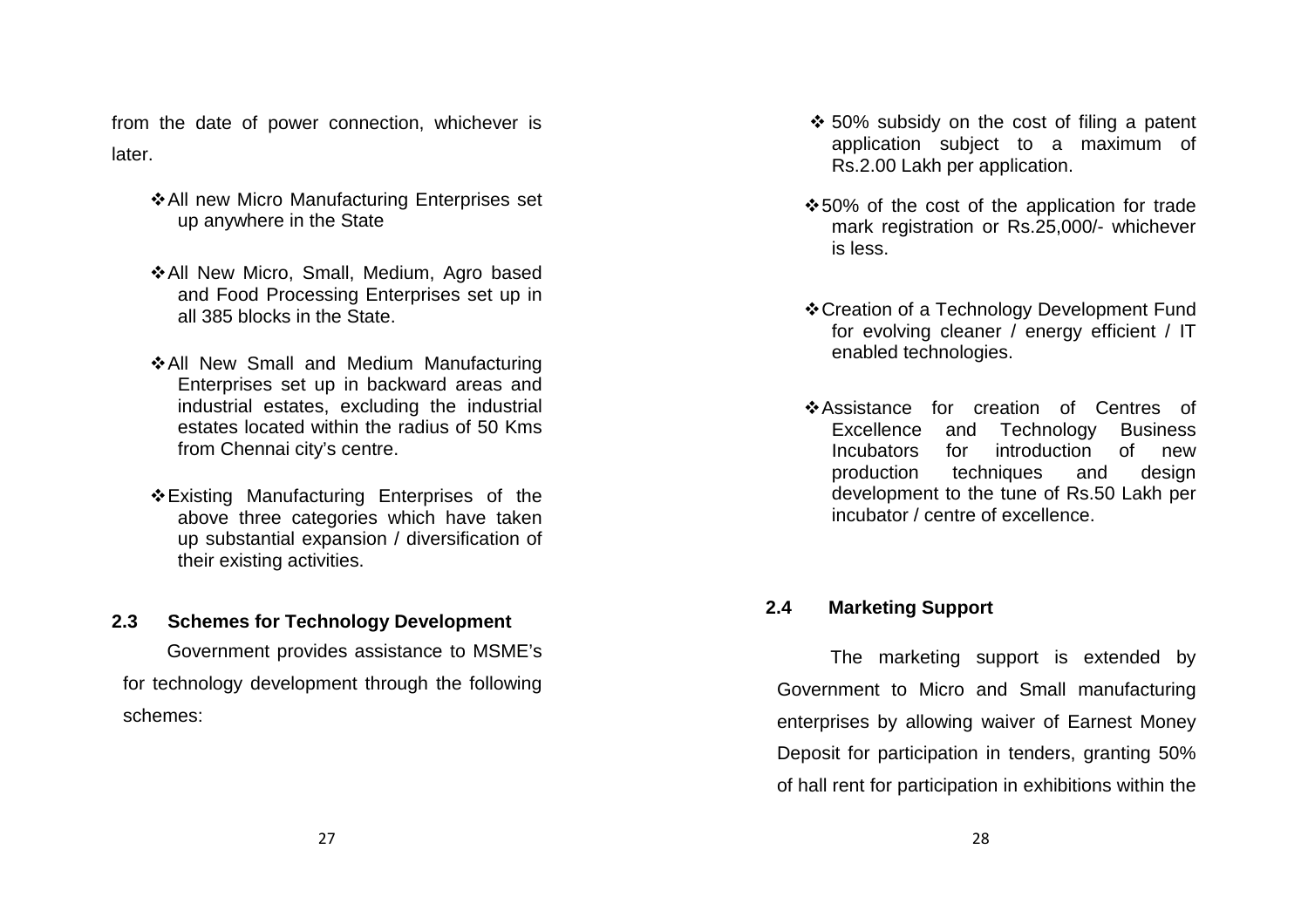State and also in other States by MSME Associations and also by extending support for marketing under a common banner or brand name

## **2.5 Prime Ministers' Employment Generation Programme (PMEGP)**

Government of India have introduced the credit linked subsidy scheme called "Prime Minister's Employment Generation Programme (PMEGP)" by merging erstwhile Prime Minister's Rozgar Yojana Scheme and Rural Employment Generation Programme (REGP) to empower the first generation entrepreneurs for setting up microenterprises. The scheme provides loan assistance up to a maximum of Rs. 25 Lakh to set up manufacturing enterprises and upto a maximum of Rs.10 Lakh to set up service enterprises. The Khadiand Village Industries Commission (KVIC) is the National level nodal agency to implement the scheme. Khadi and Village Industries Commission (KVIC), Tamil Nadu Khadi and Village Industries Board (TNKVIB) and the District Industries Centres (DICs) are implementing the Scheme with the assistance of the banks in the State.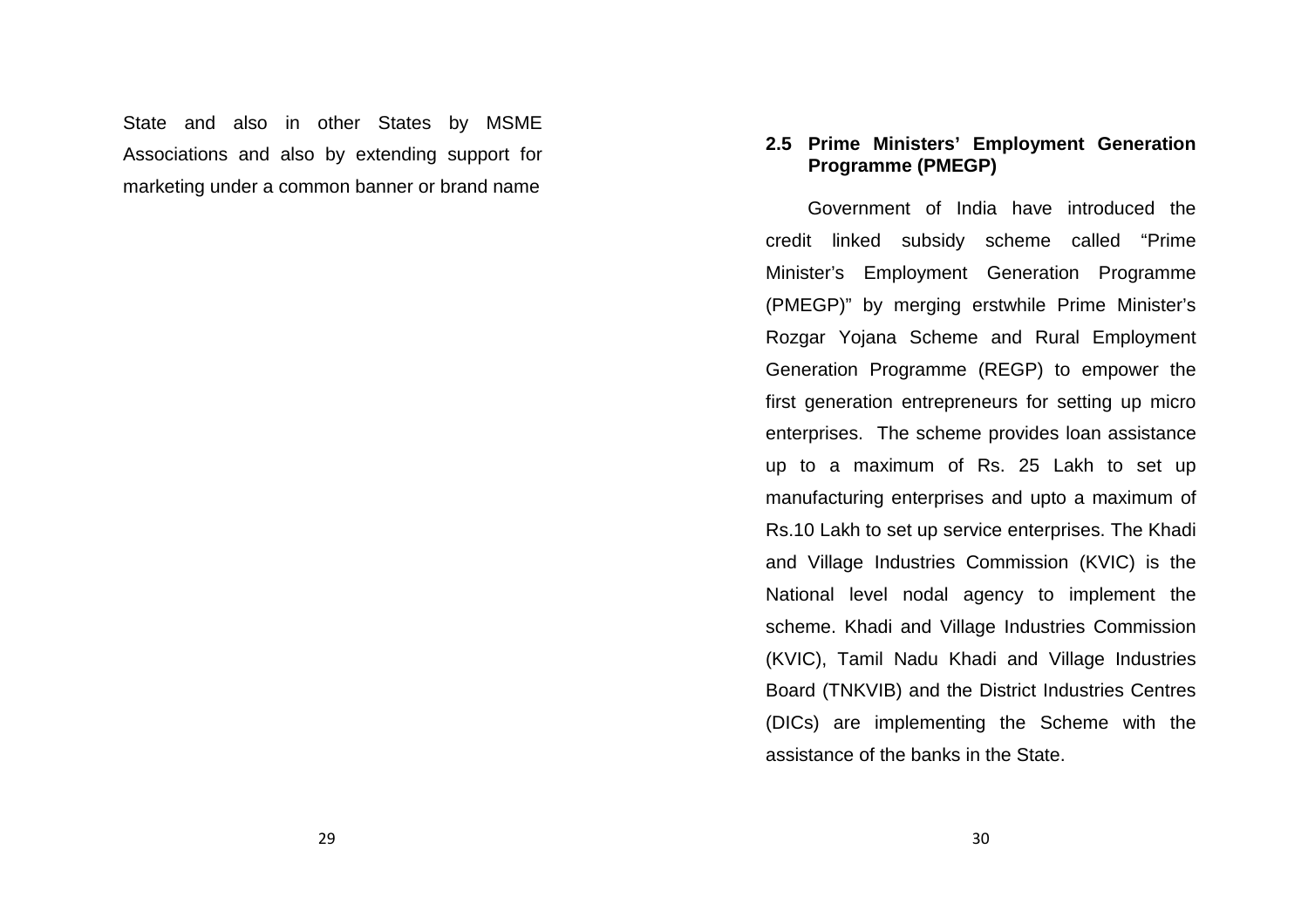Under General Category the beneficiary shall contribute 10% of the project cost and the beneficiary under special category (SC/ST, OBC/Minorities/Women, Ex-serviceman, Differently abled person shall contribute 5% of the Project cost towards the cost of the project . The term loan will be provided by banks for the remaining amount.

 Government of India provides subsidy to the beneficiaries as shown below:

| Category | Urban area          | Rural area          |
|----------|---------------------|---------------------|
| General  | 15% of project cost | 25% of project cost |
| Special  | 25% of project cost | 30% of project cost |

Government of India have released Rs.54.92 crore for the financial year 2013-14, towards Margin Money subsidy to the agencies in the State. Totally, a sum of Rs.47.38 crore, has been released towards Margin Money subsidy to 1985 beneficiaries under the scheme as on 31.03.2014 in the State.

#### **2.6 Unemployed Youth Employment Generation Programme ( UYEGP)**

Government of Tamil Nadu during the year 2010-11, have introduced a scheme called "Unemployed Youth Employment Generation Programme (UYEGP)" with an objective of mitigating the unemployment problems of socially and economically weaker sections of the society, particularly the educated and unemployed youth to become self employed. Under the scheme the entrepreneur shall set up the Manufacturing / Service / Business enterprises for the projects with project cost upto the maximum of Rs. 5 Lakh, Rs. 3 Lakh and Rs. 1 Lakh respectively, with subsidy assistance from the State Government up to 15% of the project cost. The beneficiaries under General category shall contribute 10% of the project cost and the beneficiary under special category (SC/ST/BC/MBC, Minorities/Women, Ex-Service man, Differently abled person and Transgender) shall contribute 5% of the project cost. The balance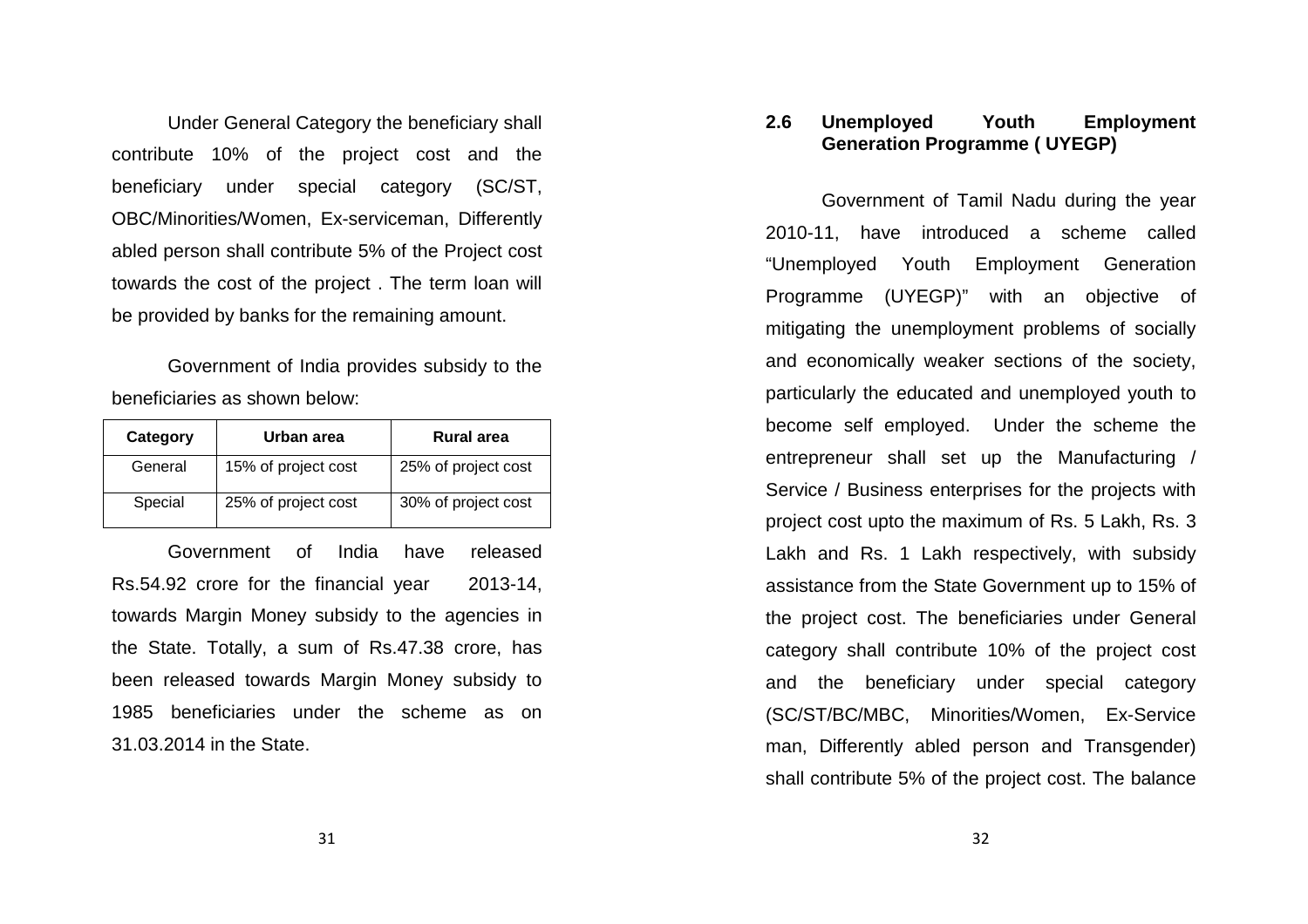amount of the total project cost will be provided by banks as term loan.

As on 31.03.2014, a sum of Rs.13.90 crore of subsidy has been disbursed benefitting 4293 persons.

#### **2.7 New Entrepreneur-Cum- Enterprise Development Scheme (NEEDS)**

A scheme "New Entrepreneur-cum-Enterprise Development Scheme" (NEEDS) was launched by the Hon'ble Chief Minister and implemented from 2012-2013 onwards for assisting educated youth to become first generation entrepreneurs. The selected entrepreneurs will be assisted, to prepare their business plans and helped to tie up with financial institutions to set up new business ventures and also will be linked with major industrial clients. The selected beneficiaries will be assisted to avail term loans from Banks /Tamil Nadu Industrial Investment Corporation Limited (TIIC) with a capital subsidy at the rate of 25% of the project cost (not exceeding Rs.25 lakh), with 3% interest subvention on Bank loan by the Government. The minimum project cost will be above Rs.5 Lakh and the maximum project cost will be Rs.1 crore. For projects costing more than Rs.1 crore, subsidy component will be restricted to Rs.25 lakh.

Entrepreneurship Development training will be imparted to the selected beneficiaries for one month by the Entrepreneurship Development Institute. A total of 1000 entrepreneurs are being trained every year from the year 2012-13 onwards. Subject to availability, they will also be providedwith reservation up to 25% for allotment of plots /sheds in the Industrial estates of Tamil Nadu SmallIndustries Development Corporation Limited.

Selection of beneficiaries for training will be done at the District level by a Task Force Committee chaired by the District Collector as its Chairman and General Manager, District Industries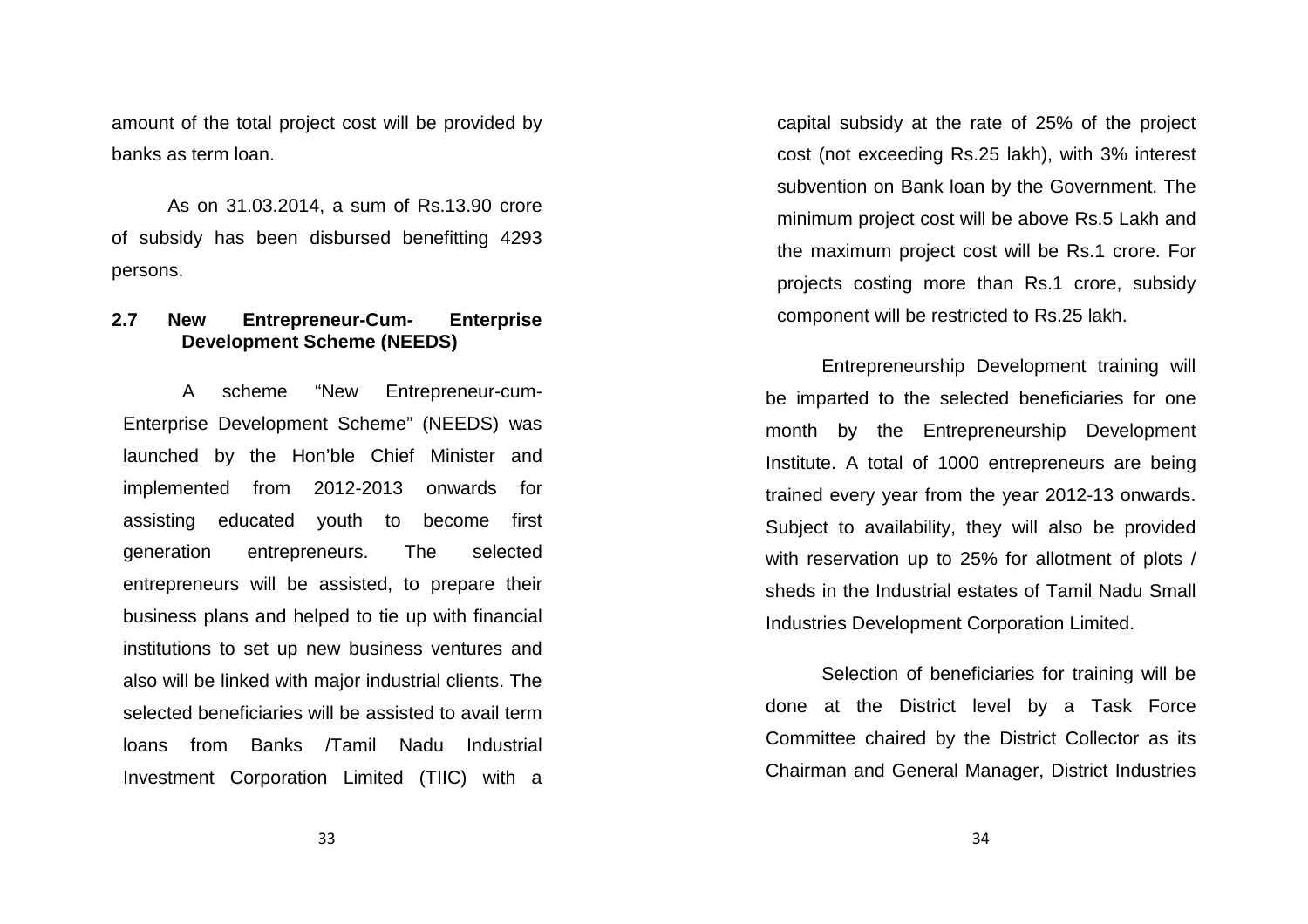Centres / Regional Joint Director of Industries andCommerce as Member Convenor. The Industries Commissioner and Director of Industries and Commerce periodically review and monitor the progress of this scheme at the State level.

The promoter's contribution under this scheme will be 10% of the project cost for general category and 5% for special category (BC / MBC/ DNC /SC /ST / Women / Minorities / Ex-Servicemen /Transgender / Differently abled). Further, priority will be given by reserving 18% for Scheduled Caste (SC), 1% for Scheduled Tribe (ST), 3% for Differently abled beneficiaries. 50% has been earmarked for women beneficiaries in this scheme.

A sum of Rs.25 crore was allocated towards subsidy component for the implementation of the scheme for the year 2013-14. A sum of Rs.100.00 crore has been allocated for this scheme for the year 2014-15.

#### **2.8 District Enterprises Development Consultative Committee**

The existing Single Window Clearance Committee under the chairmanship of the respective District Collector, meets periodically to expedite the process of issue of licences/ clearances in the cases where there is delay. Due to recent developments, it was felt that the SingleWindow Committee has to be empowered to strengthen its functions.

In order to further streamline the process and to strengthen the existing Single Window Clearance Committee, Government have constituted District Enterprises Development Consultative Committee All the applications from Micro, Small and Medium Enterprises for issue of various clearances/ licences for proposed Industrial units should be submitted to the General Manager, District Industries Centre in the prescribed common application form. Instances where applications are directly received by the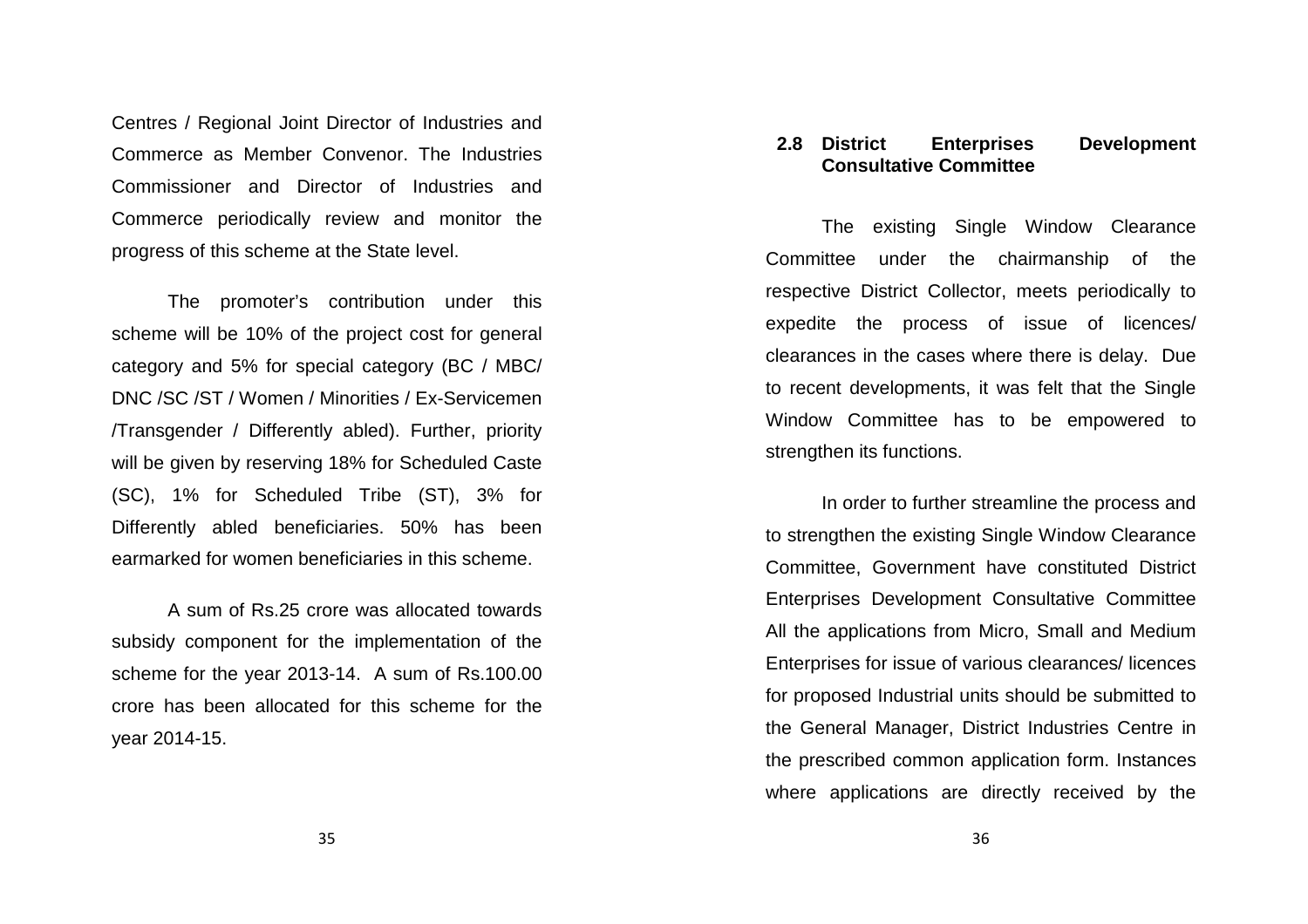concerned Departments, the Committee should be informed by the line Departments on a monthly basis about the orders passed on such cases.

The General Manager, District Industries Centre will forward the applications to the concerned departments for issue of various licences/clearance within the prescribed time limit of 30 days, but not exceeding 60 days. The activitiesof Tamil Nadu Pollution Control Board have also been brought under the purview of the District Enterprises Development Consultative Committee.

If the licences/clearances are not issued to the industrial units within the prescribed time limit by the concerned departments, such cases will be placed before the ensuing meeting of the District Enterprises Development Consultative Committee. During 2013-14, out of 946 applications received, 868 applications have been disposed of till 31.3.2014.

#### **2.9 Rehabilitation of sick Micro, Small and Medium Enterprises**

The Rehabilitation of Sick Micro, Small and Medium Enterprises envisages assistance for conducting a diagnostic study of sick enterprises, scrutiny of the above study report by a sub-committee of the State Level Inter-Institutional Committee (SLIIC) constituted by the Reserve Bank of India and chaired by the Secretary, Micro, Small and Medium Enterprises Department for rendering rehabilitation assistance to sick Micro, Small and Medium enterprises, which meets on every quarter. The Reserve Bank of India conducts the study on viability of sick units and the Banks provide financial assistance wherever possible along with other hand-holding steps like counseling the borrowers, analyzing the problems faced by the units etc.

The Government have constituted the State Level Rehabilitation Committee (SLRC) under the Chairmanship of the Secretary to Government,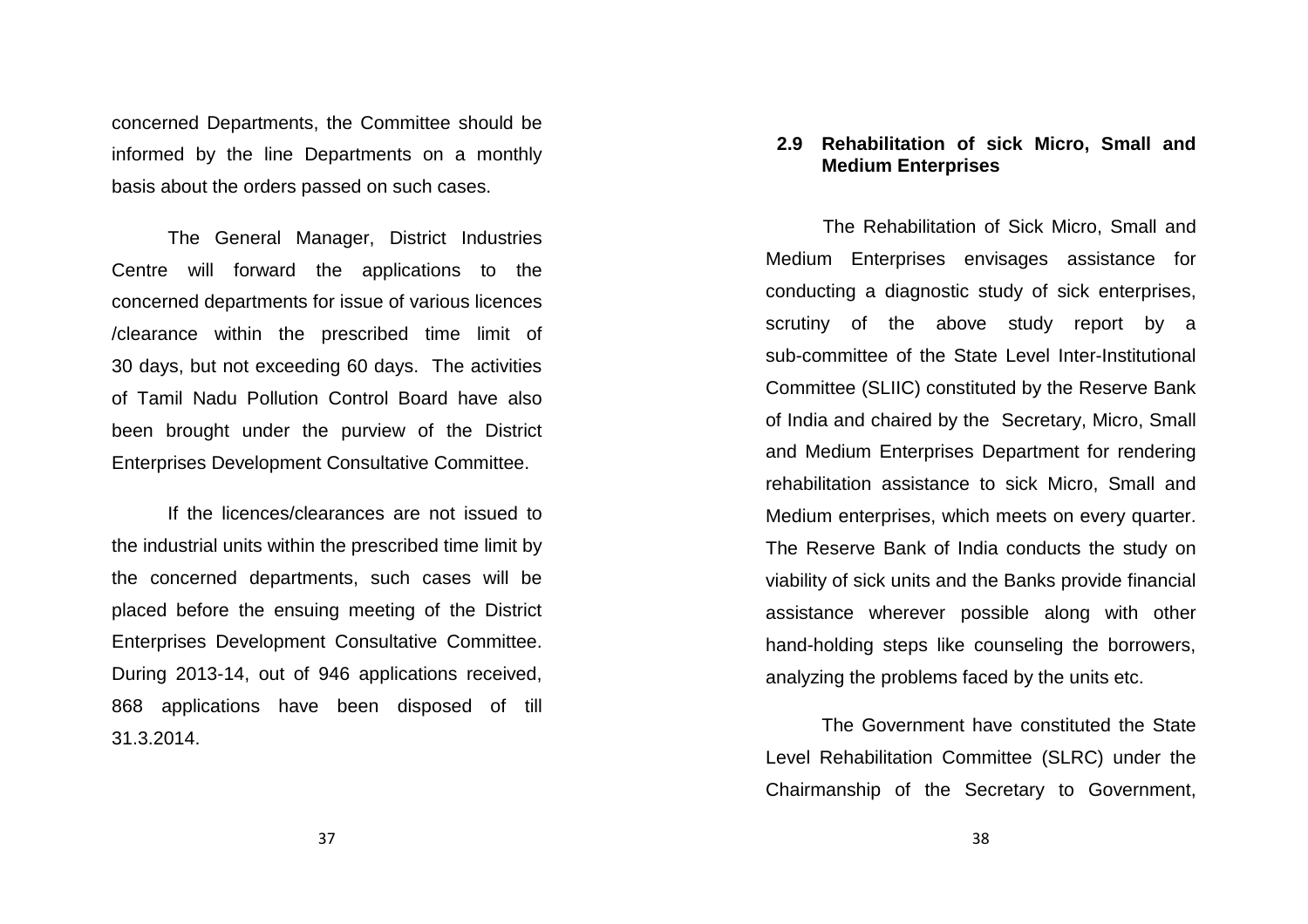Micro, Small and Medium Enterprises Department to look into the problems and the extent of sickness of MSMEs so as to suggest measures for their rehabilitation. The above Committee has to meet on quarterly basis to review and monitor the implementation of the Rehabilitation Scheme of sickMSMEs in the State.

### **2.10 Credit Flow to Micro and Small Enterprises Sector**

The Commercial Banks provide credit to the entrepreneurs establishing Micro and Small Enterprises. For the period from April 2013 to March 2014, an amount of Rs.18591.68 Crore and Rs.20775.23 Crore have been sanctioned as credit to Micro and Small Enterprises respectively,in the State. The disbursement made from April 2013 to March 2014 is Rs. 39366.91 Crore. The share of advance to Micro Enterprises to total Micro and Small Enterprises upto March 2014 is 47.23%.

#### **2.11 Micro and Small Enterprises Facilitation Councils**

Government have constituted four Regional Micro and Small Enterprises Facilitation Councils at Chennai, Tiruchirappalli, Madurai and Coimbatore to facilitate speedy settlement of dues with respect to the goods supplied to major industrial undertakings by the Micro and Small Enterprises in accordance with the Micro, Small and Medium Enterprises Development Act 2006. In the financial year 2013-14, 15 sittings were conducted and an amount of Rs. 5.57 crore has been realised to 62 Micro and Small Enterprises.

#### **2.12 Testing Facilities**

# **2.12.1 Electrical Testing Centre, Kakkalur, Thiruvallur District**

 Central Electrical Testing Laboratory, Kakkalur was established in the year 1973 to cater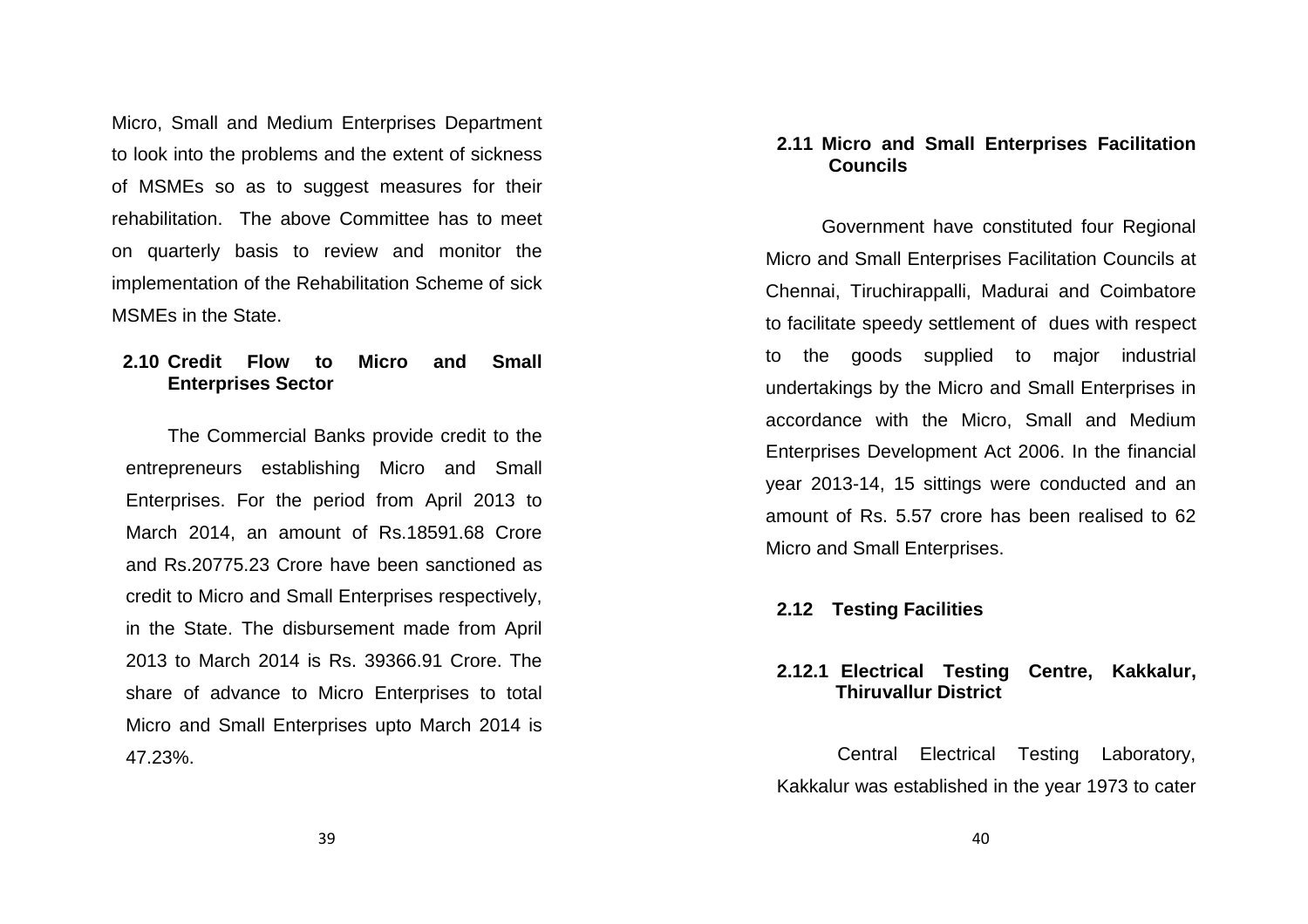to the needs of Micro, Small and Medium Electrical and Electronics Enterprises and Quality Marking Organizations. This modern laboratory is accredited by the National Accreditation Board for Testing and Calibration Laboratories (NABL) and is recognized by the Bureau of Indian Standards (BIS). It offers testing facilities for more than 160 Electrical Products / Equipments including Electrical Appliances, Cables, Lamps, Energy Meters etc., in accordance with the relevant IndianStandard Specifications besides calibration facilities.

Bureau of Indian Standards (BIS), Directorate General Supply and Disposal(DGS&D), Quality Control / Marking Organisations, Private Manufacturers and various State and Central Government Departments/ Undertakings are major beneficiaries. During 2013-14, 5841 samples have been tested, yielding a revenue of Rs. 2.39 crore to Government.

#### **2.12.2 Chemical Testing Laboratories**

With a view to provide comprehensive testing facilities to various types of industries in particular the Micro, Small and Medium Enterprises, five testing laboratories were set up at Chennai, Madurai, Coimbatore, Salem and Thoothukudi. These testing facilities are providedat 50% concession on testing charges to the Micro and Small Enterprises having Entrepreneur Memorandum Part-II issued by the Department of Industries and Commerce.

A technical library with books in the field of Analytical Chemistry, Chemical Engineering, Industrial Chemistry and Small Scale Industrial Projects also with Indian Standard & British Standard Specifications and Pharmacopeia are available at the Chennai Laboratory. During 2013-14, these labs tested 81,451 samples and earned revenue of Rs. 2.44 crore to Government.

41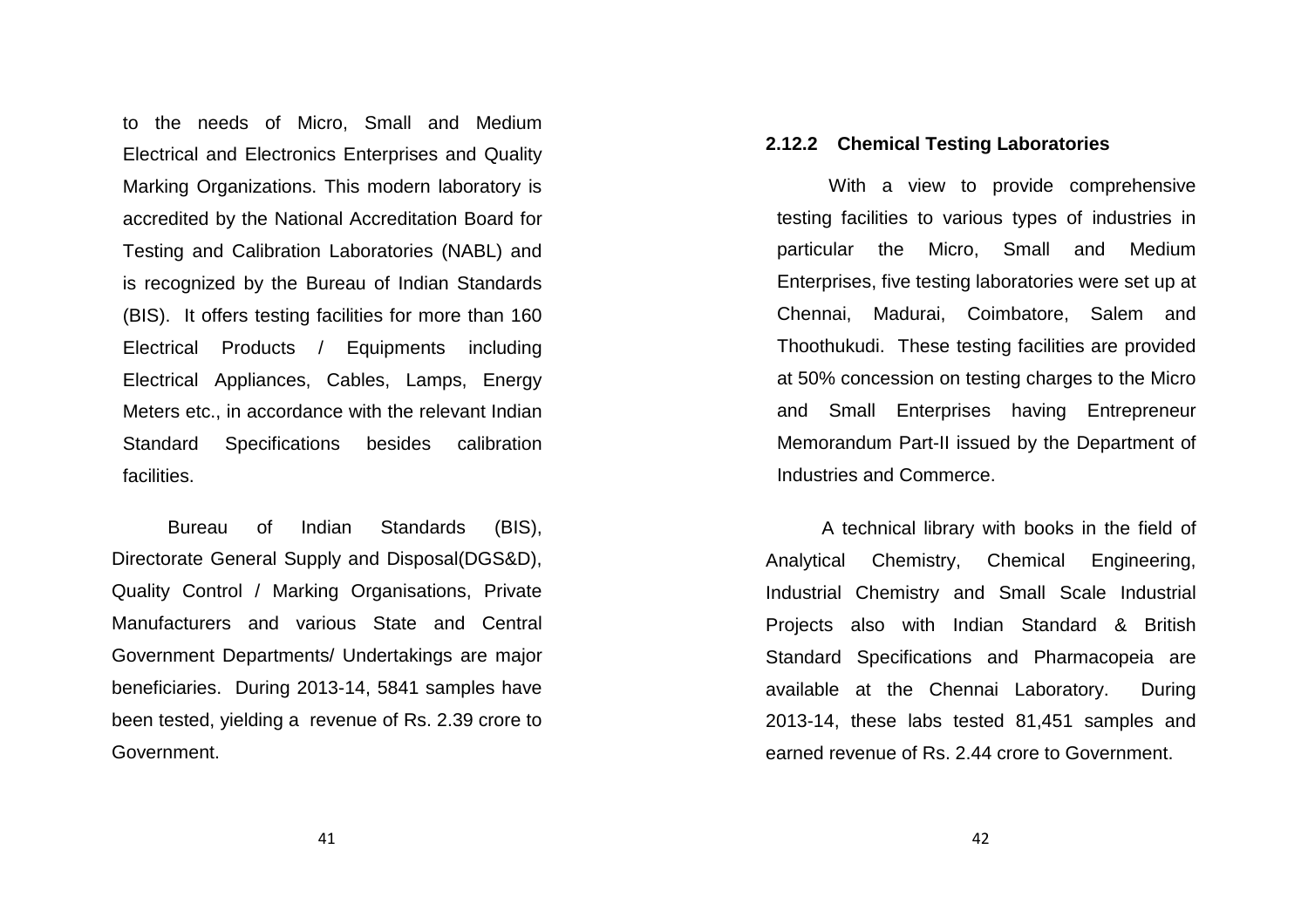## **2.13 Technical Training Institutes**

 Based on the announcement made by the Hon'ble Chief Minister, a sum of Rs.3 crore was sanctioned to undertake the infrastructure Development Works in the following training institutes:-

|    | Government<br><b>Training Centre, Guindy</b>             | Technical   Rs. 120.00 lakh |
|----|----------------------------------------------------------|-----------------------------|
| 2. | Institute of Tool Engineering,<br>Dindigul               | Rs. 95.00 lakh              |
| 3. | Ceramic  <br>Institute<br>of<br>Technology, Vridhachalam | Rs. 85.00 lakh              |

#### **2.13.1 Government Technical Training Centre (GTTC) , Guindy, Chennai**

 GTTC, Guindy was established in the year 1962. The Institute is functioning for more than 50years and is giving the following 3 years Diploma Courses:

# 1. DME (Tool & Die) 2. DME (Refrigeration & Air-Conditioning)

The candidates' intake strength has increased from 40 to 60 for DME (Tool & Die) course and from 30 to 40 for Refrigeration & Air-Conditioning course. Thus, the Institute is producing 100 Diploma Engineers approximately every year. These courses are being conducted with the approval of AICTE. The sanctioned amount of Rs.120 lakh was fully utilized and upgradation of infrastructure facilities work in this Training Institute was fully completed.

# **2.13.2 Institute of Tool Engineering(ITE), Dindigul**

 Institute of Tool Engineering, Dindigul was established in 1961. The Institute is functioning for more than 50 years and running three year DME (Tool & Die) Course. This Institute is producing approximately 44 Diploma Engineers every year. This course is being conducted with the approval ofAICTE. The amount of Rs.95.00 lakh sanctioned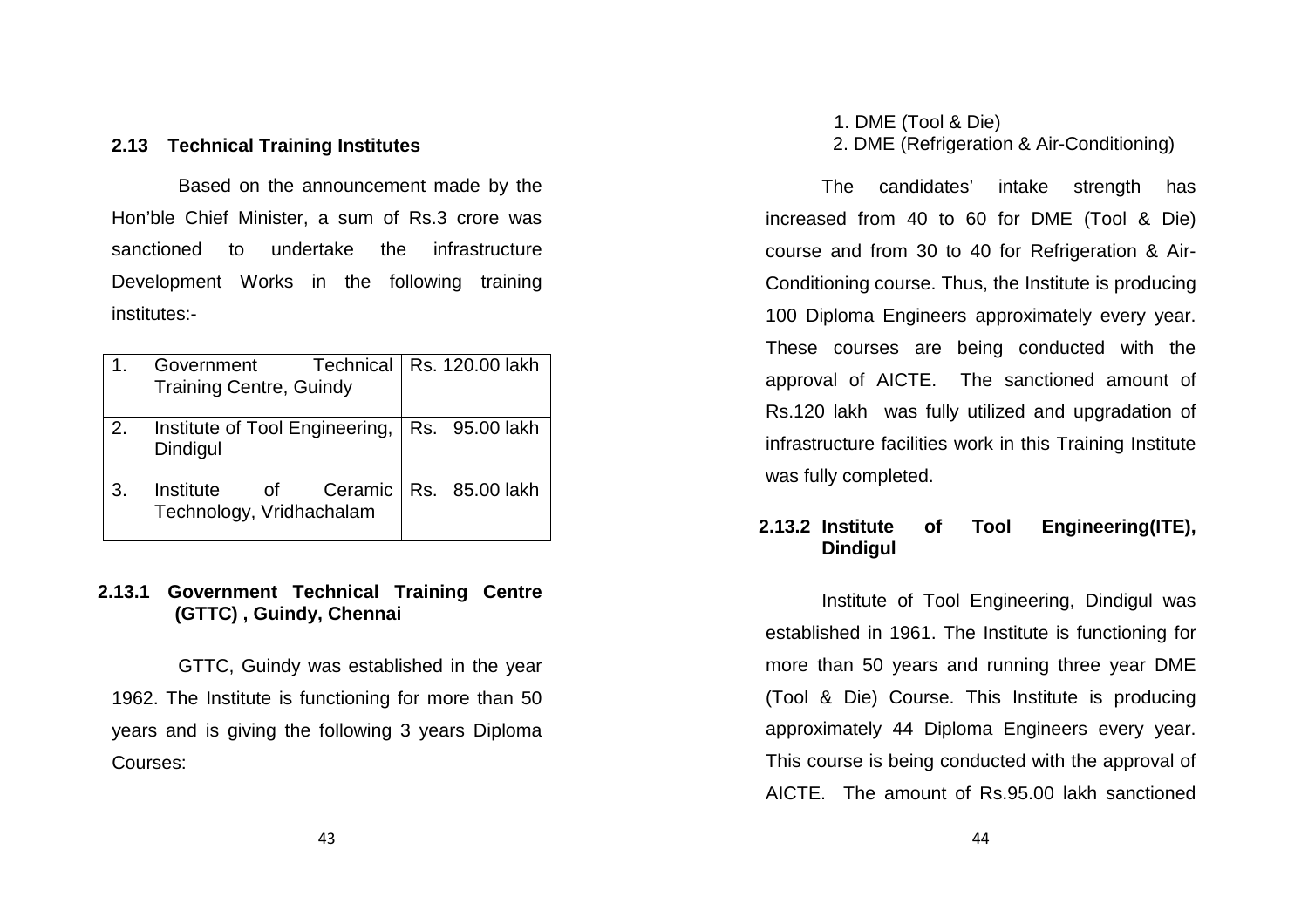was fully utilized and upgradation of infrastructure facilities work in this Training Institute was fully completed.

## **2.13.3 Institute of Ceramic Technology, Vridhachalam**

 The Institute of Ceramic Technology, Vridhachalam, is offering a Diploma Course in Ceramic Technology. The duration of the course is 3  $\frac{1}{2}$  years. Every year 50 students (10<sup>th</sup> pass) and 10 students (+2 pass) are admitted in the first andsecond year (lateral entry) respectively. The amount of Rs.85.00 Lakh sanctioned was fully utilized and upgradation of infrastructure facilities in this Training Institute was fully completed.

#### **2.13.4 Government Scientific Glass Training Centre, Coimbatore**

The Government Scientific Glass Training Centre was established in the year 1950 at Guindy, Chennai to impart practical training to students inthe manufacture of Scientific Glass Apparatus and the duration of the training course is Two years. In view of the poor enrolment of students, this Training Centre was shifted to Coimbatore and action is being taken to commence the training course.

# **2.13.5 Government Production Centre for Scientific Glass Apparatus, Coimbatore**

 Government Production Centre for Scientific Glass Apparatus, Coimbatore was established in the year 1972. This unit is engagedin the manufacture of Scientific Glass Apparatus tocater the needs of glass wares for laboratories functioning under Agriculture and Forensic Science Department.

## **2.13.6 Data Bank and Information Centre for Electrical and Electronics Industries, Chennai**

 This Centre provides information on relevant enterprises, offers project profiles on select projects and maintains a State wide Directory for the use of entrepreneurs to identify buyers and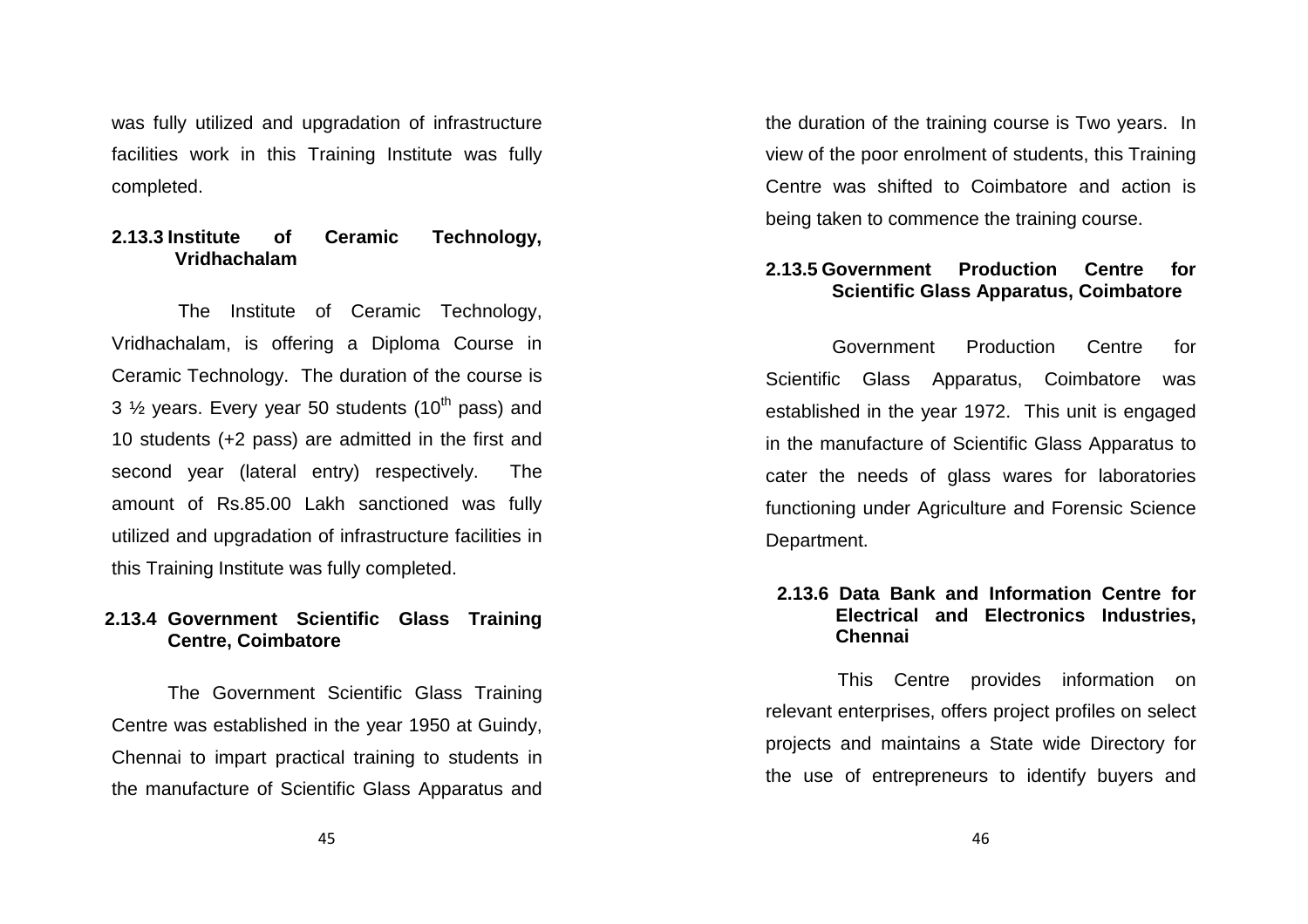sellers in electrical and electronic field. A technical library is also functioning in this centre with 1,517 books and 70 journals.

#### **2.14 Enforcement of Quality Control Orders**

The Quality Control Order Enforcement Centre for Domestic Electrical Appliances functioning under the Commissionerate of Industries and Commerce is engaged in creating awareness among consumers in Tamilnadu to use quality electrical products. The electrical and electronic wing of the Commissionerate implements the Household Electrical Appliances (Quality Control) Order, 1981 and the Electrical Wires, Cables, Appliances, and Protection Devices and Accessories (Quality Control) Order, 2003. Contravention of the first Order is punishable under the Essential Commodities Act,1955. The second Order prohibits manufacture / storage for sale or distribution of specified items without the Bureau of Indian Standard marking. Contravention of this order attracts penal action under Bureau of Indian Standards Act.

The General Manager, District Industries Centre of the concerned District and the Deputy Director (E&E), Quality Control Order Enforcement Centre, Chennai have been designated as the "Appropriate Authority" for the implementation of the provisions of these Orders. During 2013-14, 1963 inspections were conducted and 76 seizures were effected and criminal cases were filed.

To create better awareness among the general public, advertisement and press releases are issued from the offices of Deputy Director (E&E), Quality Control Order Enforcement Centre, Chennai and various other regional offices.

#### **2.14.1 Steel and Steel Products (Quality Control) Order, 2012**

Ministry of Steel, Government of India have notified Steel and Steel Products (Quality Control)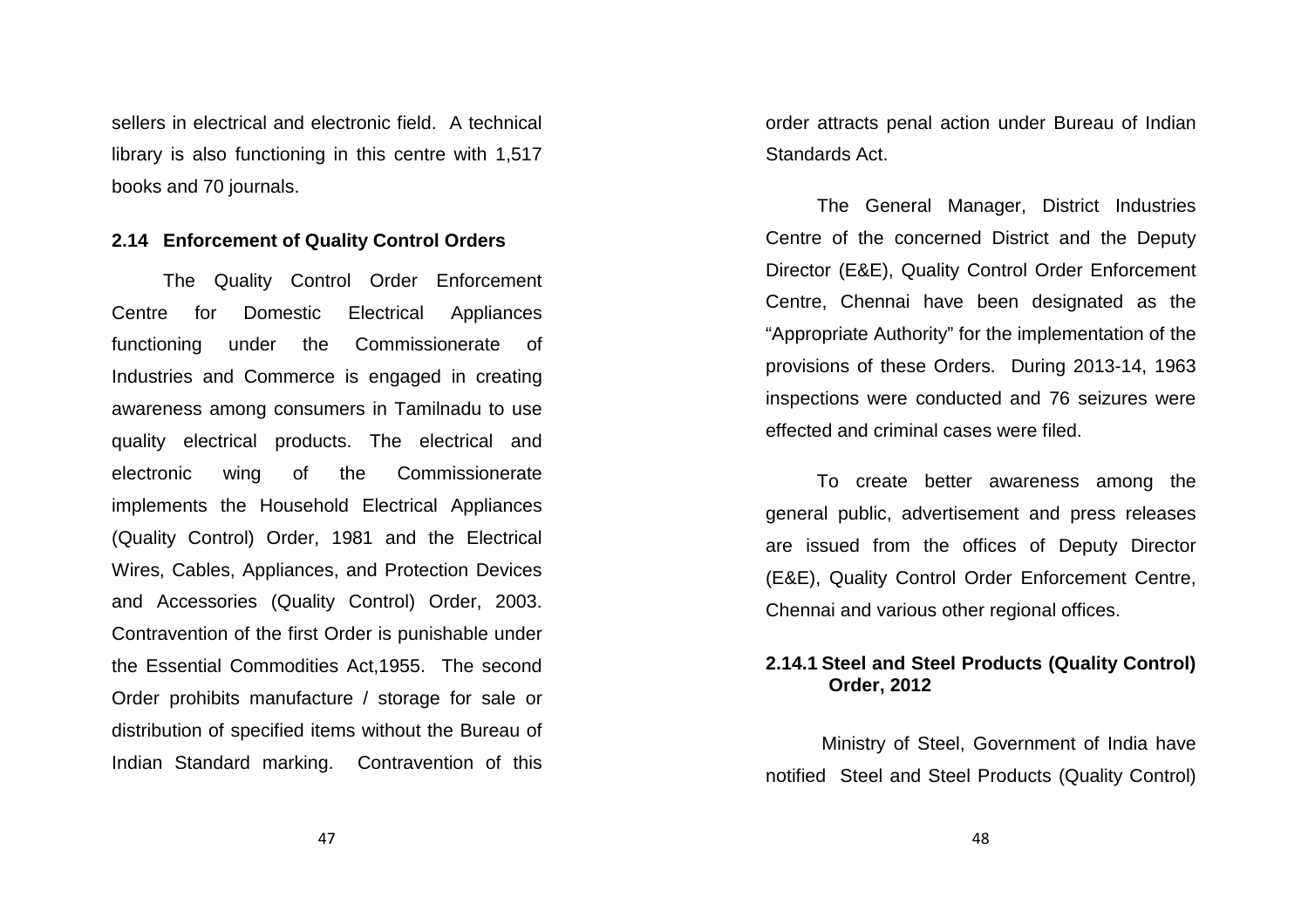Order, 2012 and Steel and Steel Products (Quality Control) Second Order, 2012 to ensure that qualitysteel products reach the consumers. These orders cover 16 Steel products under Mandatory Bureau of Indian Standards Certification.

As per these orders "No person shall by himself or through any person on his behalf manufacture or Store for sale, Sell or Distribute any Steel and Steel Products specified in the schedule which do not conform to the specified standards and do not bear standard mark of the Bureau of Indian Standards. In the said order, the General Managers, District Industries Centres have been designated as the "Appropriate Authority" for implementation of the provisions of these orders.

In order to create awareness among the Manufacturers and Consumers about the notification issued by the Government of India for implementation of Steel and Steel Products Quality Control Order, the General Managers of District Industries Centres are taking action by giving widepublicity through Newspaper and also through District Industries Association Magazines.

#### **2.15 Government Industrial Estates**

#### **2.15.1 Ceramic Industrial Estate at Vridhachalam**

 Government have set up an Industrial Estate at Vridhachalam for the benefit of Ceramic Manufacturers. There are 64 industrial sheds in the industrial estate which are rented at the rate of Rs.1.75 (Rupee One and seventy five paise only) per sq.ft. per month. Industries located in this industrial estate are engaged in the manufacture ofLow Tension Insulations, Ceramic Toys, Refractories and other ceramic products. This industrial estate helps to improve rural economy ofthis region.

#### **2.15.2 Electrical and Electronic Industrial Estates**

49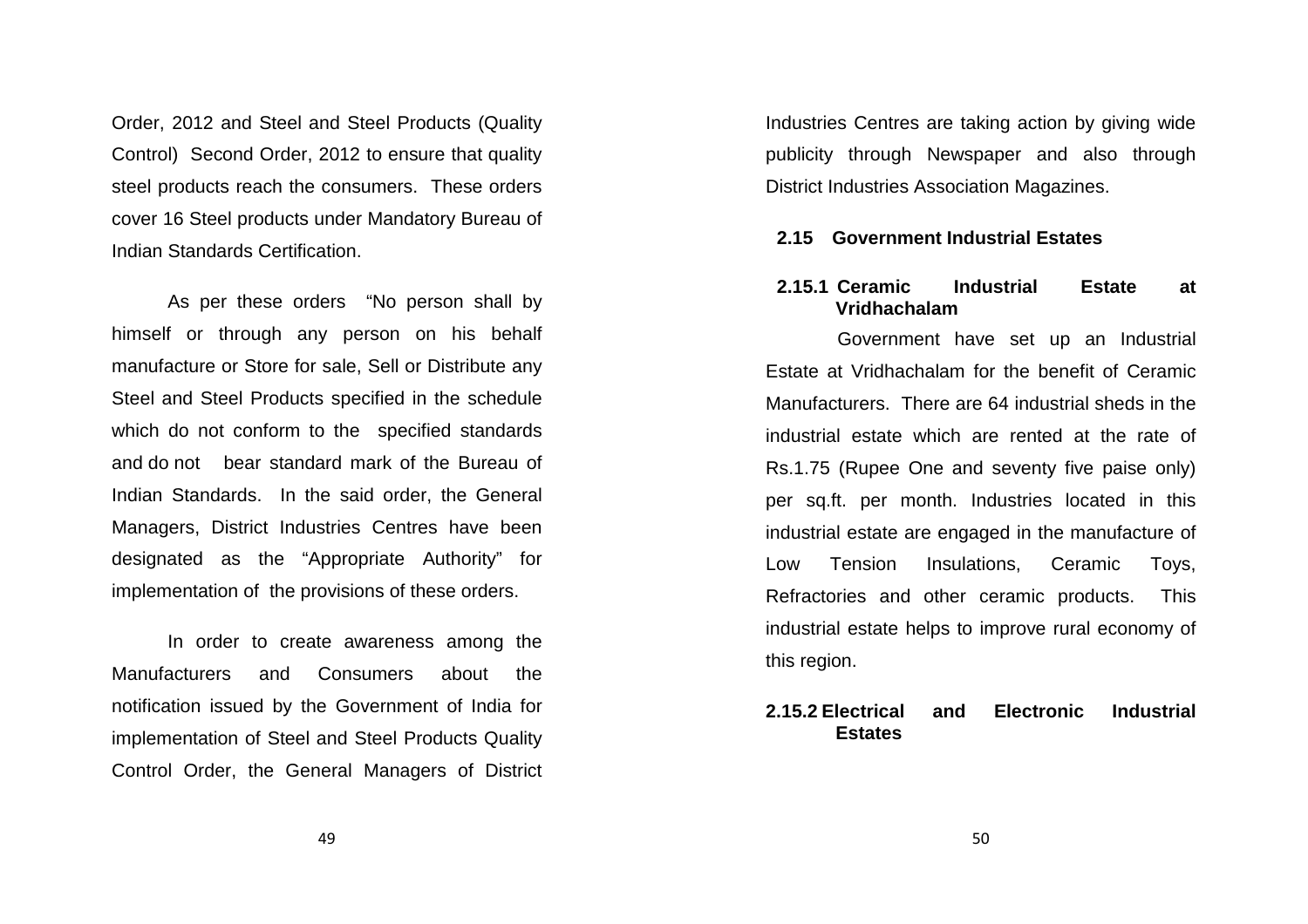The Government have established eight exclusive Industrial estates for Electrical and Electronic industries consisting of 517 Developed Plots and 140 Sheds. These industrial estates are located at Thiruvanmiyur (Chennai District), Perungudi (Kancheepuram District), Kakkalur (Tiruvallur District), Kappalur (Madurai District),Suramangalam (Salem District), Kalapatti (Coimbatore District), Hosur (Krishnagiri District)and Thuvakudi (Tiruchirappalli District).

Government have issued Administrative sanction for a sum of Rs.2 crore vide G.O.(Ms) No.51, Micro, Small and Medium Enterprises (G) Department, dated 03.10.2013 for upgradation of basic infrastructure facilities for Electrical and Electronics Industrial Estates, Hosur, Suramangalam, Kappalur and Ceramic Industrial Estate in Virudhachalam.

#### **2.16 Revamping of District Industries Centres**

As per the announcement of the Hon'ble Chief Minister the Government have issued orders in G.O.(D)No.7 MS&ME(F) Department, dated 17.01.2013, for revamping of District Industries Centres in all 32 districts of the State at a cost of Rs.50 crore.

#### **2.16.1 Upgradation of Infrastructure Facilities**

The Government have sanctioned Rs.16.50 Crore for construction of new office buildings forthe 11 District Industries Centres which are, at present, functioning in rented buildings. A sum ofRs.11.25 crore has been utilised for the new officebuildings during 2013-14. Hon'ble Chief Minister has inaugurated the 5 new buildings for the District Industries Centres at Thiruppur, Nagapattinam, Namakkal, Thiruvarur and Theni through video conferencing on 25.6.2014. The Government have also sanctioned Rs.18 Crore for construction of additional office buildings and Rs.4.50 Crore for repair and renovation of the existing office buildings in 18 District Industries Centre offices.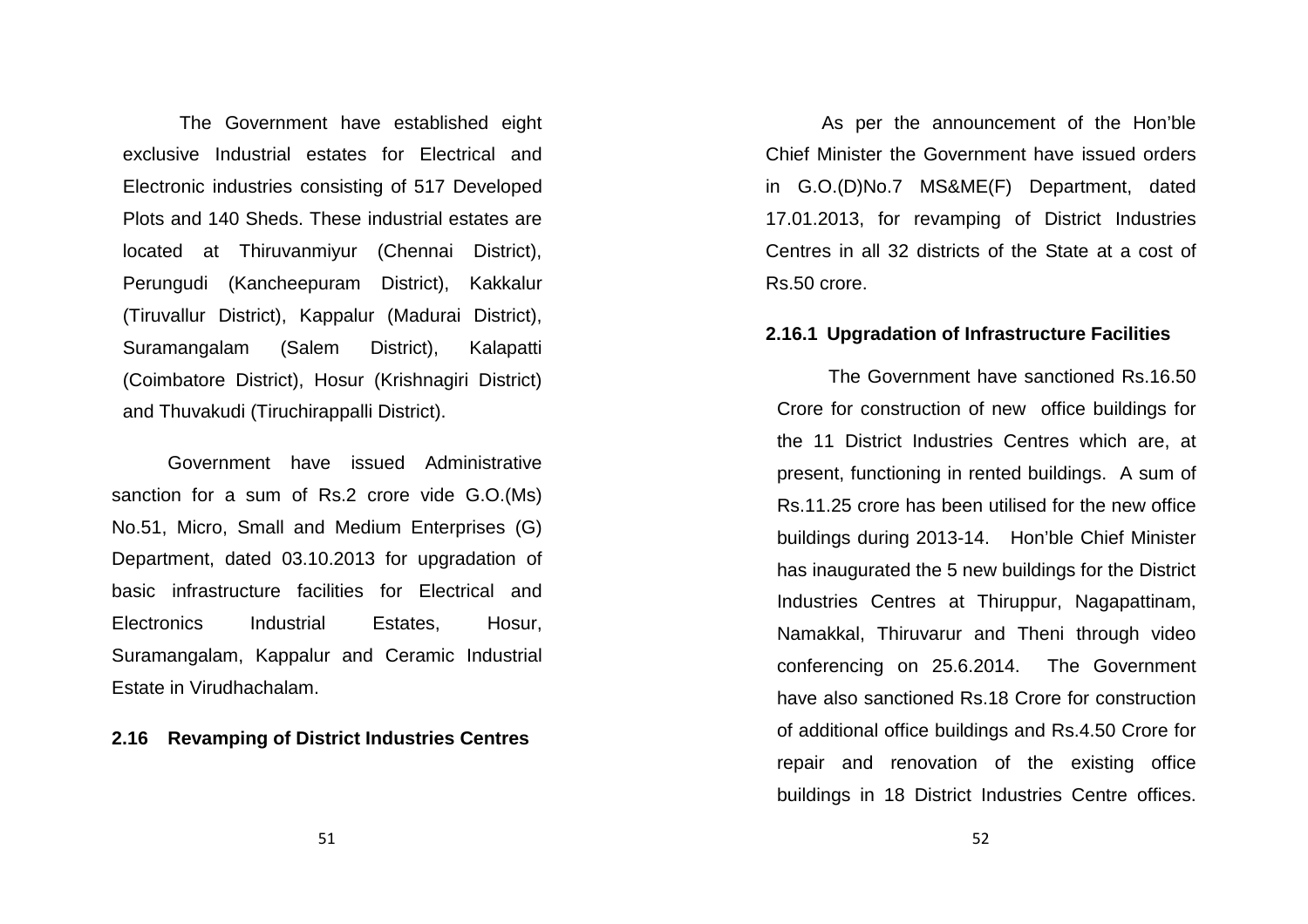A sum of Rs.11.46 crore has been utilised. Hon'ble Chief Minister has inaugurated the additional buildings for 7 District Industries Centres at Cuddalore, Dindigul, Krishnagiri, Salem, Madurai, Thanjavur and Vellore through video conferencing on 25.6.2014.

The Government have also sanctioned Rs. 2.42 Crore towards repair and renovation of existing District Industries Centre offices buildings in 3 Districts. A sum of Rs.1.37 crore has been utilised for the above works and they are nearing completion.

The proposed new office buildings will have all the required facilities such as Conference Hall, Video Conferencing, Product Display Centre and Computer Centre so as to cater to the needs of the office staff and entrepreneurs visiting the District Industries Centres.

#### **2.16.2 Capacity Building**

 The Government have sanctioned Rs.3.28 Crore towards capacity building of the staff and officials of the Department by taking up technical / managerial training for the office staff and officers of all 32 District Industries Centres. It has also been proposed to take up exposure visits to other states and other countries to learnabout their innovative projects and success stories. Similarly, seminars / training programmes are also proposed for Micro, Small and Medium Enterprises Associations and individual entrepreneurs on the latest developments and trends in India and global arena with regard to district specific activities/trades. So far, 283 persons were trained at a cost of Rs.21.06 lakh.

**2.16.3 Upgradation and strengthening Information and Communication**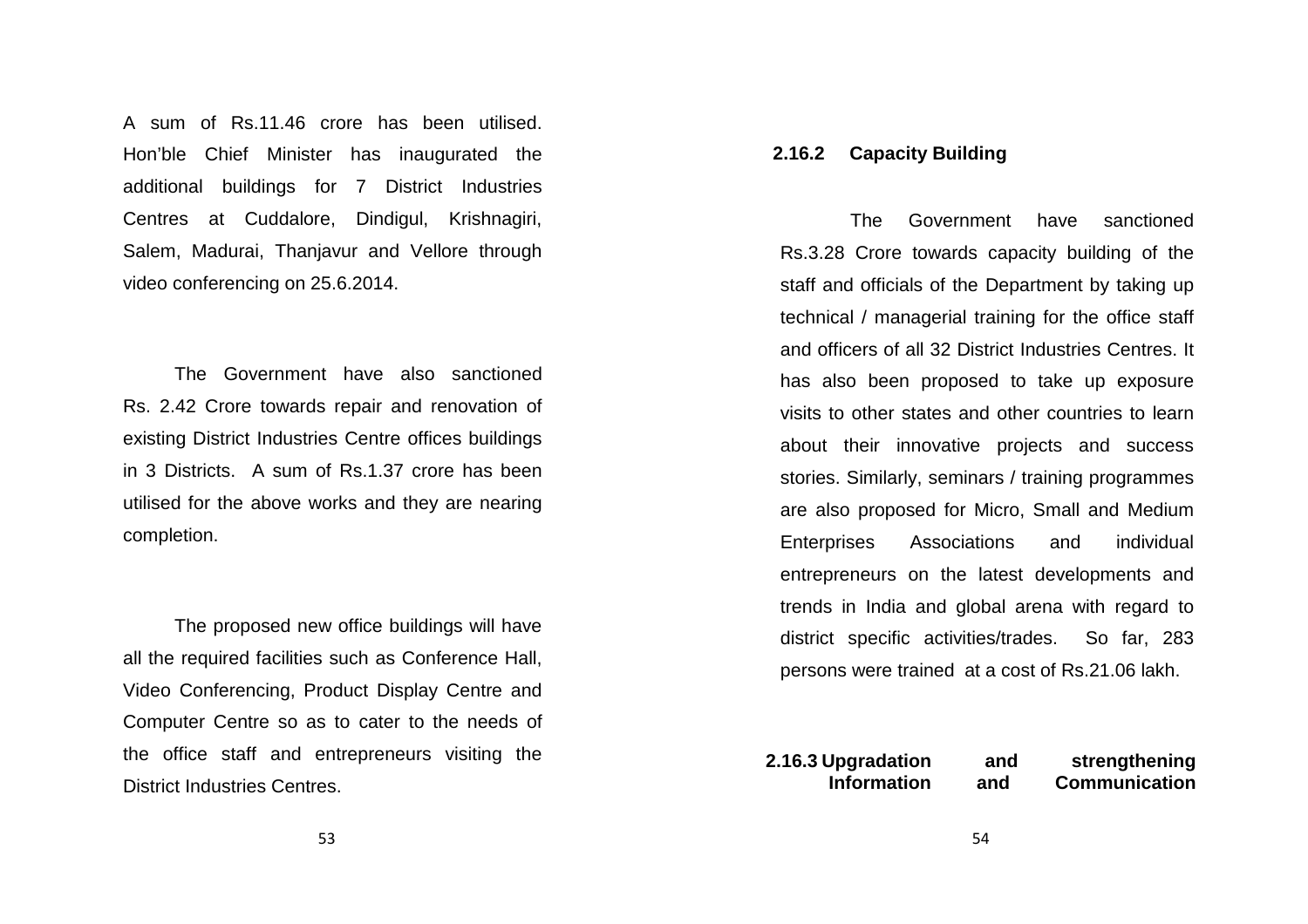#### **Technology (ICT) facilities at District Industries Centres**

 The Government have sanctioned a sum of Rs.4.80 Crore for upgrading the existing information and communication technology (ICT) infrastructure facilities in all District Industries Centres. It is proposed to provide additional computer facilities,networking, software development enabling the District Industries Centres to provide the requiredfacilities to office staff as well as entrepreneurs. So far Rs. 15 lakh have been spent for this work.

#### **2.17 Industrial Cooperative Societies**

 Industrial Cooperative Societies have been organised with the objective of uplifting the economic conditions of the people living below the poverty line in the State. In addition to this, it also ensures safeguarding the interest of the poorest section against exploitative trends and to provide gainful employment to the economically weaker sections, namely, rural artisans, workers and labourers. These societies also play an important role in ensuring remunerative prices to the growers like Small Tea Growers and Tapioca cultivators. Besides, the Cooperative Industrial Estates create opportunities to the poor entrepreneurs to start industries in such estates. These estates promote industrial development by way of providing developed industrial plots, constructed industrial sheds along with creation ofinfrastructural facilities to create a congenial atmosphere to the micro and small entrepreneurs to run the industries mainly providing employment to the women force in rural areas. These societieshave been formed in trades like Tea, Sago, Matches, Coir, Banking, Polythene, Handicrafts, Tailoring, Labour Contract Service, Printing, Auto Service, Engineering, Metal, Industrial Estates andspecial types like Snake Catchers, Lock making, Goods transport, etc.

The Industries Commissioner and Director of Industries and Commerce is the Functional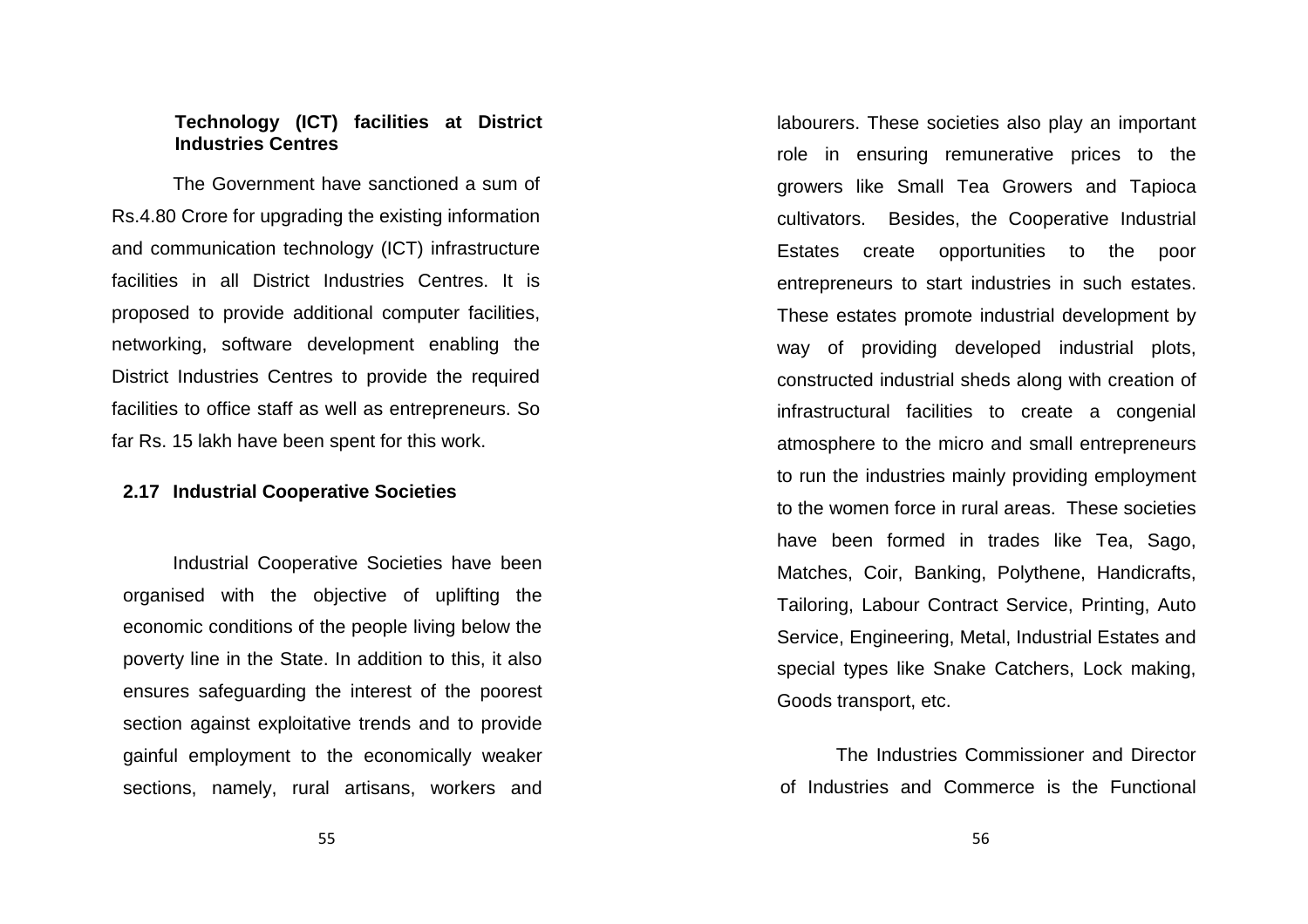Registrar of the Industrial Cooperatives in the State. As on 31.3.2014, there are 322 Industrial Cooperative Societies in this department, of which 268 societies are functioning on profit. All thesesocieties have achieved a total sales turnover of Rs.923.78 crore during the year 2013-14. Besides, they have provided employment to more than one lakh persons with wage disbursement of Rs.16.85 crore.

#### **2.18 Tea Sector**

 The Industrial Cooperatives play a pivotal role in the welfare of Small Tea Growers in Nilgiris District. Out of the total Small Tea Growers of about 63,000, more than 24,000 growers have been brought under the fold of Industrial Cooperatives. Such Tea factories under Cooperative Sector had been organised to safeguard the Small Tea Growers in Nilgiris District from the exploitation of bought leaf factories and with the aim of ensuring remunerative price for their green tea leaves. On seeing the successful functioning of first Indco Tea Factory established during 1961 at Kundah, many more such factories were organised on similar lines.

#### **2.18.1 Industrial Cooperative Tea Factories**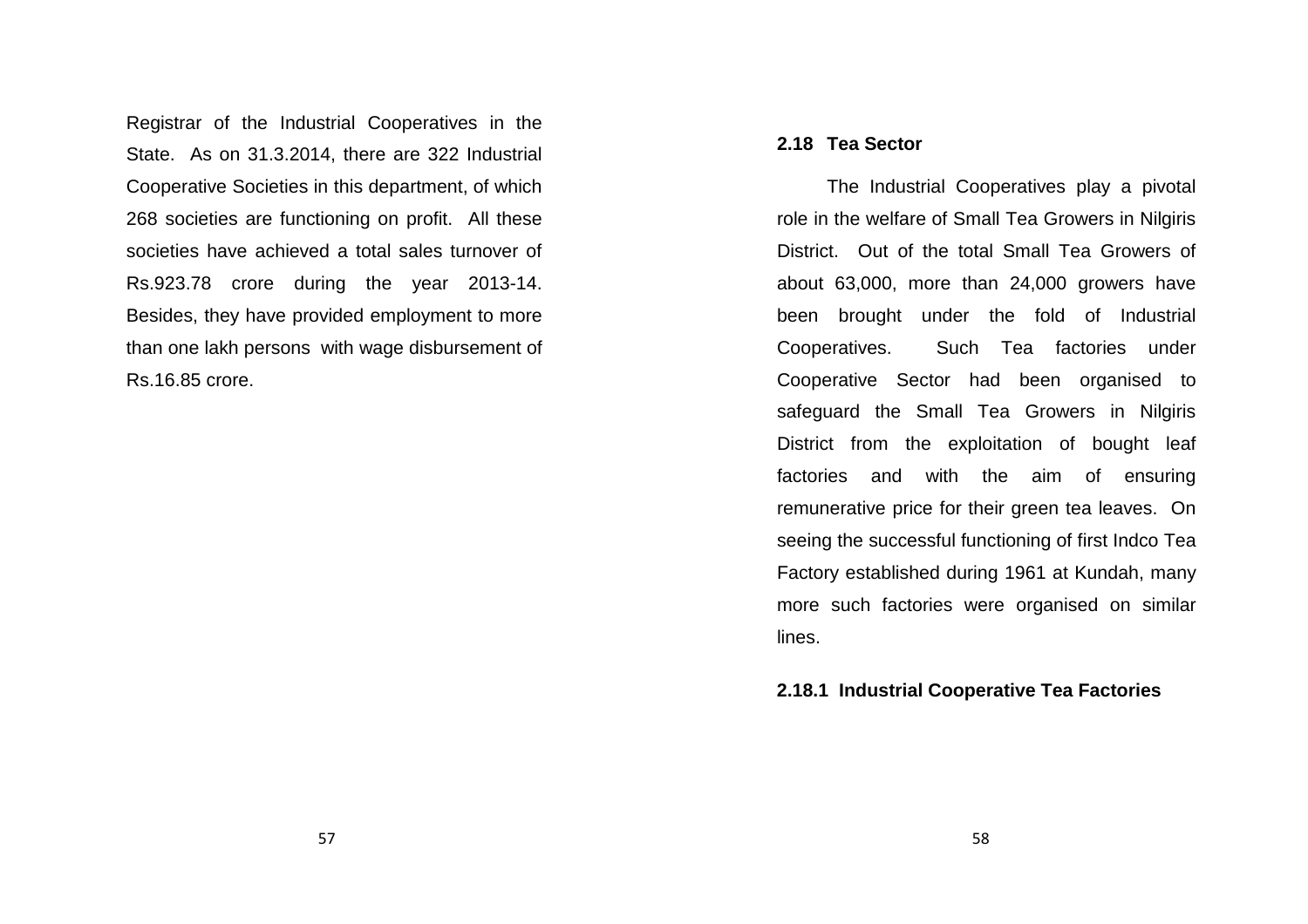Now, there are 15 Industrial Cooperative Tea Factories functioning in Nilgiris district (Annexure-A), with the membership of 24,179. These Tea factories with the installed annual production capacity of 188 lakh kgs. of made tea, contribute 17% of total production of made tea in the State. In addition to providing remunerative price to its member-growers, they also render input services to them like supplying fertilizers, seedlings, tea leaf bags etc.

#### **2.18.2 Upgradation of Green Leaf Weighing System**

 The Green Leaf collection mechanism being followed at present by Industrial CooperativeTea Factories has some de-merits, giving room for complaints. In order to provide a fair, transparentand better Green Leaf collection and accounting mechanism at a reduced transaction time and cost, the Government have sanctioned Rs.50 lakh towards purchase and installation of 100 Digital Green Leaf Weighing Scales in 7 Industrial Cooperative Tea Factories in the Nilgiris district.

#### **2.18.3 Setting up of a new factory at Nanjanad**

 Based on the announcement made by the Hon'ble Chief Minister, the Government have accorded administrative sanction for setting up of a new Industrial Co-operative Tea factory at Nanjanad in Nilgiris District at a cost of Rs.5 crore. The Hon'ble Chief Minister has laid down the foundation stone on 4.1.2014. The NABARD has already sanctioned Rs.2.50 crore as term loan, the Government share capital is Rs.2 crore and share capital of its members is Rs.50.00 lakh. The construction work was entrusted with the Public Works Department and the tenders have been called for, for the purchase of machineries. On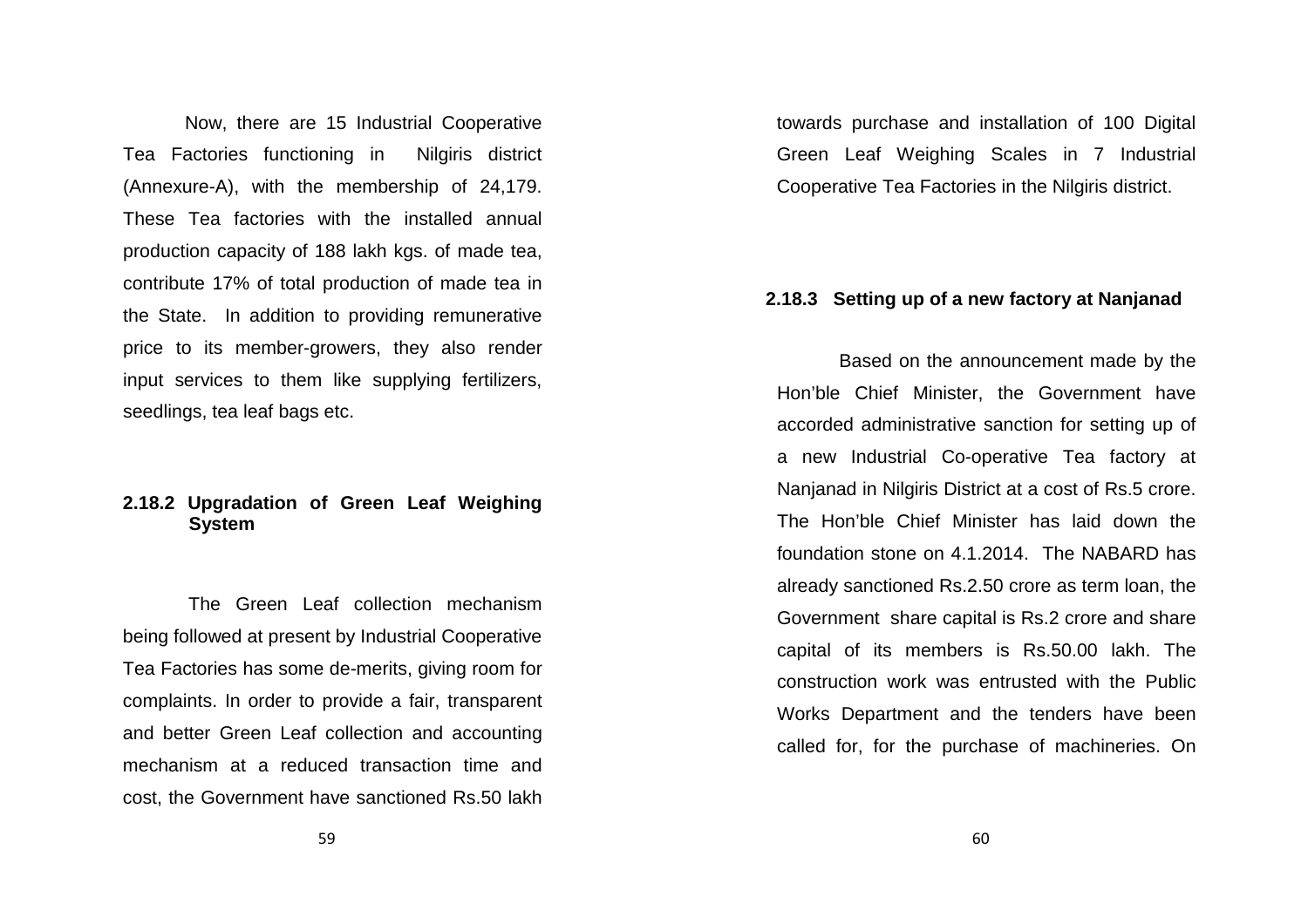commencement of the factory, about 1800 small teagrowers will be benefitted.

#### **2.18.4 Indcoserve**

 After the formation of a number of Industrial Cooperative Tea Factories, there was a felt need to promote an Apex organisation to coordinate the activities of those factories in Nilgiris district. Based on this objective, the Tamil Nadu Small Tea Growers Industrial Cooperative Tea Factories Federation called Indcoserve was established in 1965 at Coonoor. Besides coordinating and facilitating the purchase of various items required by Indco Tea Factories, it also markets the products of member tea factories so as to enable them to get better prices which in turn would help them to provide remunerative prices to their member growers. Its other object is to market the branded and unbranded tea, packeted and straight tea etc. in India and abroad.It also provides ware-housing facilities to its member factories at Coonoor, Coimbatore and

Cochin. It sells Ooty Tea through Fair Price Shops under Public Distribution System to sustain the demand for the Nilgiris tea in the market and to ensure its availability to the consumers at reasonable price. The role of 'Indcoserve' and Industrial Cooperative Tea Factories in improving the economic conditions of Small Tea Growers has been recognized by all.

#### **2.18.5 Teaserve**

Towards achieving transparent and better price discovery mechanism for primary marketing of tea, an electronic Tea auction centre called 'Teaserve' was registered in 2002 and commenced its operation in 2003 at Coonoor. Industrial Cooperative Tea Factories, bought leaf factories, and 'Tantea' are the members of this Society. It ensures transparency in the sale of tea in the auction centre and eliminates brokers in the sale of tea, thereby ensures better selling price to the producers. This will ultimately benefit the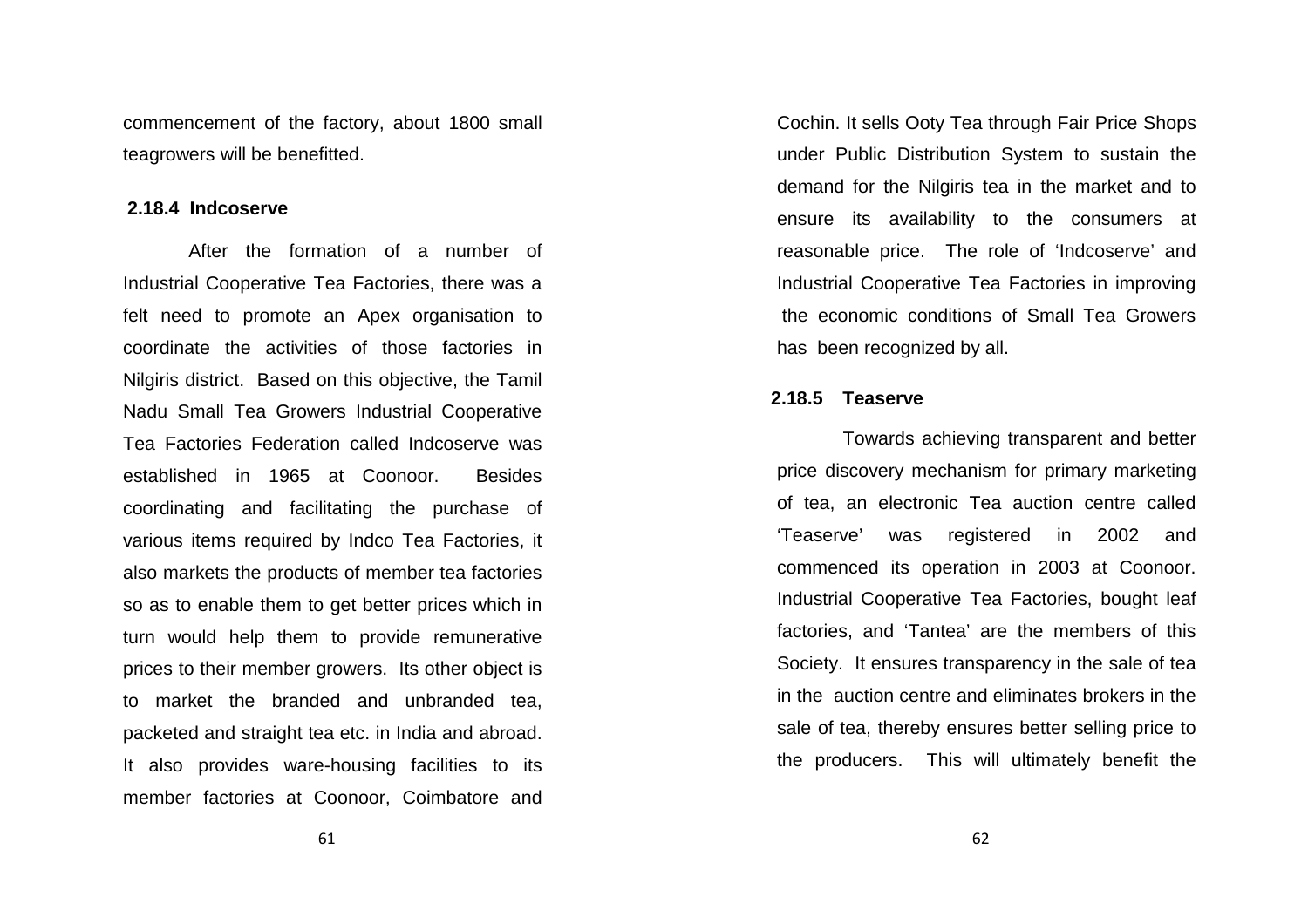Small Tea Growers in getting remunerative price for their produce.

#### **2.18.6 Sagoserve**

 The manufacturers of Starch and Sago products of Tapioca growing districts faced many problems pertaining to credit and marketing of Tapioca products like Sago and Starch. Merchants used to offer low prices for their goods and middlemen exploited this situation in the absence of organized marketing and ware-housing facilities. To get over these problems, the Salem Starch and Sago Manufacturers Service Industrial Cooperative Society Ltd popularly known as 'Sagoserve' was registered in1981. After the emergence of Sagoserve, not only the bargaining power of manufacturers of Tapioca products has increased substantially in the field of marketing but also the middlemen were eliminated.

In order to mitigate the problems in testing the samples of members' products, the Sagoserve has set up its own Testing Laboratory by establishing Common Facility Centre of Starch and Sago Cluster by availing financial assistance in Phase-I from Government of India under Micro and Small Enterprises-Cluster Development Programme (MSE-CDP). However, the Govt. of India have now approved setting up of Common Facility Centre including purchase of Laboratory Equipments, provision for Video Conferencing, installing packing machine and provision for conveyors for loading and unloading of bags at a total project cost of Rs.2.47 crore under Phase II.

# **2.18.7 Tamil Nadu Industrial Co-operative Bank (TAICO Bank)**

 In order to cater to the credit needs of the Industrial Cooperative Societies, the Tamil Nadu Industrial Cooperative Bank popularly known as TAICO Bank was established in 1961. The Bank is provided with the share capital of Rs.6.49 crore including Government share of Rs.2.68 crore and it has enrolled 415 Societies as its members. There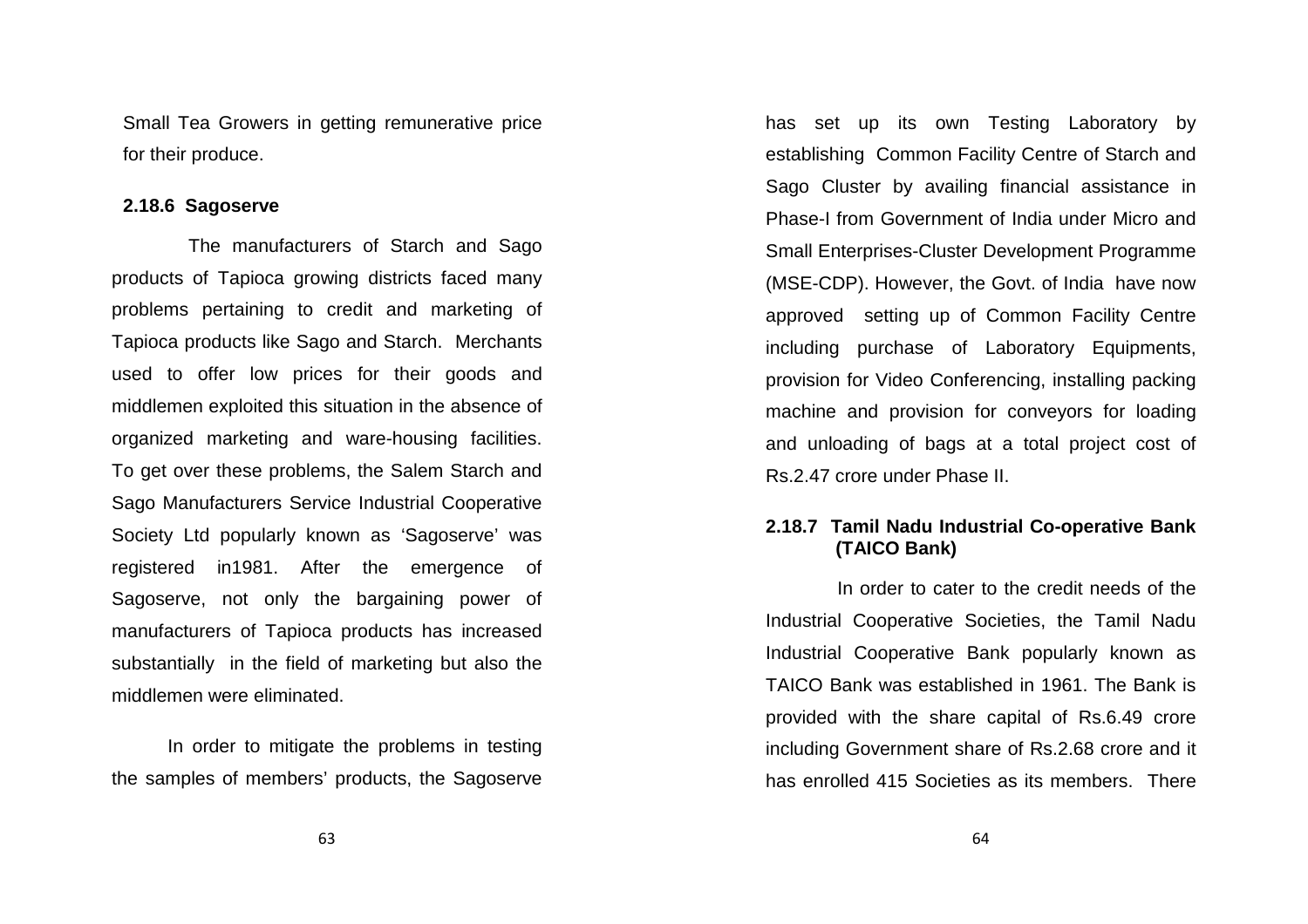are 44 branches (Annexure-B) functioning all over the State having the head quarters at Chennai. Though the main object of the bank is to meet out the financial requirements of the Industrial Cooperative Societies, it is now extending various loans to the individuals, entrepreneurs, GovernmentEmployees and to the public. Being recognized by the Reserve Bank of India, the bank accepts deposits from the public and operates current accounts and savings accounts to them. The bank is also acting as Implementing Agency for various welfare schemes of TAMCO, THADCO and TABCEDCO. It also extends financial assistance under the departmental schemes like NEEDS, UYEGP and PMEGP and Coir Board scheme of Rejuvenation, Modernization and Technology Upgradation of Coir Industry (REMOT).

## **2.18.8 Coir Industrial Cooperative Societies**

 The Coir Industry plays a vital role in providing employment opportunities to a large section of people especially to the women folk in the

State. Tamil Nadu ranks second to Kerala in the Coir industry but stands first in the production ofbrown fibre in the country. When compared to the national average of husk utilisation, the Tamil Nadu State is better placed at 48% as against the national average of 40%. In the export front, the contribution of the Tamil Nadu State is gradually increasing every year and it exports mainly fibre, pith block,curled coir and rubberised coir mattresses. The coir industry has been developed both in private sector and cooperative sector. Under cooperative sector, there are 69 coir Industrial Cooperative Societies functioning for the benefit of 11,644 members with share capital of Rs.3.06 crore including Governmentshare of Rs.2.62 crore. With a view to market the products of member Societies and to facilitate them to purchase required raw materials, an Apex institution called Tamil Nadu State Coir Cooperative Marketing Federation (TANCOFED) has been formed and is functioning at Chennai.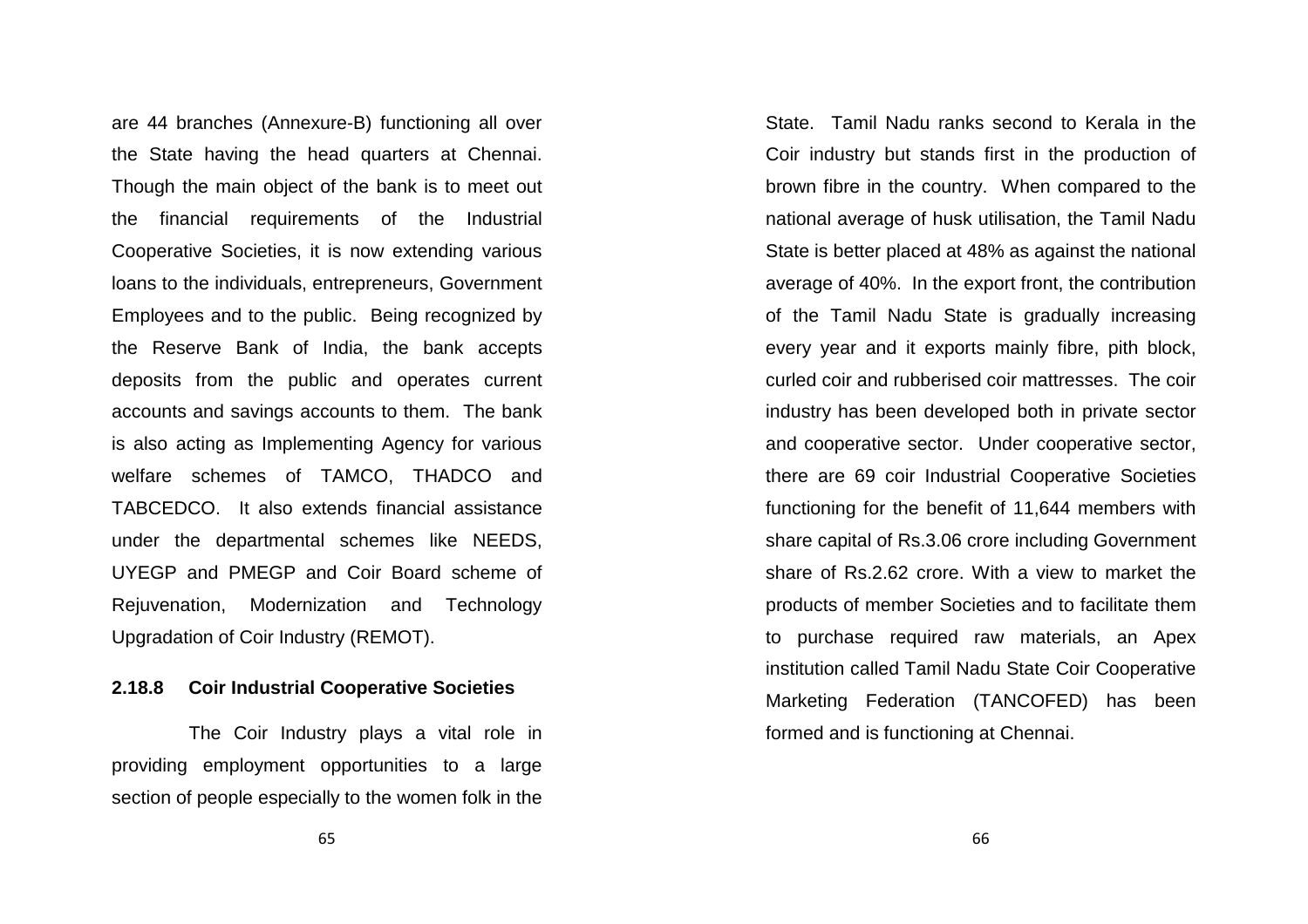#### **2.18.9 Market Development Assistance (MDA) for Coir Cooperative Societies**

 With a view to encourage consumption of coir yarn and coir products in the country so as to provide sustained employment to the coir workers, the Govt. of India through Coir Board have introduced the scheme called Market Development Assistance(MDA), with the value of 10% on the average sales turnover of the preceding 3 years. This MDA is equally shared between Govt. of India and State Government. The Government of Tamil Nadu have sanctioned and released a sum of Rs.65.12 lakh as its share towards MDA to 64 coir Societies for the year 2013-14. The Coir Board, inturn, has also released Rs.65.12 lakh towards Government of India's share.

## **2.18.10 Scheme of Fund for Regeneration of Traditional Industries (SFURTI)**

The Government of India approved a Scheme called Scheme of Fund for Regeneration of Traditional Industries popularly known as SFURTI under which it has been envisaged to set up Common Facility Centre, Market Promotion, Capacity Building, etc., This scheme includes both coir as well as village industries. During XII Five Year Plan period, the Govt. of India have accorded in-principle approval for setting up of 9 Coir clusters at Coimbatore, Dindigul, Kanyakumari, Dharmapuri, Krishnagiri, Tirupur, Pudukottai, Madurai and Tirunelveli at a total project cost of Rs.8.81 crore. The activities like coir pith block, needle felt mattresses, geo-textiles, automatic yarn spinning are proposed to be undertaken in those coir clusters. The Diagnostic Study Report has been conducted for these clusters and the study reports have been forwarded to the Govt. of India by Coir Board for final approval.

# **2.18.11 Other Cooperative Societies**

 This Department has also organised Societies in other important trades like polythene bags manufacturing, brick manufacturing, auto services, printing services, labour contract,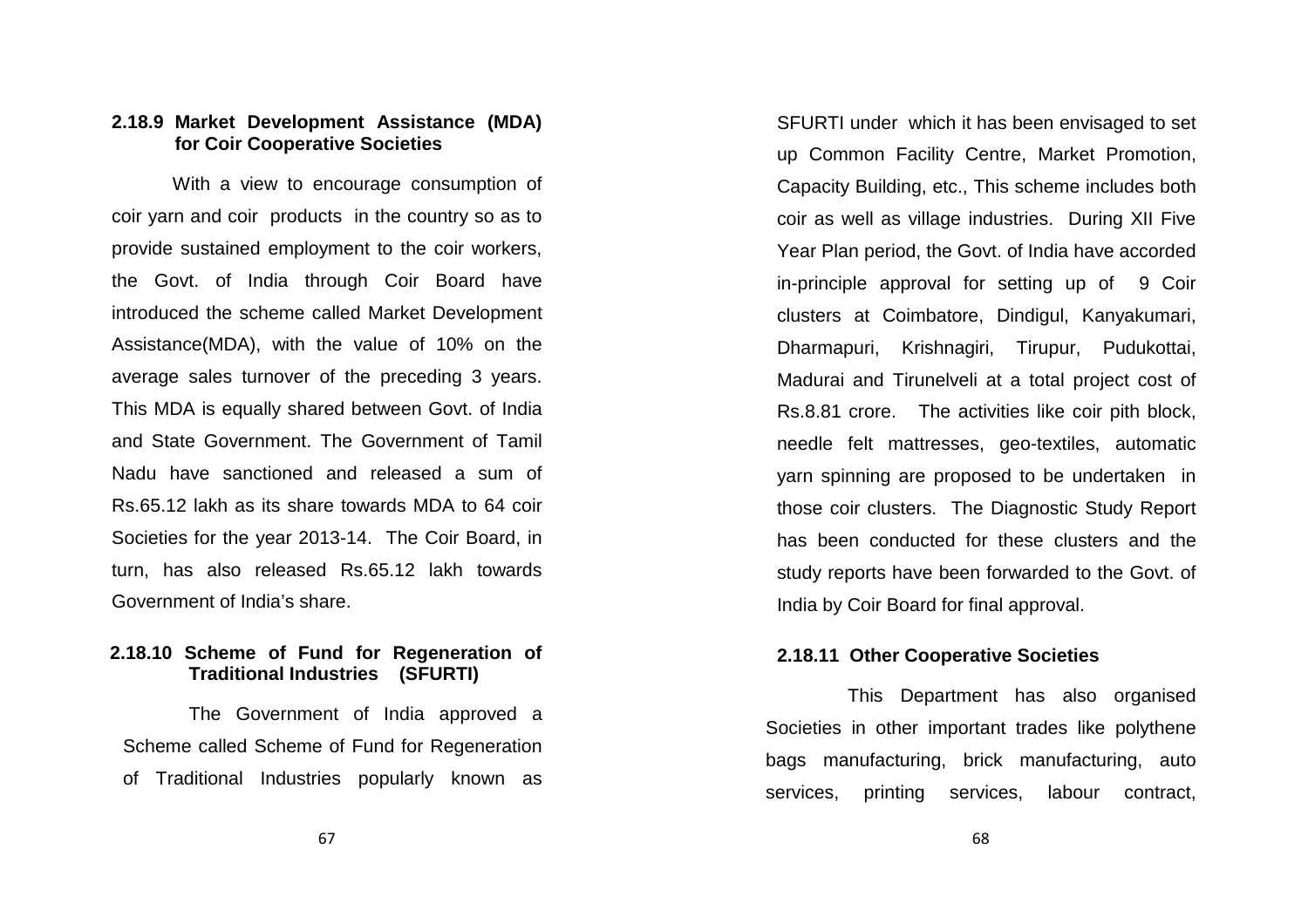handicrafts, tailoring, engineering, etc. In order to eradicate exploitation of labour and to provide regular and continued employment with statutory benefits to the skilled and semi-skilled workers, Labour Contract Societies have been organised both in Organised and Unorganised sectors. To provide continuous employment to unemployed women of the Adi Dravida Community in rural areas, the polythene bags manufacturing societies were set up. Further, to uplift the economic conditions of poor Auto Drivers of all categories and to make them owners of the Autorickshaw through hire purchase system, Autorickshaw Drivers Industrial Cooperative Societies have been formed. To alleviate the sufferings of small printing unitsunder unorganized sector in obtaining printing orders, they were grouped and printing cooperative societies have been formed in the State. In order to provide employment to poor Adi-dravida skilled labourers in rural areas many brick making societies were set up. With a view to provide employment to the rural artisans and to market their products, Handicrafts Societies are functioning in the State.

Further, to promote the Industrial Development as well as to encourage the entrepreneurs to start industries, Industrial Estates were formed under Cooperative sector through which developed plots/work sheds are provided to them along with creation of infrastructural facilities.

# **3. The Tamil Nadu Small Industries Development Corporation Limited (SIDCO)**

#### **3.1 SIDCO – Vision and Mission**

The Tamil Nadu Small Industries Development Corporation Limited (SIDCO) was established in 1970 by the Government of Tamil Nadu with the main objective of assisting and promoting the interests of Micro, Small and Medium Enterprises in the State.

The main objectives of SIDCO are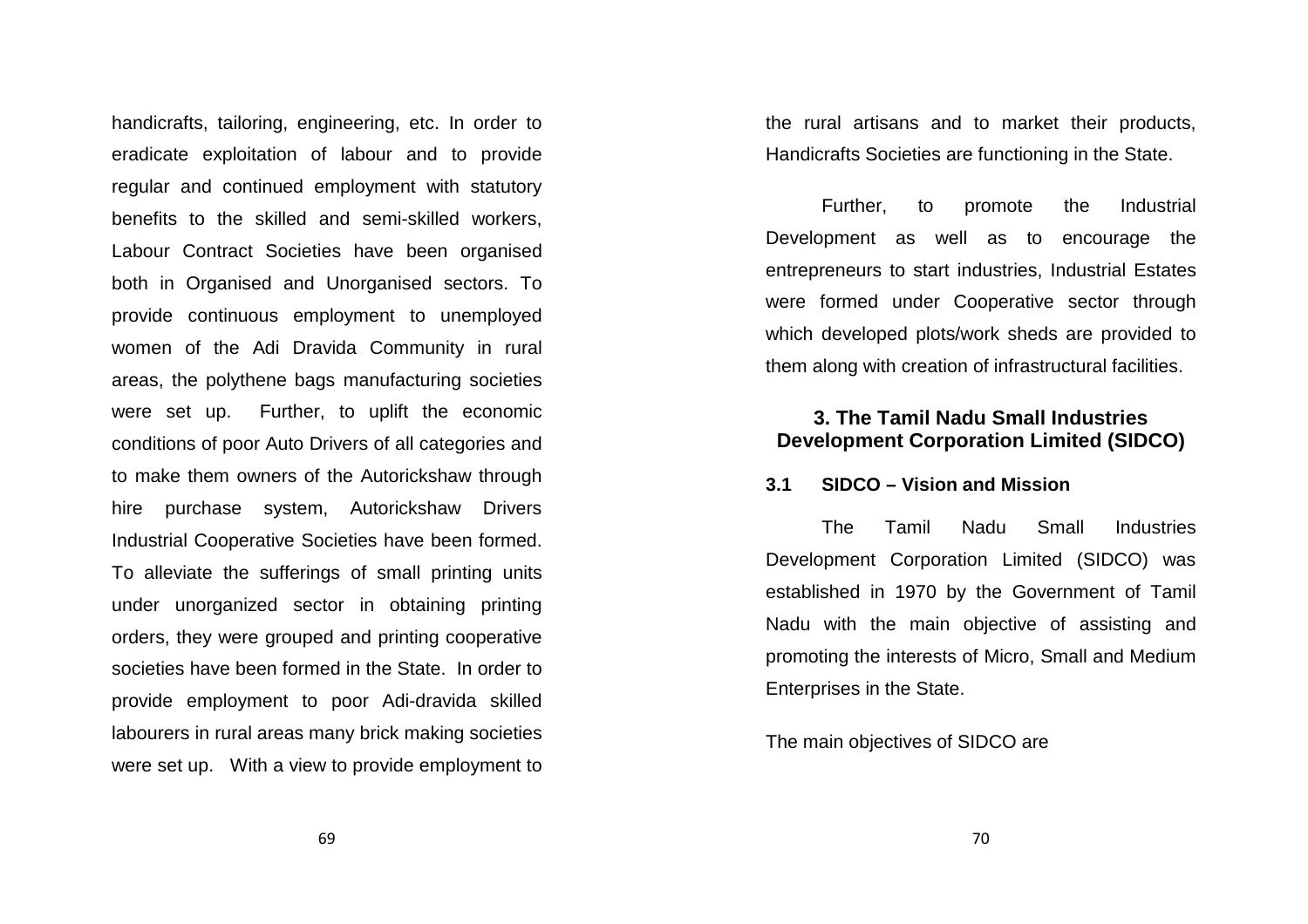- 1. Establishment and maintenance of Industrial Estates.
- 2. Distribution of Raw Materials.
- 3. Marketing Assistance.
- 4. Promotion of Clusters and Common Facility Centres.
- 5. Enabling the access of MSMEs towards Technology, Inputs, Best Practices, Capital and Markets.

 Since its inception, SIDCO is actively striving to achieve its goal and commitment towardsits vision:

**"**To forge sustainable partnerships with the MSMEs for enhancing their competitiveness**".** 

Currently, SIDCO is maintaining 35 Industrial Estates created by Government of Tamil Nadu and 62 Industrial Estates established on its own. (Annexure – C)

#### **3.2 Establishment of New Industrial Estates**

#### **3.2.1 Identification of Land**

SIDCO conducts demand survey for the establishment of Industrial Estate in a given District through Branch Offices. On receipt of reports from Branch Offices, a team of senior officials inspect the site selected along with the local revenue officials to validate the suitability of the land for the formation of new Industrial Estates. On satisfaction, the Land

Plan and Schedule will be sent to the respective District Collector for alienating / acquiring the lands in favour of SIDCO.

 The District Collector will send alienation proposals to the Government through the Commissioner of Land Administration. If the land chosen is a patta land, proposals for getting administrative sanction for acquiring the land either through private negotiation or under the provisionsof Tamil Nadu Industrial Purposes Act, 1997, will be sent to Government.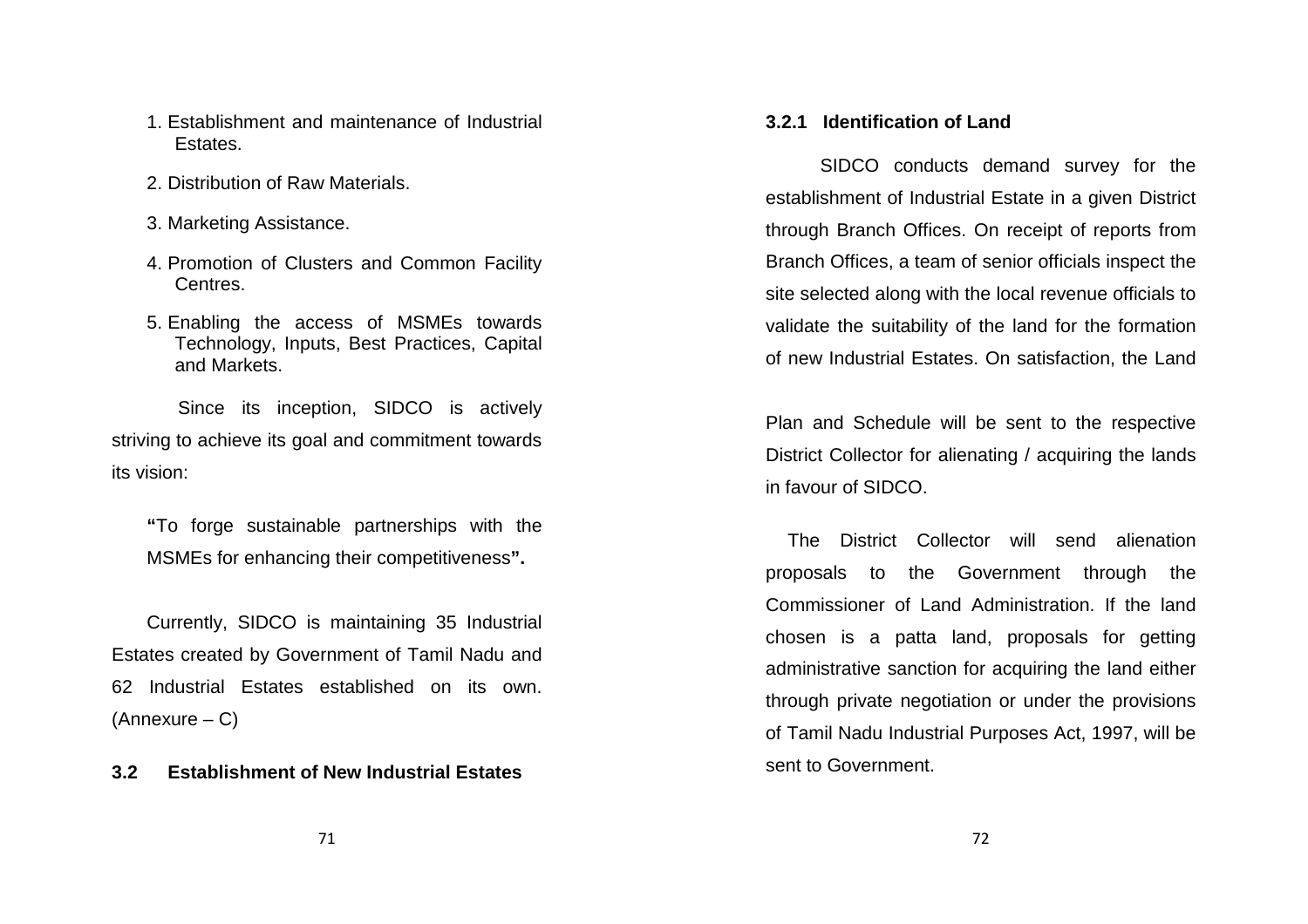The Government will issue orders under the provisions of RSO 24 alienating the Government poramboke lands and SIDCO will pay land value and take possession of the land.

 In the case of patta land, as soon as the administrative sanction is accorded by the Government, the committee under the chairmanship of District Collector will negotiate the cost of land to be purchased with the landowners. If the land owners do not accept the land value fixed by the negotiation committee, then the District Collector may recommend acquisition of the land under the provisions of Tamil Nadu Industrial Purposes Act, 1997. As soon as the acquisition process is over and the SIDCO will pay the Land Value and take possession of the land.

## **3.2.2 Development of land taken possession for the formation of new Industrial Estates**

New Industrial Estates are being formed in various locations after the lands have been taken possession by SIDCO. The development works will be carried out by utilizing SIDCO's own fund or with the funds received from Government of India under MSE-CDP scheme.

The development works include providing infrastructure facilities like formation of new roads, construction of storm water drains, culverts, providing water supply, sewage system, street lighting, tree planting, other amenities etc. In addition to that, the construction wing of SIDCO will prepare the Layout plan as per DTCP/CMDA norms and send it to DTCP/CMDA for approval. SIDCO will also take up the up-gradation, renovation, strengthening of infrastructure facilities in existing Industrial Estates.

#### **3.2.3 Allotment of Plots/Sheds in Industrial Estates**

 A transparent procedure is followed in allotting the sheds  $\ell$  plots by advertising the availability of shed/ plots in newspapers. A Screening Committee constituted with the officials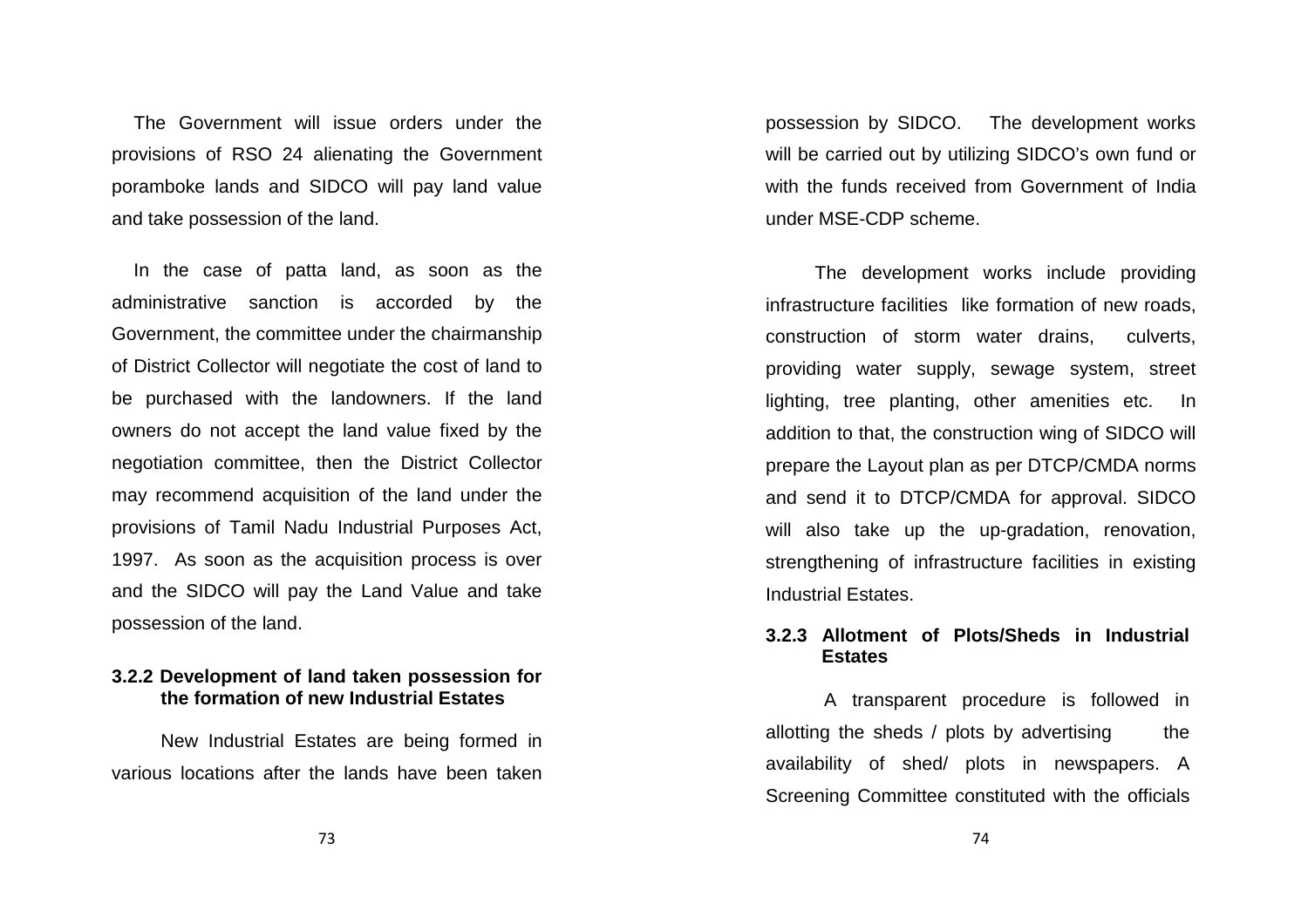of SIDCO, Directorate of Industries and Commerce, TIIC and representatives of TANSTIA as members, interview the applicants and the eligible applicants are selected on merit. Plots are allotted by way of lot system.

 SIDCO develops industrial plots of varioussizes ranging from 5 cents to 100 cents (1 acre) and above as per the requirements of the manufacturing units in the Industrial Estates and the industrial plots are allotted to them on Outright Sale basis only in the existing Industrial Estates.335 plots and 11 sheds were allotted to new entrepreneurs in the year 2013-14.

# **3.3 New Allotment Policy of SIDCO**

 SIDCO has been making allotments in its Industrial Estates on Outright Sale Basis. To promote the interests of the MSMEs, a new allotment policy has been ordered vide G.O. (Ms). No. 66, MSME (C) Department, dated 18.11.2013 in all the new Industrial Estates to be formed from

the year 2013-14. Under this new policy allotment will be made on 30 years lease basis with an option to the entrepreneurs to buy the sheds / plots on outright purchase basis at the end of 30 years in the new Industrial Estates.

### **3.4 Priority given to various sectors in allotment of Plots/ Sheds**

 As per G.O.(Ms) No.7, Micro, Small and Medium Enterprises Department, dated 31.01.2009, 30% of the saleable area of the Industrial Estates are earmarked for Micro Enterprises.

 Priority is given in allotment of developed plots / sheds to the following categories:

- 1. 30% for Women Entrepreneurs.
- 2. 10% for Ex-servicemen
- 3. 10% for SC/ST and Transgender.

 If sufficient numbers of the applicants are not available in these categories, these reserved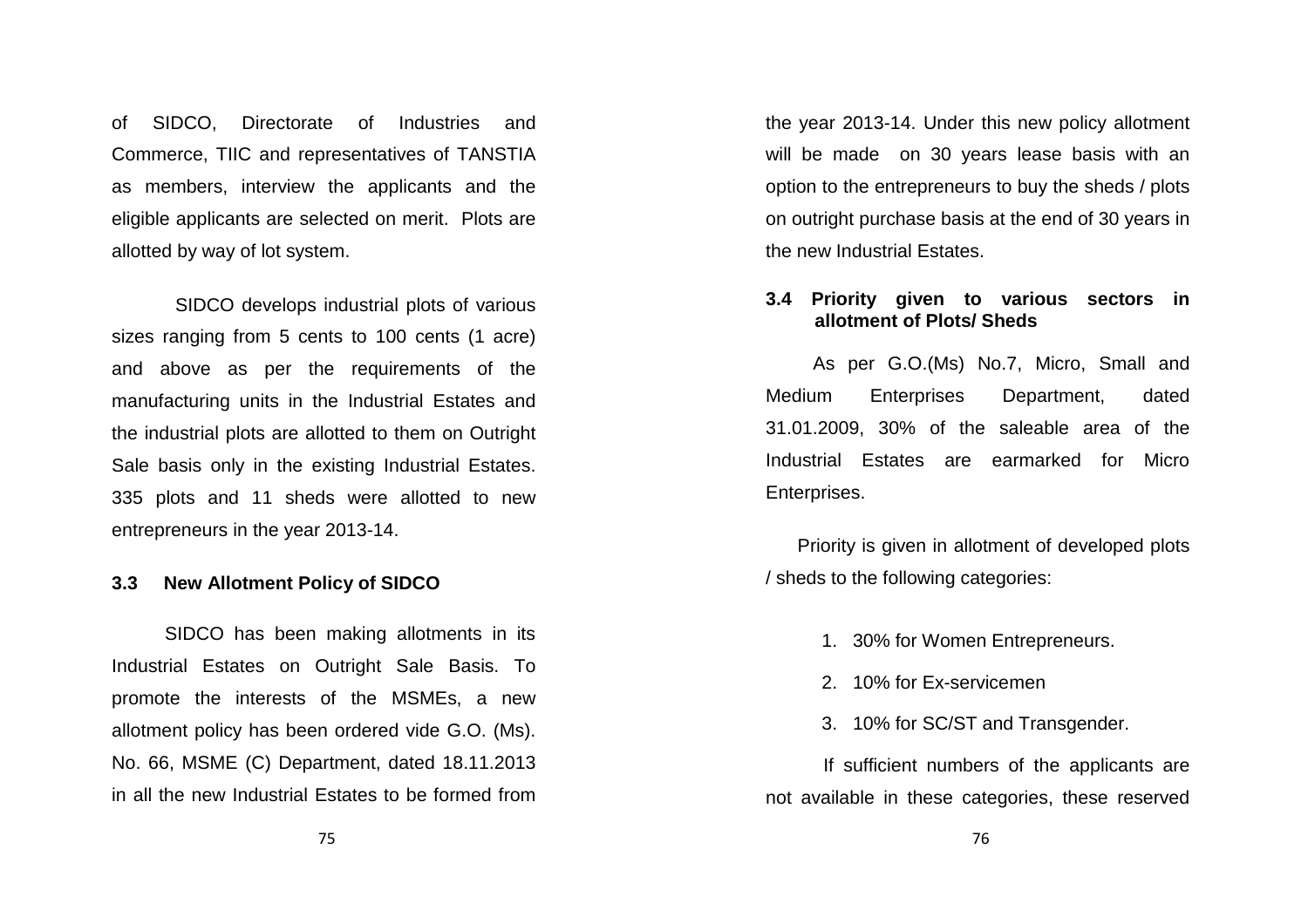plots/sheds will be taken up for allotment to othercategories.

 As per G.O. (Ms.) No.49 Micro, Small and Medium Enterprises Department dated 29.10.2012, priority in allotment will be given to the first generation entrepreneurs who have successfully completed Entrepreneurship Development Programme (EDP) training under NEEDS Scheme, on application, subject to availability.

## **3.5 Status of the new Industrial Estates to be formed**

Among the 22 new Industrial Estates were announced to be established during the year 2011-14, five Industrial Estates have been established in Rasathavalasu (Tiruppur District), Mathur (Pudukottai Dist.), Vaniyambadi (Vellore Dist.), Virudhunagar(urban) (Virudhunagar Dist.), and Venmaniathur (Villupuram District). The remaining 17 Industrial Estates are in various stages of completion as detailed below.

| SI.<br>No.     | Name of<br><b>location</b> | <b>District</b> | Area<br>(acres) | <b>Present Stage</b>                                              |
|----------------|----------------------------|-----------------|-----------------|-------------------------------------------------------------------|
| 1              | Kattuvannanjur             | Villupuram      | 42.00           | Development<br>works in<br>progress.                              |
| $\overline{2}$ | Vettampadi                 | Namakkal        | 15.33           | Development<br>works in<br>progress.                              |
| 3              | Mallur                     | Ariyalur        | 29.00           | Development<br>works in<br>progress.                              |
| 4              | Parvathanahalli            | Dharmapuri      | 29.90           | Development<br>works in<br>progress.                              |
| 5              | Pattanam                   | Villupuram      | 60.55           | Development<br>works in<br>progress.                              |
| 6              | Kurukkalpatti              | Tirunelveli     | 68.77           | Lands taken<br>possession.<br><b>Awaiting Layout</b><br>Approval. |
| $\overline{7}$ | Pidaneri                   | Thoothukudi     | 108.23          | Sanction order<br>awaited from<br>Government of<br>India.         |
| 8              | Palayapatti                | Thanjavur       | 103.03          | GOI sanction<br>obtained.<br>Preliminary works<br>under progress. |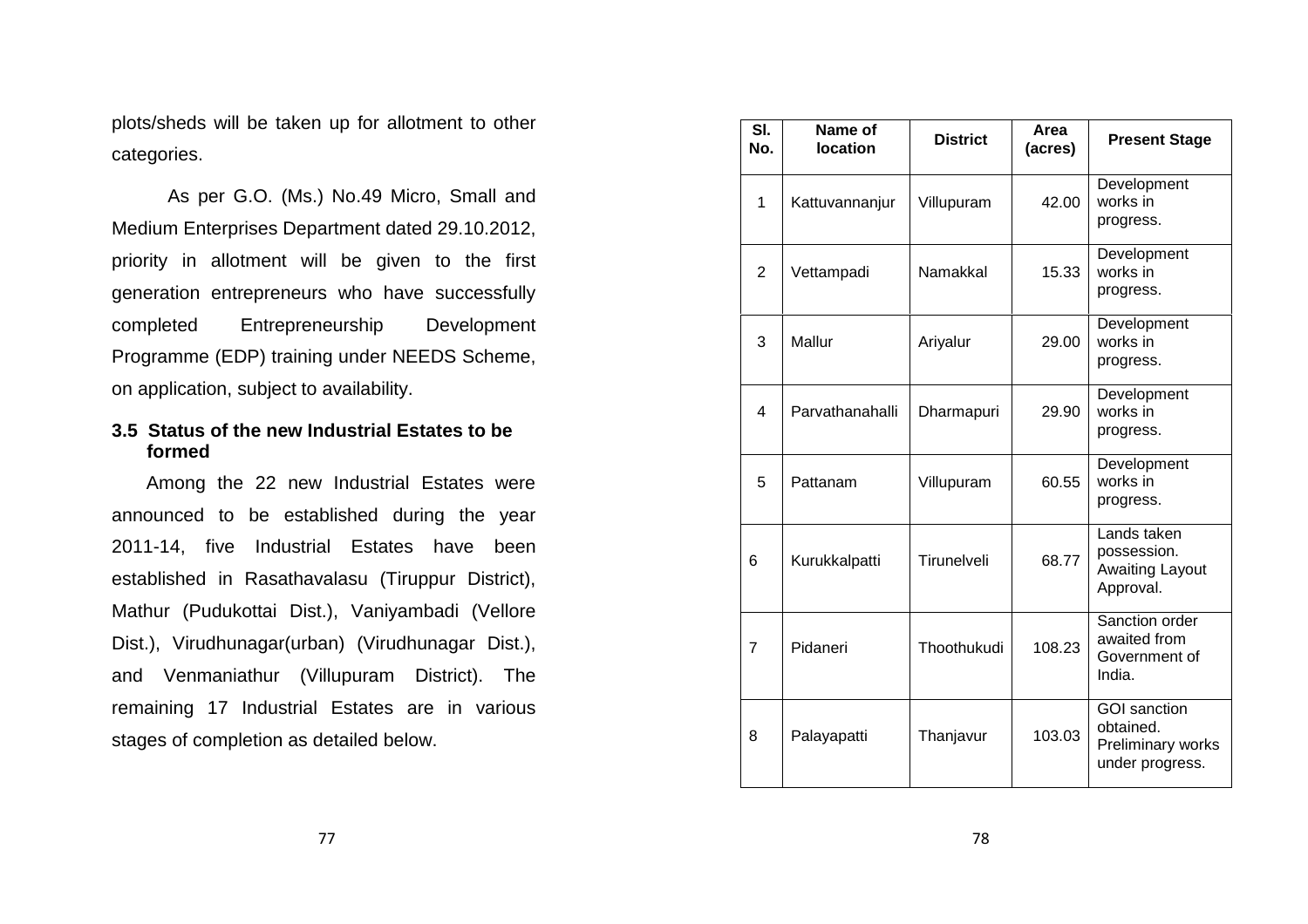| 9  | Marikundu            | Theni       | 79.43  | Project report<br>sent to GOI and<br>sanction awaited.                                              |
|----|----------------------|-------------|--------|-----------------------------------------------------------------------------------------------------|
| 10 | A. Sathanur          | Villupuram  | 219.52 | Land alienation<br>orders awaited                                                                   |
| 11 | Ponnakudi            | Tirunelveli | 82.18  | Alienation order<br>issued. Lands to<br>be taken<br>possession after<br>refixation of Land<br>Cost. |
| 12 | Asanur<br>(Phase-II) | Villupuram  | 105.50 | Lands taken<br>possession<br>Layout under<br>preparation.                                           |
| 13 | Sengarai             | Thiruvallur | 36.53  | Lands taken<br>possession.<br>Layout under<br>preparation.                                          |
| 14 | Echampadi            | Dharmapuri  | 51.20  | Layout under<br>preparation                                                                         |
| 15 | Periyanesalur        | Cuddalore   | 90.68  | Proposal to be<br>sent to GOI under<br>MSE-CDP<br>Scheme for<br>availing grant                      |
| 16 | Sakkarakottai        | Ramnad      | 100.00 | Land alienation<br>orders awaited.                                                                  |
| 17 | Minnur               | Vellore     | 10.00  | Layout approval<br>awaited.                                                                         |

| Total | 1231.85 |  |
|-------|---------|--|
|       |         |  |

Apart from the above, lands have been identified in 16 locations for the purpose of land bank for the formation of new Industrial Estates infuture in a total extent of 956 acres.

# **3.6 Women Industrial Estates**

 To encourage Women entrepreneurs, it was decided to develop 5 Industrial Estates exclusivelyfor women in 2001 as one of the strategies announced by Hon'ble Chief Minister of Tamil Nadu for Women empowerment. Accordingly, 5 Women Industrial Estates were developed as detailed below:

| SI.<br>No. | Name of the<br><b>Industrial Estate</b>   | Year of<br>formation | Area (in<br>Acres) | No. of Plots<br><b>Developed</b> |
|------------|-------------------------------------------|----------------------|--------------------|----------------------------------|
|            | Thirumullaivoyal,<br>Thiruvallur District | 2001                 | 225.80             | 785                              |
| 2.         | Thirumudivakkam,<br>Kancheepuram          | 2002                 | 10.75              | 76                               |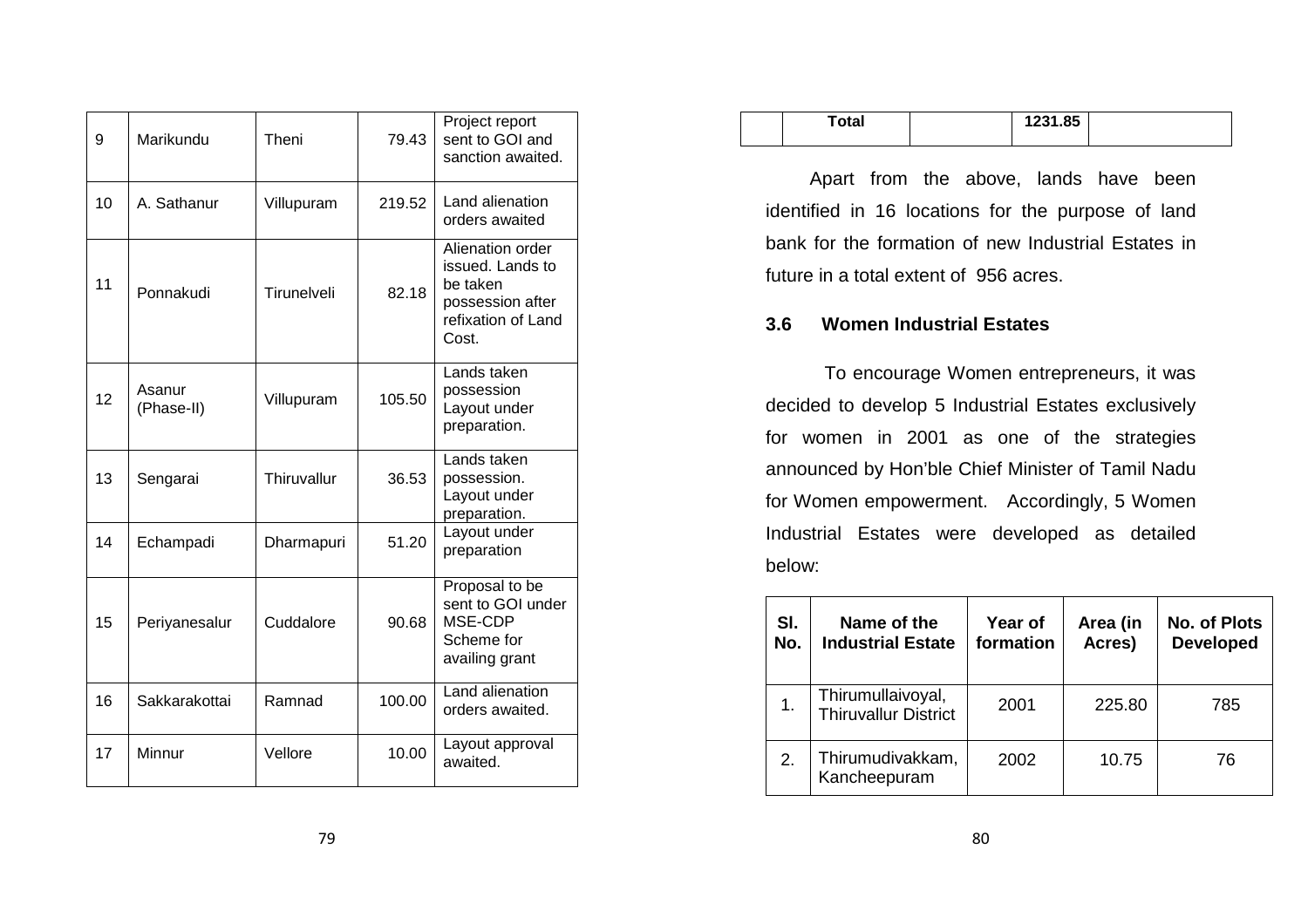|              | <b>District</b>                              |      |        |      |
|--------------|----------------------------------------------|------|--------|------|
| 3.           | Valavanthankottai,<br><b>Trichy District</b> | 2003 | 51.70  | 110  |
| 4.           | Karuppur,<br><b>Salem District</b>           | 2004 | 51.74  | 154  |
| 5.           | Kappalur,<br>Madurai District                | 2008 | 18.45  | 70   |
| <b>Total</b> |                                              |      | 358.44 | 1195 |

#### **3.7 Creation and up-gradation of Infrastructure facilities in New/Existing Industrial Estates**

 Availability of industrial infrastructure and utilities is a critical requirement of SMEs. SMEs need certain common infrastructure such as effluent/sewage treatment, testing and laboratory facilities etc. which can be set up on a cluster basis apart from the regular infrastructure facilities such as water supply, street lights, roads, storm water drains etc.

 Vision Tamil Nadu 2023 envisages that SIDCO shall ensure that the common facilities and utilities are adequately provided in the IndustrialEstates developed for SMEs as a strategic initiative to make SMEs more vibrant.

 Government of India and Government of Tamil Nadu are extending their support for creationand up-gradation of infrastructure facilities in new/ existing Industrial Estates through various schemeslike Micro, Small Enterprises-Cluster Development Programme (MSE-CDP) – Modified Industrial Infrastructure Up-gradation Scheme (MIIUS), Assistance to States for Infrastructure Developmentof Export and Allied Activities (ASIDE) and the Part II Scheme of Government of Tamil Nadu by sanctioning of grants.

# **3.8 Micro and Small Enterprises - Cluster Development programme (MSE-CDP)**

Under this Scheme, the grant is availed from the Government of India for the following:

- MSE CDP (Infrastructure Development)
- MSE CDP (Common Facility Centre)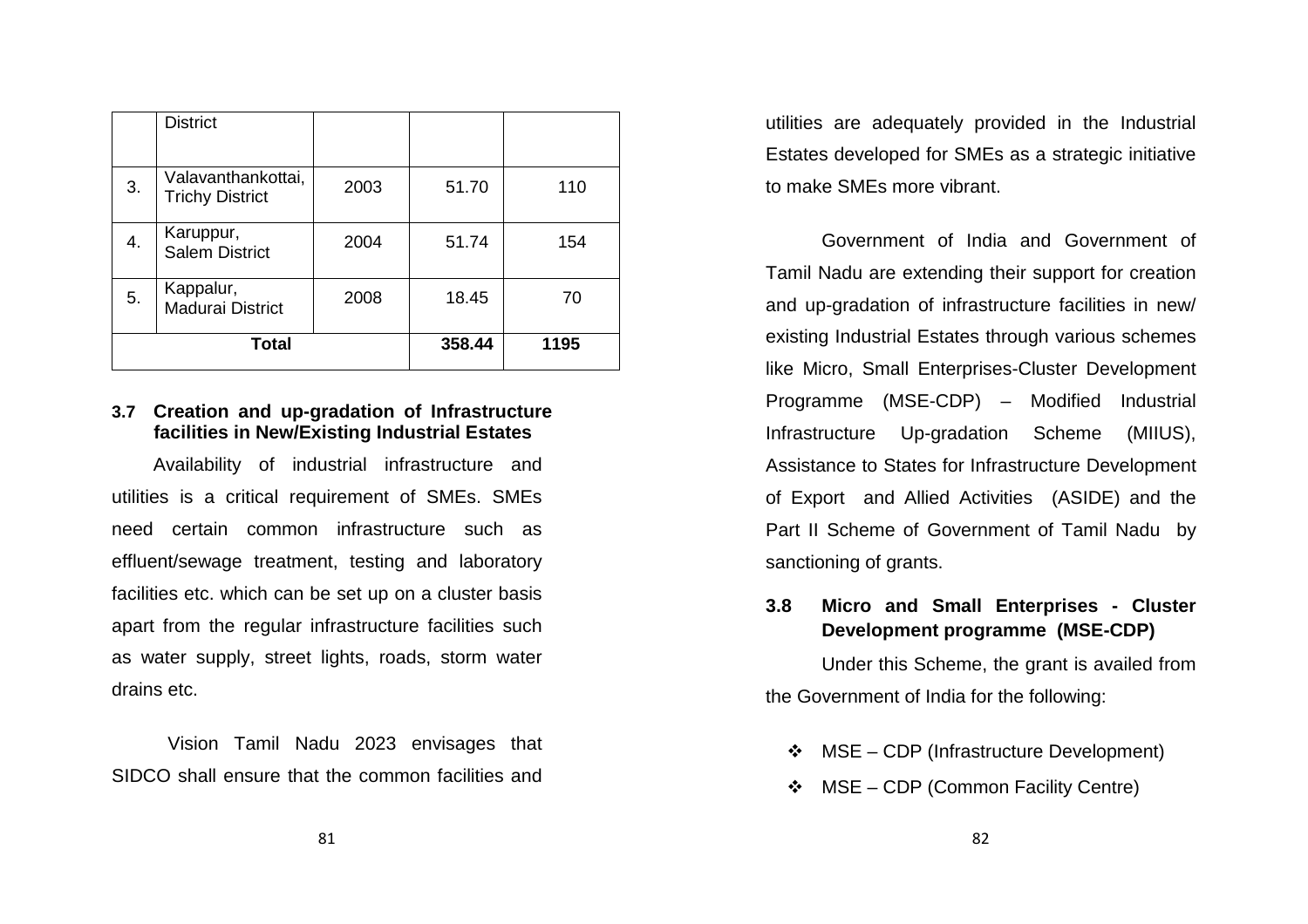#### **3.8.1 Infrastructure Development under the MSE – CDP Scheme**

 Under this Scheme, the Government of India sanctions 60% of the project cost (maximum project cost of Rs. 10 Crores) subject to a ceiling of Rs.6 Crores as grant for the creation and upgradation of infrastructure in new and existing Industrial Estates respectively. The Government of India have approved projects with a project cost ofRs. 40.74 Crore for the creation of infrastructure facilities in 12 new Industrial Estates upto 2011-12. Of the sanctioned projects, 10 projects have been completed in Uranganpatti, Thirumudivakkam, Thirumullaivoyal, Vichoor, Valavanthankottai, Karuppur, Elambalur, Kadagathur, Asanur(Ph-1) and Arakonam Industrial Estates.

The remaining two projects at Pollupalli and Karaikudi Industrial Estates are nearing completion.

 Further, Government of India have approved projects for the up-gradation of infrastructure facilities in 12 existing Industrial Estates with a total project cost of Rs.23.90 Crore. Of these, up-gradation works have been completed in the following 11 Industrial Estates viz. Hosur, Kurichi, Kappalur, Virudhunagar, Mukundrayapuram, Ooty, Ganapathipalayam, Kakkalur, Kovilpatti, Mettur and Alathur except Athur (Karur) which is nearing completion.

 SIDCO has taken up creation of infrastructure facilities at a total project cost of Rs.13.09 Crore from 2012 to 2014,. under MSE-CDP Scheme in four new Industrial Estates at Vaniambadi, Mathur (new), Virudhunagar (Urban) and Palayapatti and up gradation of infrastructure facilities in one existing Industrial Estate at Malumichampatti. Of the above, development works have been completed in Mathur(New), Virudhunagar (urban) and Vaniambadi. SIDCO has taken up creation of infrastructure facilities from its own reserves in 5 new Industrial Estates namely Pattanam, Kaatuvannanjur, Parvathanahalli, Mallur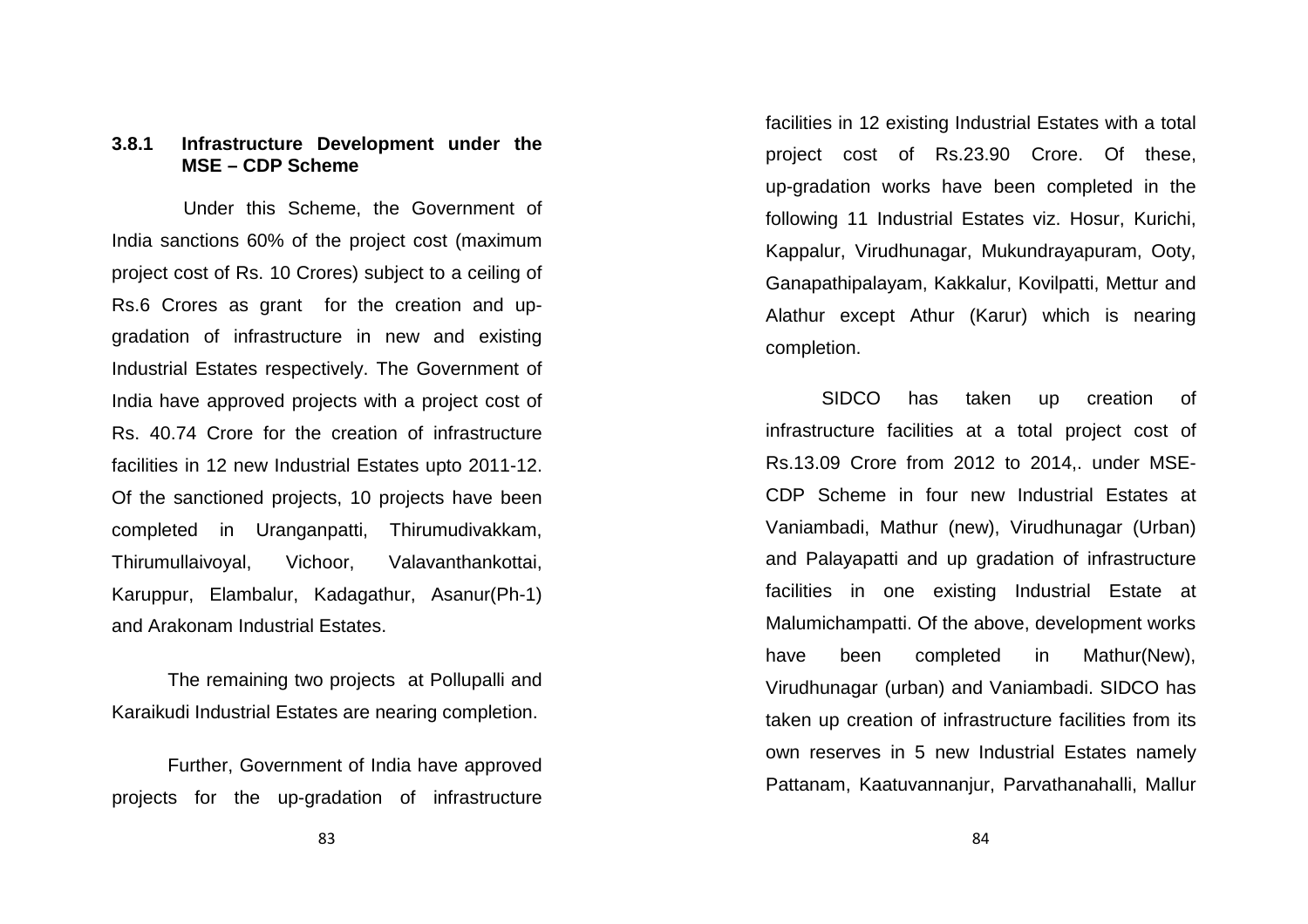and Vettampadi at a total project cost of Rs.19.10 Crore in which development works are under progress.

In 2014-15, SIDCO has proposed to create infrastructure facilities in 5 new Industrial Estates and to upgrade infrastructure facilities in 1 existing Industrial Estates under MSE-CDP Scheme as follows:

# **Creation of New Industrial Estates (2014-15)**

 **(Rs in Lakh)** 

|                  |                                                  |                     |                     | ,,,,,,,,,,,,,,,,                  |
|------------------|--------------------------------------------------|---------------------|---------------------|-----------------------------------|
| SI.<br><b>No</b> | Location                                         | <b>Project Cost</b> | <b>GOI</b><br>Grant | <b>SIDCO</b><br>contri-<br>bution |
| 1                | Pidaneri,<br>Thoothukudi<br><b>District</b>      | 447.95              | 268.77              | 179.18                            |
| $\overline{2}$   | Marikundu, Theni<br><b>District</b>              | 850.00              | 398.00              | 452.00                            |
| 3                | Kurukkalpatti,<br>Tirunelveli<br><b>District</b> | 890.00              | 534.00              | 356.00                            |
| 4                | Periyanesalur,<br>Cuddalore<br><b>District</b>   | 1250.00             | 519.00              | 731.00                            |
| 5                | Eachampadi,<br>Dharmapuri<br><b>District</b>     | 550.00              | 330.00              | 220.00                            |
|                  | <b>Total</b>                                     | 3987.95             | 2049.77             | 1938.18                           |

It has also been proposed to create infrastructure facility in Asanur (Phase–II), Villupuram District at a cost of Rs.5.85 crore by SIDCO's own fund.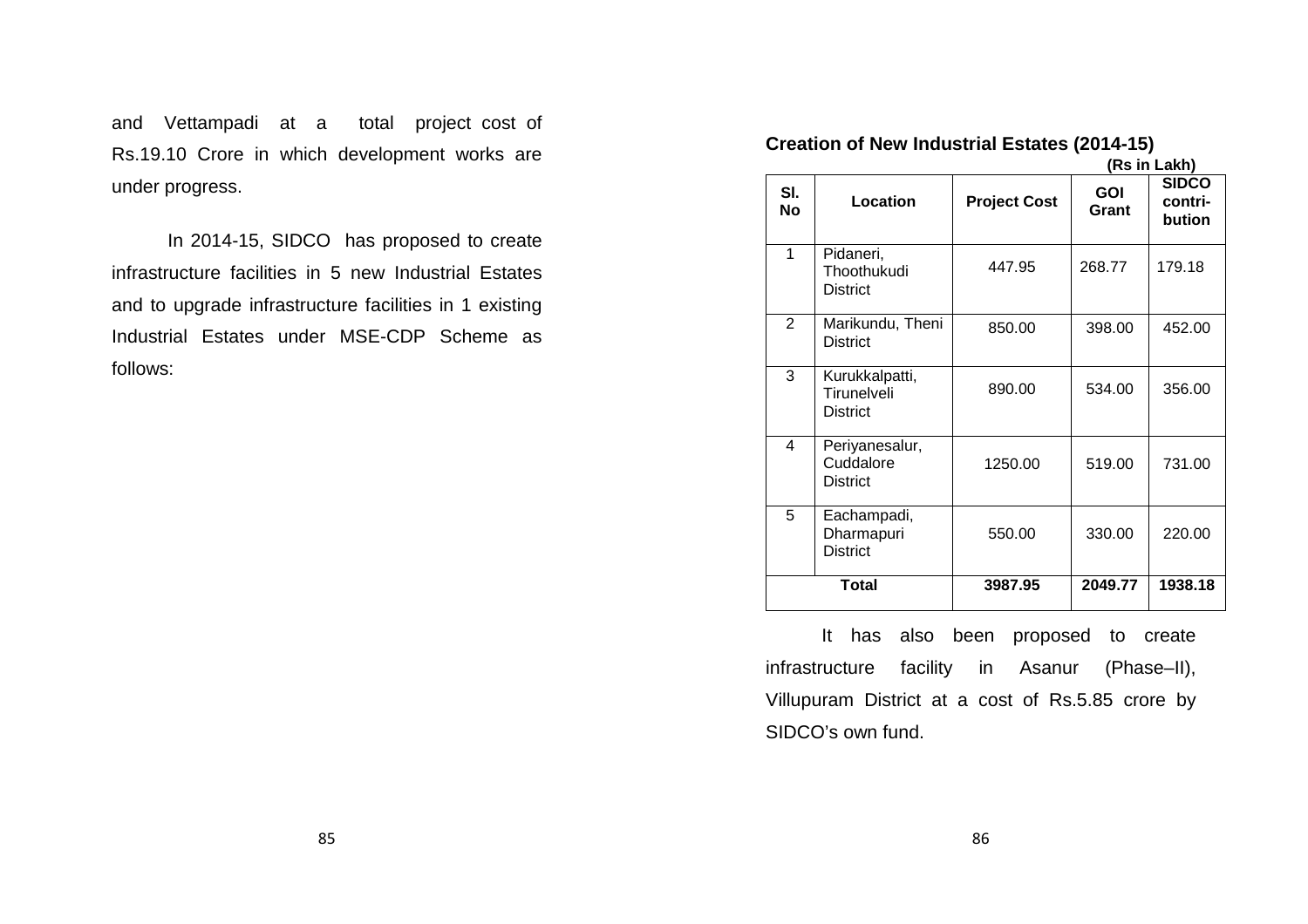**Upgradation of Existing Industrial Estates** 

|            |                                                   | (Rs in Lakh)    |                     |                      |                                      |
|------------|---------------------------------------------------|-----------------|---------------------|----------------------|--------------------------------------|
| SI.<br>No. | Name of the<br><b>Industrial</b><br><b>Estate</b> | Project<br>cost | <b>GOI</b><br>Grant | <b>GoTN</b><br>Grant | <b>Beneficiaries</b><br>contribution |
|            | Thiruverumbur,<br><b>Trichy District</b>          | 432.00          | 259.20              | 129.60               | 43.20                                |

In addition to the above, SIDCO will be creating infrastructure facilities in Sengarai (Thiruvallur District) and Ponnakudi (Tirunelveli District) through its own funds at a total project cost of Rs. 12 Crore.

#### **3.8.2 Common Facility Centres (CFCs) under the MSE – CDP Scheme**

 Micro and Small enterprises – Cluster Development Programme (MSE–CDP) aims at addressing the needs of the industries, through formation of well-defined clusters geographical areas to enable the Micro and Small enterprises tohave better access to resources, linkages to credit and to enhance their marketing competitiveness.

A cluster is a group of similar and related enterprises in a defined geographic area that sharecommon markets, technologies, skill needs and are producing same/similar products.

Salient features of a cluster are as follows:

- a) The methods of production, quality control and testing, energy consumption, pollution control etc. are similar in nature.
- b) Technology and marketing strategies are similar.
- c) Easy communication among the members of the cluster
- d) Opportunities and Challenges are common.

 Government of India and also the State Government have adopted the cluster development approach as an important tool for enhancing the competitiveness and productivity of the Micro and Small enterprises. Clustering of units also enablesproviders of various services to them, including banks and credit agencies, to provide their services more economically, thus reducing costs and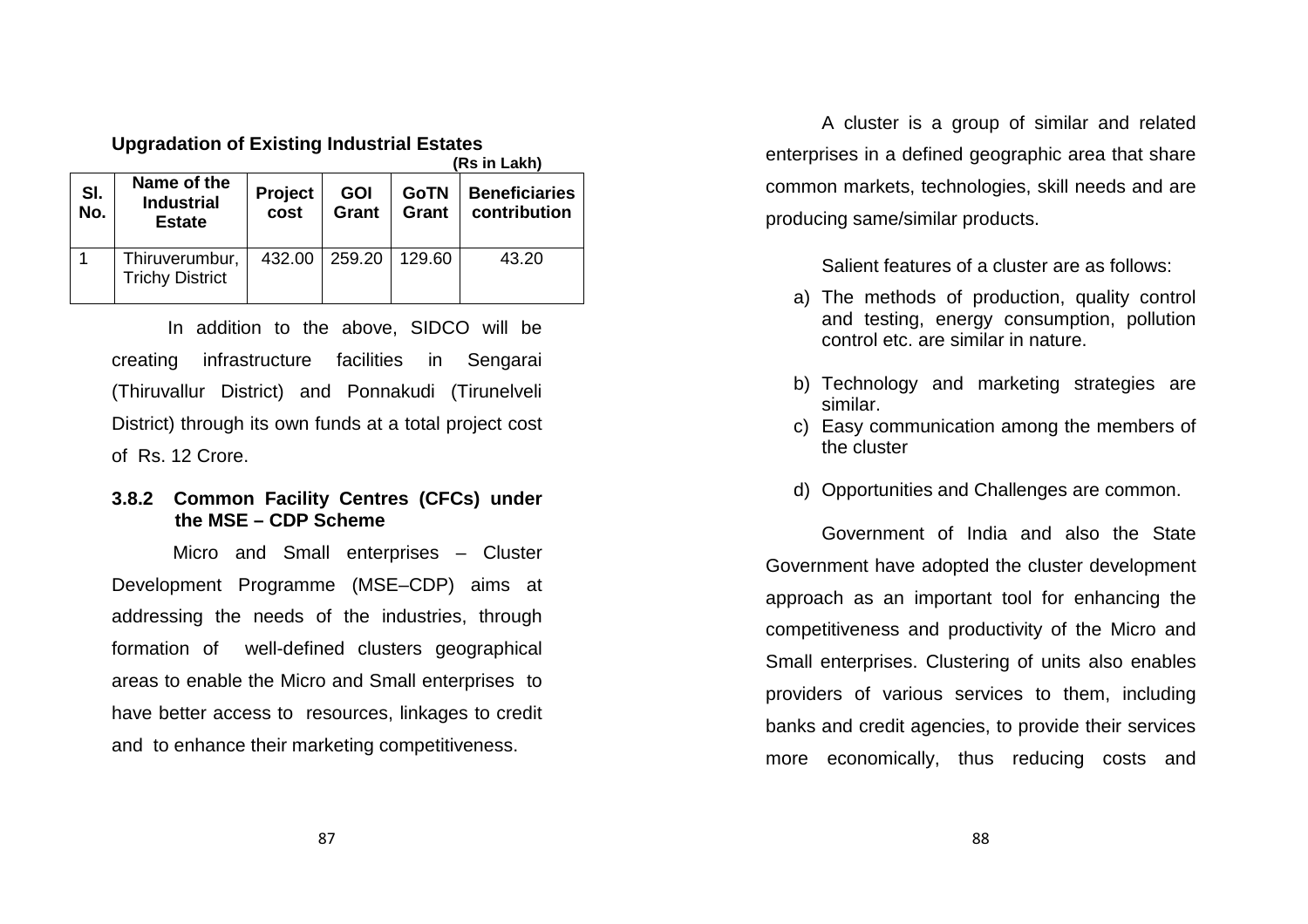improving the availability of services for these enterprises.

 This scheme is being implemented to support the sustainability and growth of Micro and Small Enterprises by addressing common issues, building their capacity for common supportive action throughformation of self-help groups, consortia etc. and to set up common facility centres (for testing, training centre, raw material depot, effluent treatment, complementing production processes, etc.)

The funding pattern of MSE-CDP(CFC) scheme is as follows:

| <b>Grant from GOI</b>                  | 70% (maximum project cost of Rs.15 Crore) |
|----------------------------------------|-------------------------------------------|
| <b>Grant from GoTN</b>                 | 10% (maximum of<br>Rs.1Crore)             |
| <b>SPV Contribution</b><br>/ Bank Loan | $20%$ .                                   |

SIDCO has been nominated as the implementing Agency for establishing Common Facility Centres in Tamil Nadu under MSE-CDP scheme. In total, 53 Projects have been identified in Tamil Nadu for implementation. Out of these, 29 projects at a total project cost of Rs.152.83 Crores have been sanctioned by the Government of India with a grant for a sum of Rs.104.46 Crores. The Government of Tamil Nadu has sanctioned a grant of Rs.11.50 Crores. Out of the above 29 projects, 7 projects have already been completed. The remaining 22 projects are under various stages of implementation. The expected total employment generation from these clusters will be around 25,000 persons.

The Hon'ble Chief Minister of Tamil Nadu has announced during the Golden Jubilee Celebrations of the Kuntha Industrial CooperativeTea Factory that a Tea cluster with a Common Facility Centre will be established at Mettupalayam in Coimbatore District at an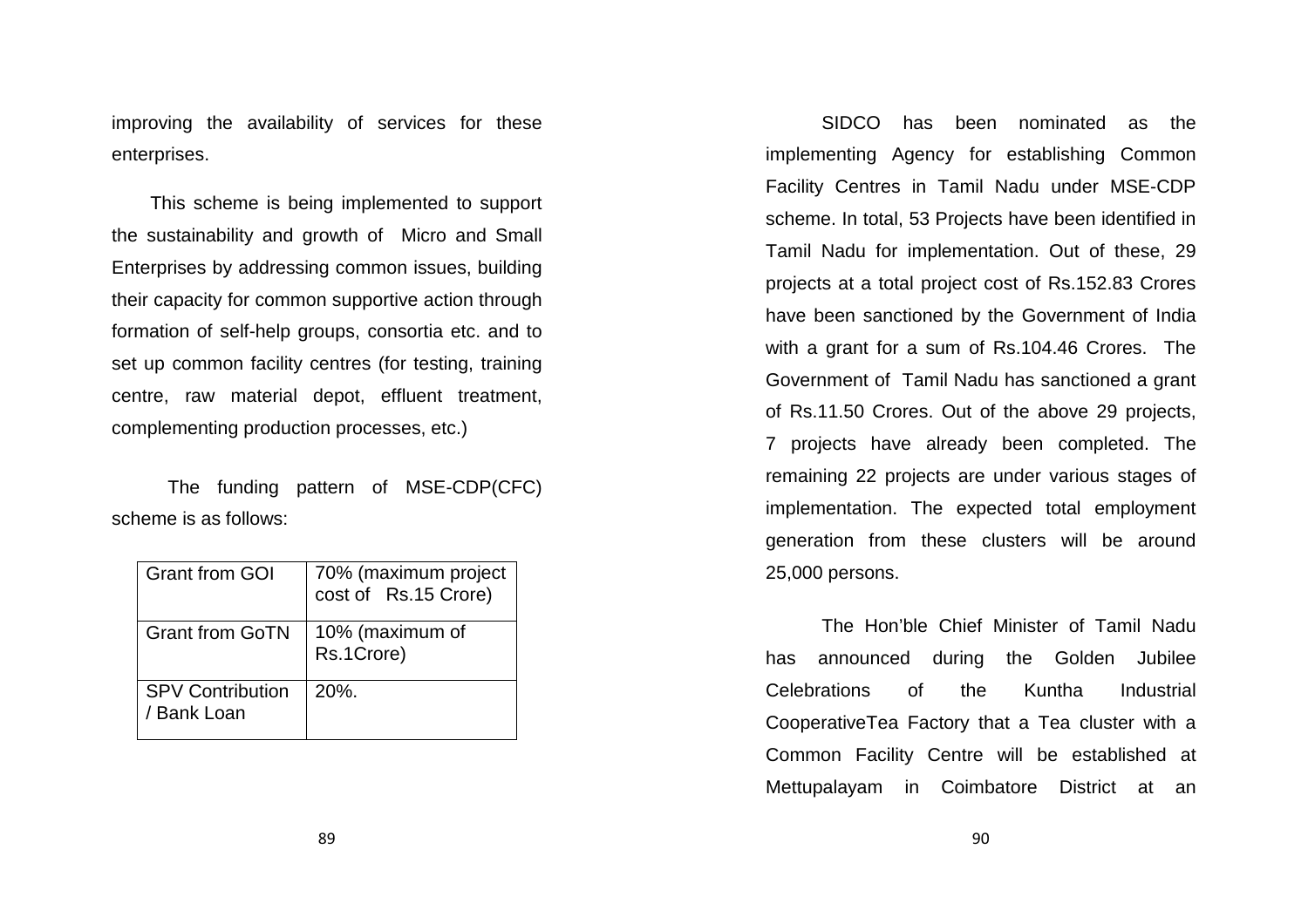estimated project cost of Rs.15 Crore to boost the development of Tea industry in the Nilgiris District. The Common Facility Centre will have the facilities for Tea Mixing, Tea Packeting, Warehousing, Testing Laboratory and Marketing Centre. Hon'ble Chief Minister has laid down the foundation stone on 4.1.2014. Steps have been taken far availing funds under ASIDE.

The status on implementation of MSE-CDP (CFC) scheme in the state has been categorised as given below:

| A. | Projects for which final approval from 29     |  |
|----|-----------------------------------------------|--|
|    | Government of India (Annexure-D)              |  |
| B. | Projects for which in-principle approval 04   |  |
|    | given by Government of India (Annexure-E)     |  |
| C. | Projects which have been recommended/ to   20 |  |
|    | be recommended to Government of India         |  |
|    | and at (Annexure-F,G,H,I,J and K) various     |  |
|    | stages of preparation.                        |  |

## **3.9 Raw Material Distribution**

The raw materials such as Iron and Steel, Wax, Potassium Chlorate and TNPL paper (direct and agency) are distributed through various depots situated in Ambattur, Coimbatore, Madurai, Trichy, Sattur, Sivakasi and from its Branch Offices located at Erode, Salem, Thanjavur, and Vellore.

The details of target and achievements for the year 2013-14 are as follows:

| SI.<br>No.     | Name of<br>the             | Target        |                      | <b>Achievement</b><br>(upto Mar' 2014) |                      |
|----------------|----------------------------|---------------|----------------------|----------------------------------------|----------------------|
|                | <b>Material</b>            | Qty. in<br>мт | <b>Rs</b> in<br>Lakh | Qty. in<br>мт                          | <b>Rs</b> in<br>Lakh |
| 1              | Iron &<br>steel            | 4700.00       | 2238.00              | 1813.56                                | 929.64               |
| $\overline{2}$ | Wax                        | 5400.00       | 5443.00              | 3349.90                                | 3310.23              |
| 3              | Paper<br>(Direct<br>Sales) | 300.00        | 180.00               | 177.61                                 | 120.89               |
| 4              | Paper<br>(Agency<br>Sales) | 1000.00       | 600.00               | 822.56                                 | 525.60               |
| 5              | Potassium<br>Chlorate      | 5.00          | 4.80                 | 0.00                                   | 0.00                 |
|                | Total                      | 11405.00      | 8465.80              | 6163.64                                | 4886.36              |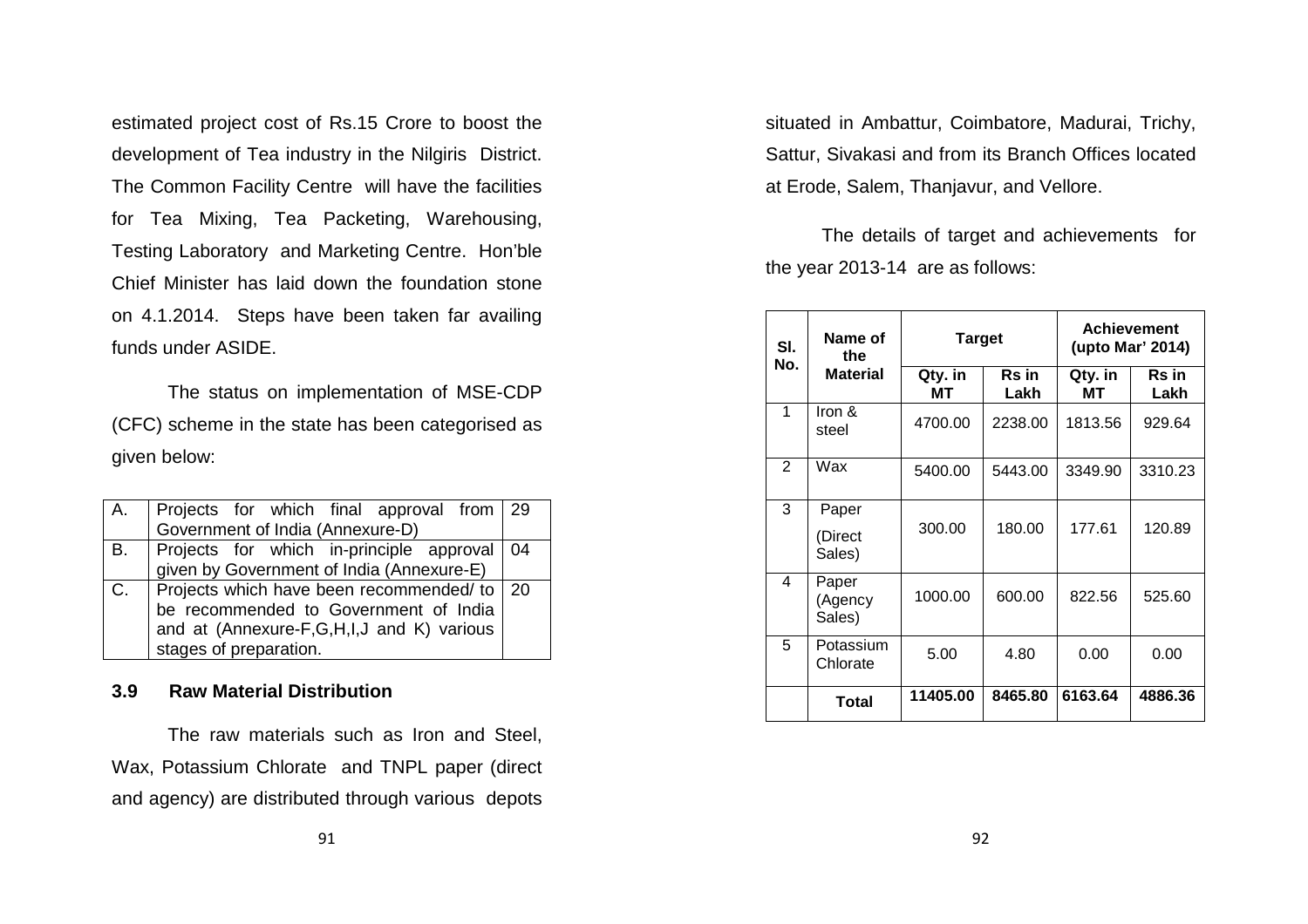#### **3.10 Marketing Assistance Scheme**

 SIDCO assists the Micro and Small Enterprises through Marketing Assistance Scheme. SIDCO approaches the Government Departments / Local Bodies on behalf of these Micro and Small units which are registered with SIDCO for work order under this scheme. The orders so received are distributed among Micro and Small Enterprises and SIDCO ensures the execution of these orders to effect good quality and timely supply. Payments received from the Government Departments/ Undertakings /Local Bodies for the supplies effected are released to the units after deducting 3% as consultancy fees.

 SIDCO has executed orders worth Rs.2.47 Crore in the year 2013-14.

#### **3.11 e-Governance**

Computerization of activities of SIDCO with an objective to revamp the organisation has been taken up to simplify the office procedures and formalities and to accelerate the performance of the Corporation. This will in turn enhance the productivity and efficiency. As a first step, SIDCOhas introduced downloading of application forms forallotment through website. With the assistance of ELCOT, software is being developed to bring all theactivities of SIDCO online.

M/s. ELCOT has been entrusted with the works to develop a GIS Database containing all the vital information of all the estate layouts, sheds / plots, allotment details, activities of the individual units, employment generated, products / services ofthe individual units, markets, raw materials etc., in all the SIDCO managed industrial estates in Tamil Nadu. The Database will be uploaded in the officialSIDCO website for providing free access to any interested persons.

Digitisation of the layouts of the Industrial Estates and incorporation of the information of theplots / sheds at the field level are under way.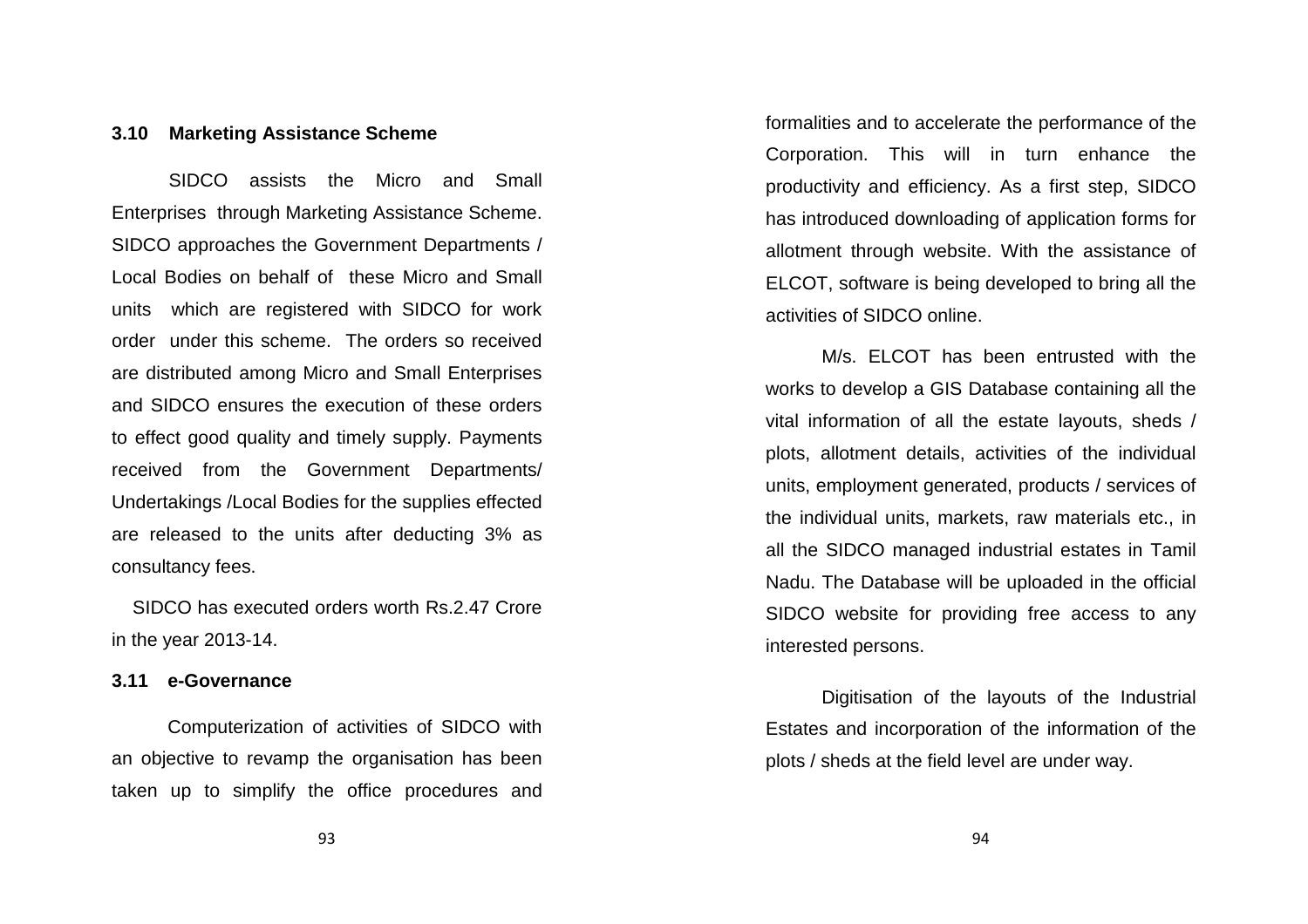# **4.Tamilnadu Small Industries Corporation Limited (TANSI)**

#### **4.1 Formation**

The Tamil Nadu Small Industries Corporation Limited (TANSI) was incorporated in 1965 as a Company by taking over 64 industrial units previously under the control of the Director of Industries and Commerce. TANSI started its production in these units from 1.12.1965.

 Since some of the units had lost their relevance and viability with the growth of private entrepreneurs, TANSI gradually phased out its activities and closed down some of the unviable units. At present it has 26 Production Units all over Tamil Nadu including Chennai (Furniture Units - 13,Engineering Units - 10 and Special Units - 3) and 3 Show Rooms at Chennai, Namakkal and Trichy.

#### **4.2 Main Activities**

TANSI undertakes manufacture of wooden and steel furniture, fabrication works and

manufacture of hand pumps, spirit based surgical items, paints, Civil Interior works, Fabrication of EB line materials, Baby Weighing bar scales, etc. It has earned a good name for itself in the manufacture of quality wooden and steel furniture, deep bore well hand pumps, spirit based surgical products, paints etc. and has been supplying various types of furniture items required for schools under the 'Sarva Shiksha Abhiyan', steel cots required for Government hostels, and hand pumps required for drinking water supply and spares for the hand pumps etc.

It is a matter of pride that the two Pump Units namely, Tansi Pump Unit, Ambattur and Tansi Tool & Engineering Works, Trichy, 3 Fabrication Units viz. Tansi Fabrication Works, Palani, Tansi Fabrication Works, Rajapalayam and Tansi Fabrication Works, Vellore and the Tamil Nadu Paints and Allied Products Limited (TAPAP) have obtained ISO-9001:2008 Certification.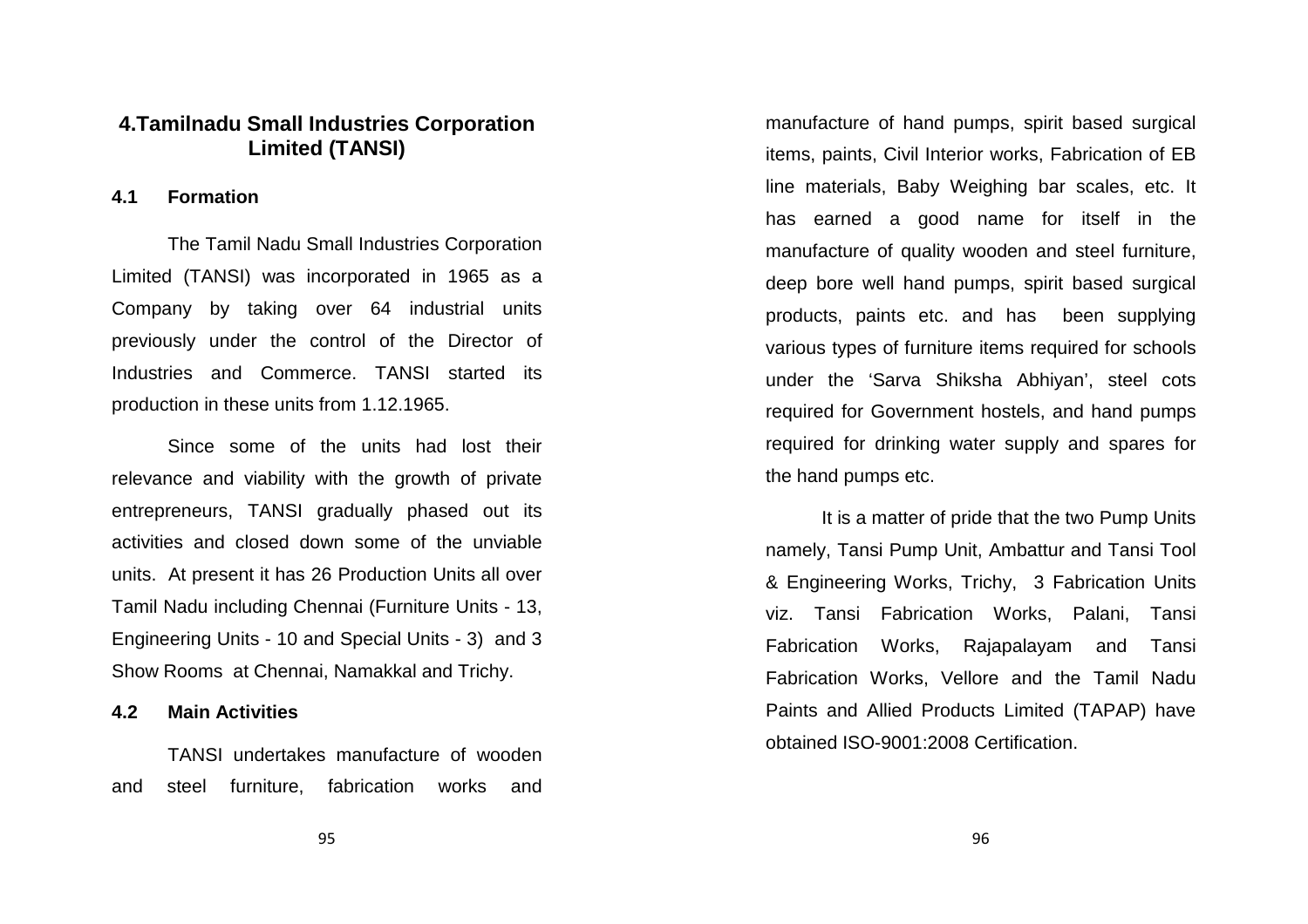# **4.3 Performance**

The performance of TANSI for the year 2013-14 (upto March, 2014) is furnished hereunder :

|  | (Rs. in crores) |
|--|-----------------|
|--|-----------------|

|                             | 2013-14                                         | 2014-15 |                   |
|-----------------------------|-------------------------------------------------|---------|-------------------|
|                             | Achievement<br>Target<br>2013-14<br>for 2013-14 |         | Target<br>2014-15 |
| Production                  | 100.00                                          | 97.02   | 110.00            |
| <b>Sales</b>                | 100.00                                          | 99.33   | 110.00            |
| Profit before<br>Tax        | 7.18                                            | 17.80   | 19.20             |
| Provision for<br>Income Tax | 2.39                                            | 6.03    | 6.51              |
| Net profit<br>(approx.)     | 4.79                                            | 11.77   | 12.69             |

# **4.4 Categories and product lines**

# **Category Product Lines**

| (i) Structural<br>х.<br><b>Engineering</b> | Light structurals of various kinds<br>such as factory sheds, bus<br>shelters etc., Doors and Windows,<br>EB Line materials, Pillar Boxes,<br><b>Sheet Metal Fabrication.</b>                                                                                                                           |
|--------------------------------------------|--------------------------------------------------------------------------------------------------------------------------------------------------------------------------------------------------------------------------------------------------------------------------------------------------------|
| <b>Furniture</b><br>(ii)                   | Wooden furniture, furnishing and<br>interior decoration, paneling etc.,<br>Steel furniture for domestic, Office,<br><b>College Hostels and Hospital</b><br>uses.                                                                                                                                       |
| (iii) Special<br><b>Products</b>           | Deep bore well Hand Pumps,<br>Pump spares, spirit based<br>medicinal products, surgical spirit,<br>De-Natured Spirit, Tincture<br>Cetrimide and Povidone Iodine,<br>Spirit based industrial products<br>like Gasket Shellac, French<br>Polish, Thinner, disinfectant<br>solutions like Lysol, Phenyle. |

# **4.5 Nomination Fee**

TANSI has been making profits continuously for the last eight years thanks to the support from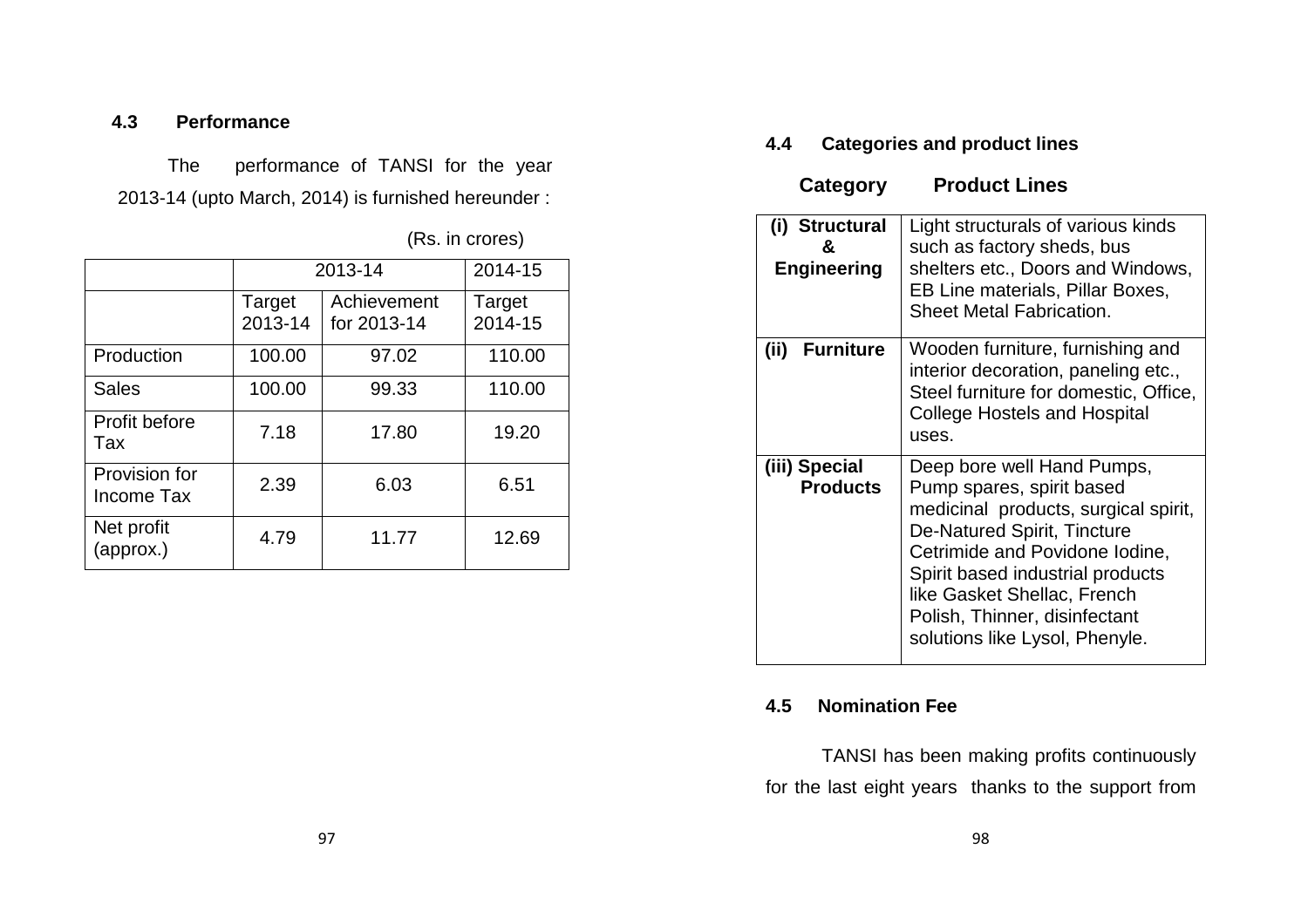Government and various Government Departments / agencies especially School Education Department, Higher Education Department, ICDS, TNEB, Animal Husbandry, Judicial Department etc**.** In view of the concession granted by Government for placing orders directly with TANSI, the performance of TANSI improved and the Corporation has paid a total nomination fee of Rs. 75.35 crore in the last five years.

#### **4.6 Major Orders executed**

With the Government's support, TANSI has completed the supply of furniture to Higher Education Department to the value of Rs.44.50 crore, Baby Weighing Bar Scale under Integrated Child Development Scheme to the value of Rs.7.83 crore, line materials to EB to the value of Rs.10.00 crore and supply of furniture to the tune of Rs.23.00 crore against orders received from variousdepartments during the year 2013-2014.

## **4.7 Tamil Nadu Paints and Allied Products Limited (TAPAP) (a Subsidiary Unit of TANSI)**

 This unit was started as a fully owned subsidiary of TANSI for the manufacture and supply of paints and allied products. Accordingly, TAPAP came into existence on 18.11.1985 with registeredoffice at Ambattur. The main objective of the corporation is to manufacture and supply red oxide paints, rubberized paints for road marking and various enamel paints to various Government departments and Transport Corporations. The share capital of the Corporation is Rs.10.00 lakh. TAPAP achieved a turnover of Rs. 3.08 crore for 2013-14.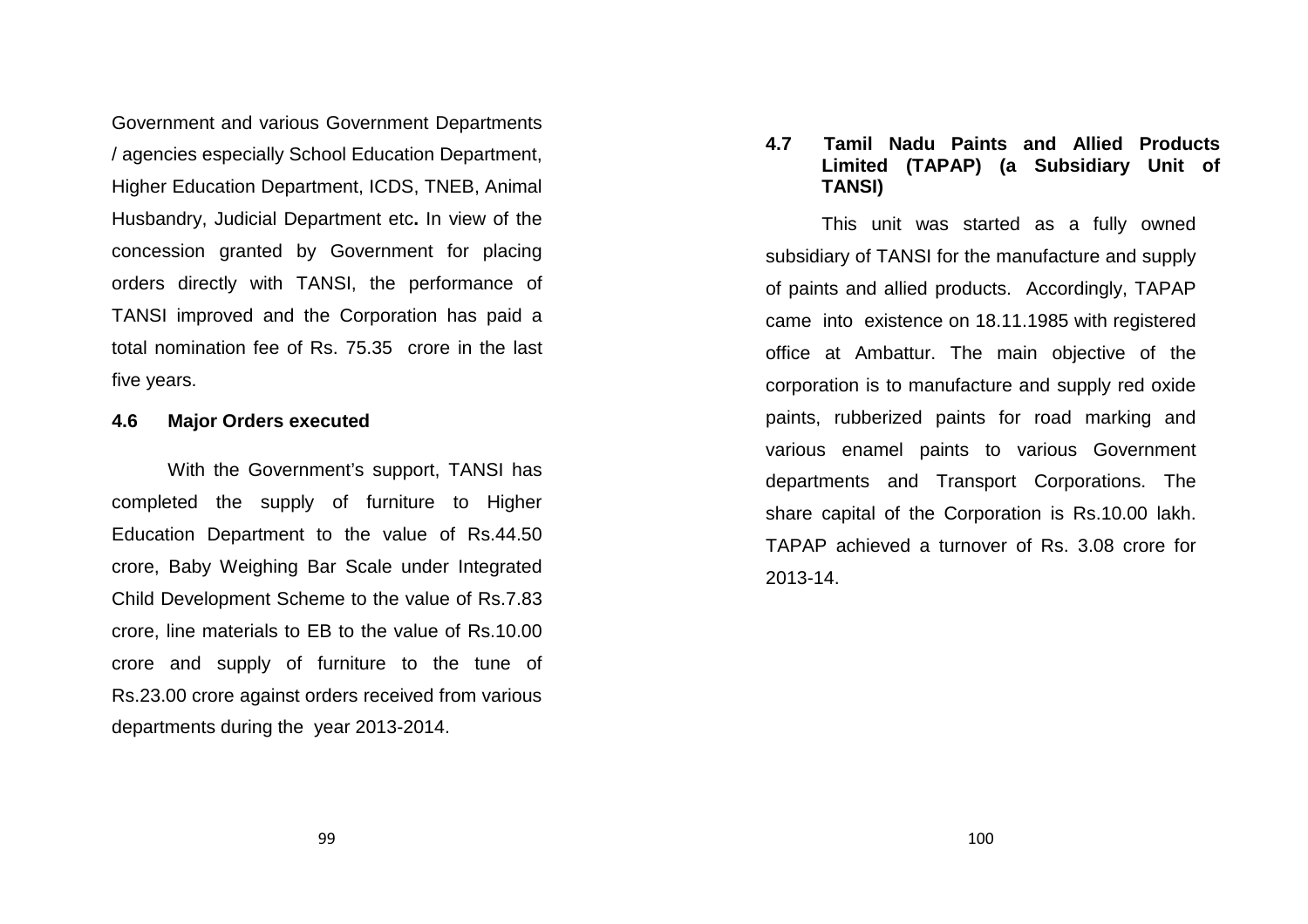# **5. Entrepreneurship Development Institute (EDI**)

The Entrepreneurship Development Institute (EDI), Chennai was constituted by Government of Tamil Nadu as a 'not-for- profit society' during November 2001 primarily to fulfill the entrepreneurial training requirements thereby promoting Micro, Small and Medium Enterprises in the State of Tamil Nadu. Since inception, the EDI has conducted various training programmes benefitting the target groups for 86,000 candidatestill 2012-13. The number of candidates trained during the year 2013-14 is 17,525.

#### **5.1 AIM**

- (i) Promotion of micro and small enterprises through entrepreneurship training
- (ii) To assist potential entrepreneurs to start their own enterprise,
- (iii) To evolve multipronged strategies to entrepreneurship development
- (iv) To conduct training programmes under various schemes of the Government.

(v) To facilitate employment generation through skill upgradation trainings.

Entrepreneurship Development is a key aspect of employment generation and equitable economic growth. EDI's mission is expected to be achieved by using innovative training techniques, competent faculty, support and consultancy, qualityteaching and training material.

# **5.2 Modern Training Complex**

In addition to the existing building, EDI has expanded its activities in the new building constructed at an estimated cost of Rs. 5.15 Crore in 1.91 acres of land allotted in the Industrial Estate, Guindy by the Government. The Hon'ble Chief Minister has inaugurated the Modern Training Complex on 25.6.2014 through video conferencing. The modern training complex construction is completed and ready for inauguration. The modern training complex has facilities like smart class rooms and Trainees Hostel.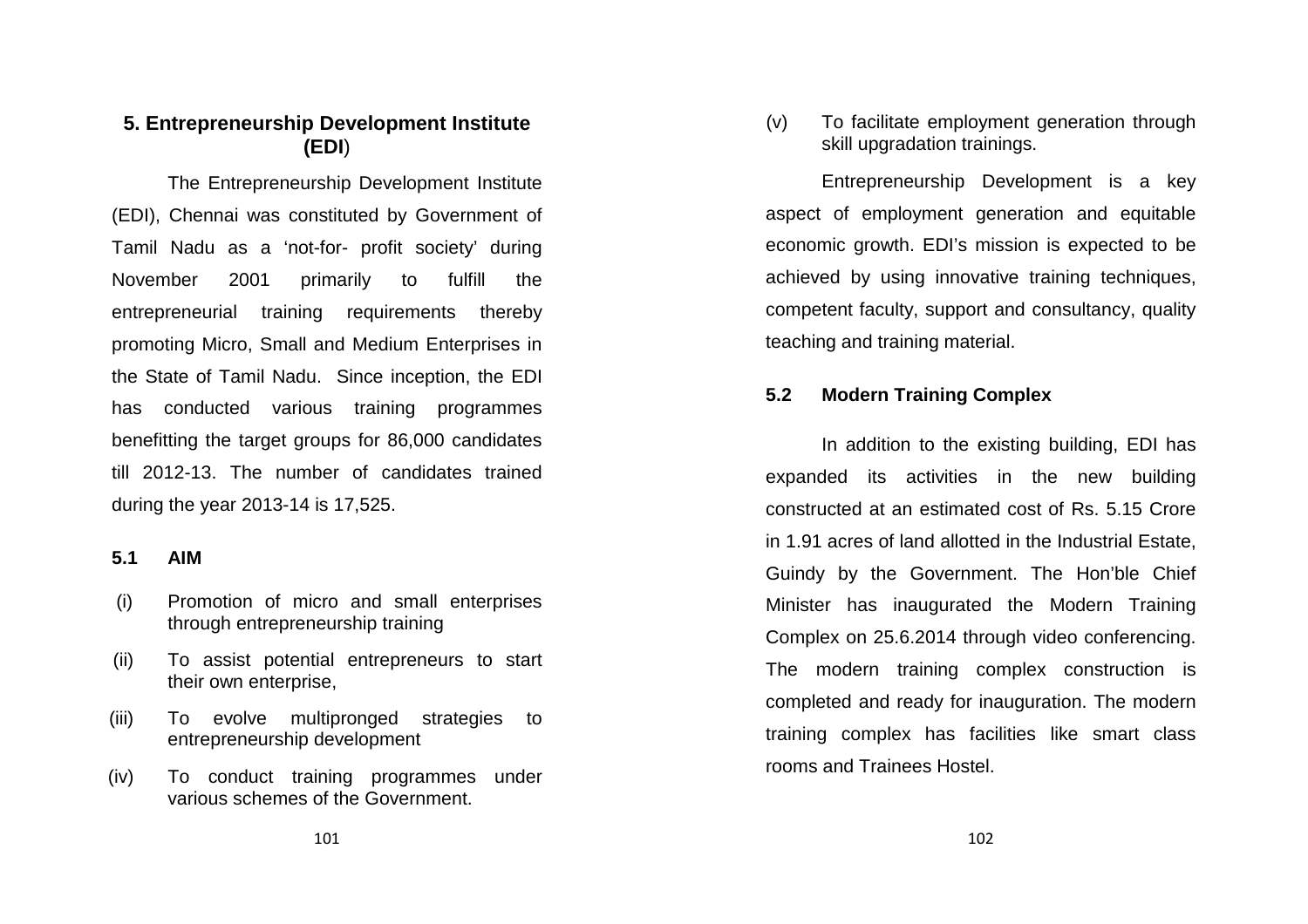#### **5.3 New Training Programmes**

 To address the problems of educated unemployed, especially women, a special employment training programme has been launched by EDI during 2013-14. A sum of Rs.5 crore have been sanctioned by the Government to EDI as assistance in the year 2013-14. This assistance covers Rs. 4 crore for imparting entrepreneurship and skill training programmes and Rs. 1 crore for administrative expenses of EDI.

#### **The types of programmes are detailed below**:

#### **5.3.1 Entrepreneurship Development programme**

An Entrepreneurship Development programme (EDP) aims at providing training in the essentials of conceiving, planning, initiating and launching an economic activity or an enterprise, successfully. The programme content includes class room training on essentials of entrepreneurship, identification of business opportunities, schemes of

assistance offered by various components of the support system, preparation of a technically feasible and economically viable project report, Achievement Motivation Training and also the importance of management of an enterprise. During the year 2013-14 the EDI has trained 736 persons under this programme.

### **5.3.2 Faculty Entrepreneurship Development Programme**

 Faculty Entrepreneurship Development Programme aims at equipping teaching Staff of colleges with skills and knowledge that are essential for inculcating entrepreneurial value in students. 150 Faculties drawn from Colleges will be trained in the next academic year.

## **5.3.3 Entrepreneurship cum skill Development programme**

 The object of this training programme is to provide training for skill ugradation so as to equipthe trainees with modern technological skills and facilitating project selection. They are given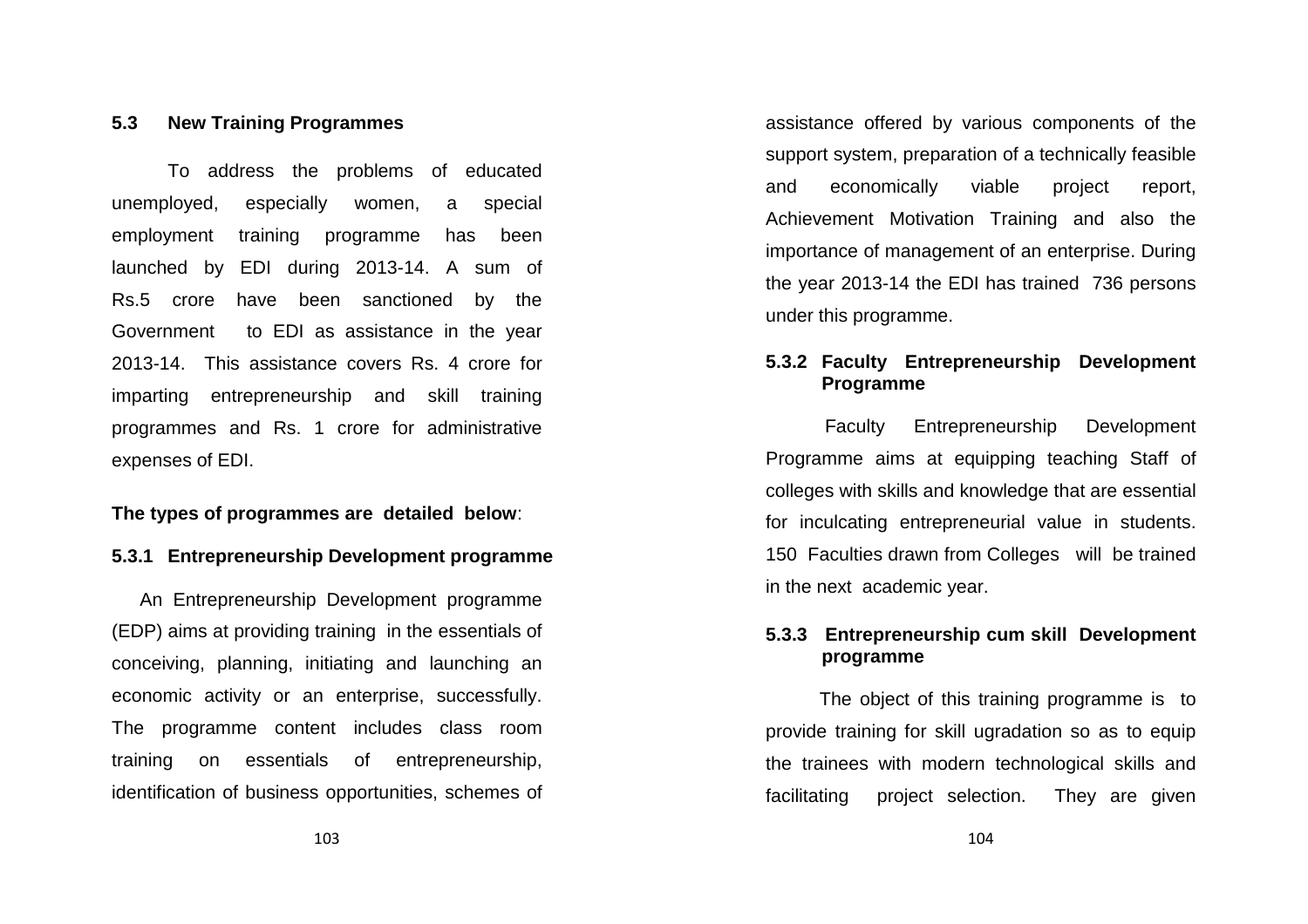training in Machine shop practice, two wheeler repairs, welding, fashion garments, Food and Fruit processing industries, Web Designing, Hardware Maintenance and Networking, Leather products, servicing of Household Electrical Appliances etc. Under this programme 502 candidates have benefitted during year 2013-14.

#### **5.3.4 Technology Based Entrepreneurship Development programme**

In this TEDP training programme training is given in specific technology areas i.e., Leather, Electronics and Communication, Solar energy, Automobile Technology etc., with the financial assistance of EDI**.** Under this programme 206 candidates were given training during the year 2013-14.

#### **5.3.5 Agripreneurship Development programme**

 The objective of the training programme is to supplement the efforts of general expansion in the agriculture sector by technology and management inputs to promote a new brand of entrepreneurs in Agriculture called 'Agripreneur'. Under this programme 117 agricultural graduates were trained through the Tamil Nadu Agricultural University, Coimbatore and the Annamalai University, Chidambaram.

#### **5.3.6 Cluster Awareness Programme**

 The cluster awareness programme is aimed at the development of MSEs in the Aluminum, Rice Mill, Auto Components, Motor pumps, Textile, Safety matches, cashew, and coir industry clustersin the State. The programme will improve their operational performance and help them to sustain themselves in the face of global competition. 80 entrepreneurs were given cluster awareness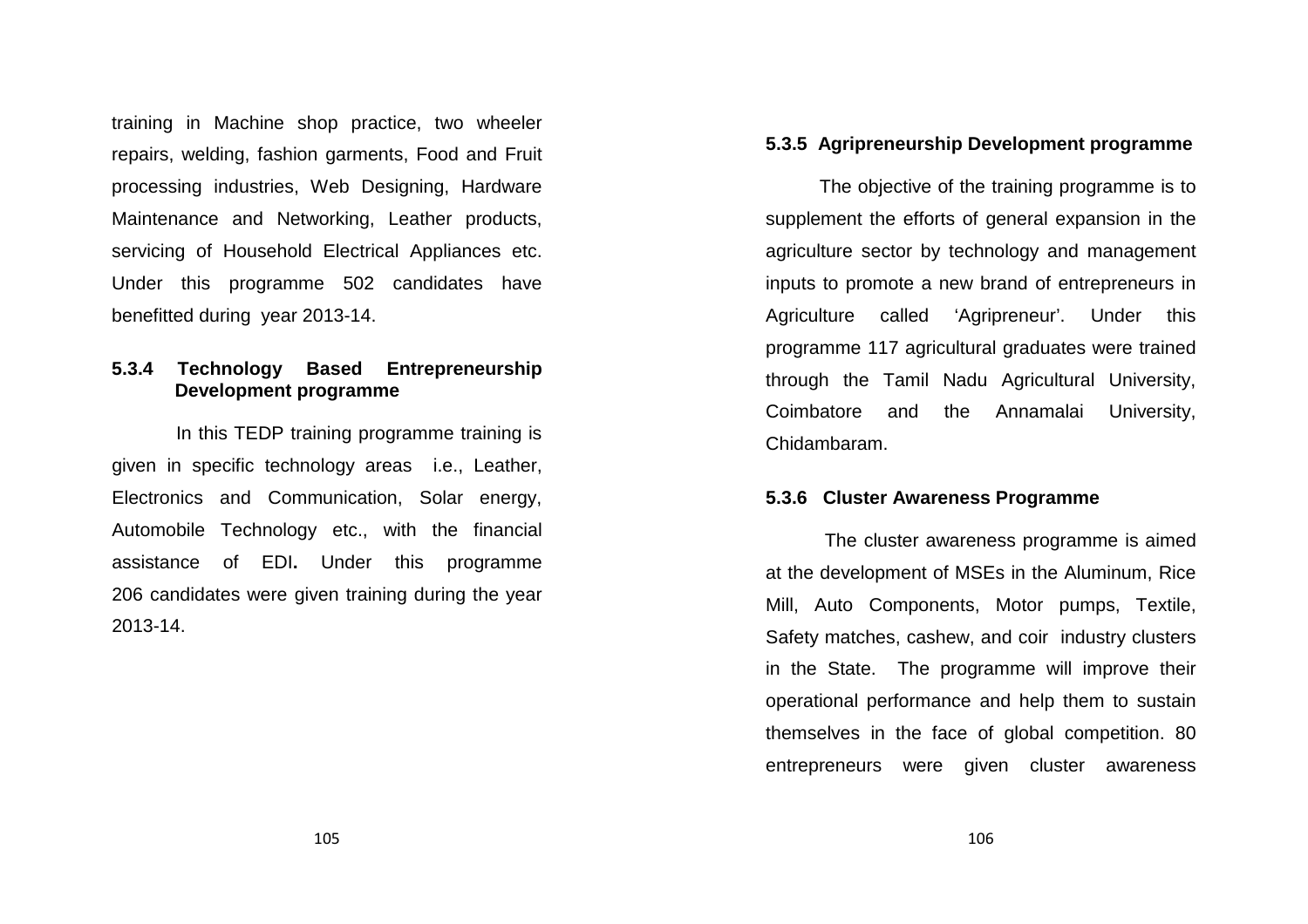programme during the year 2013-14. 320 entrepreneurs will be trained.

# **5.3.7 Establishment of Entrepreneurship Development Cell in Colleges**

 EDI is implementing a scheme to provide an institutional mechanism to set up Entrepreneurship Development Cell in 50 Higher Educational Institutions all over the State. A grant of Rs.1 lakh was given to each institution to support this programme. The EDCs will evoke innovative activities for promotion of entrepreneurship culture among the students.

#### **5.3.8 Entrepreneurship Awareness Camp**

Entrepreneurship Awareness Camps are conducted in order to create awareness among faculty and students of Engineering, Arts and Science colleges about various facets of entrepreneurship as an alternative career option. In each EAC about 75 students have been exposed in different aspects of entrepreneurship. 3750 students will be benefitted in the next academic year.

#### **5.3.9 Women Entre**p**reneurship Develo**p**ment Programme**

The aim of this WEDP is to provide training to plan, initiate and implement economic activitiesand to promote own enterprise by Women. The educated unemployed women are the target group and they will be trained in starting and running business activities successfully. 375 women were trained during the year 2013-14.

#### **5.3.10 Women Entre**p**reneur cum Skill Develo**p**ment Programme**

 The WESDP is imparting skill training in traditional and non-traditional activities in chosen trades in addition to the basic entrepreneurial inputs required for a new entrepreneur. The training modules on achievement, motivation, opportunity guidance, procedural guidance, preparation of Business Plan, Management guidance and skill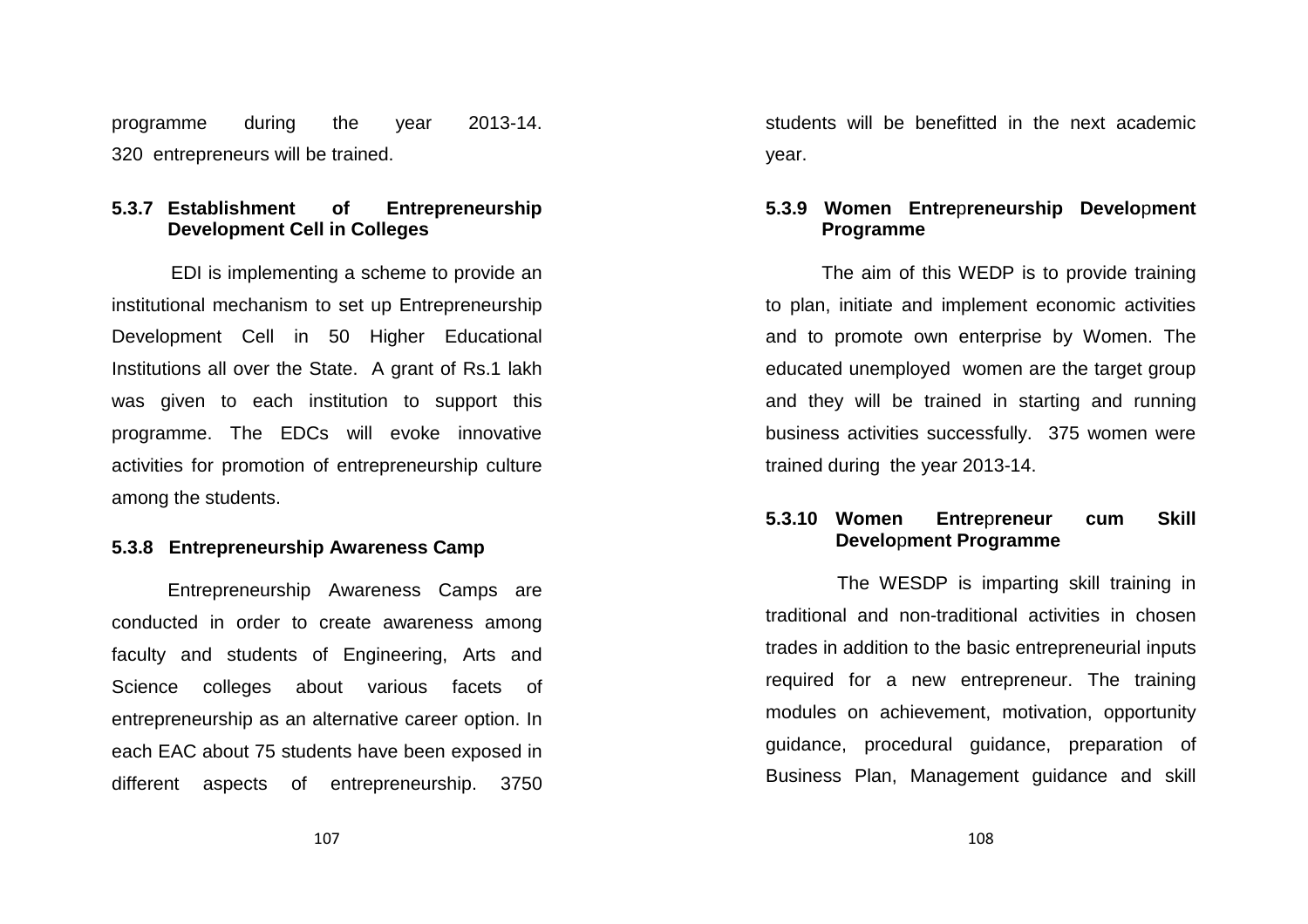training are part of this WESDP. In the year 2013-14, 500 Women Entrepreneurs have been trained.

#### **5.3.11 Mentorship Training**

 Mentorship training is given to avail the timely information relating to the market trends inthe economy, and to understand business and to access financial institutions and knowledge of acts, rules and regulations of the Government. TheEDI has provided Rs 10 Lakh to ten Industrial Associations for setting up Mentorship Centres.

#### **5.3.12 Women Entre**p**reneurship Develo**p**ment Cell in EDI**

The Women Entrepreneurship Development Cell has been established in the EDI to monitor the training programmes run by EDI for Women. The Cell guides women entrepreneurs to upgrade their technical skills, provide entrepreneurship training to women for self employment, to improve managerial capacity and infuse the spirit of entrepreneurship through conferences specially organized for Women.

 The Women Entrepreneurship Development Cell has organized three women conferences at Srirangam, Chidambaram and Madurai to create awareness among women students.

#### **5.4 Solar Equipments Maintenance and Usage**

The EDI in association with the Women Development Corporation of Tamil Nadu has undertaken a massive programme to train 4,000 self help group rural women on the usage and maintenance of solar energy devices and equipments. These programmes are being implemented in 385 Blocks in the State and has imparted training for 2100 women candidates. Further 1900 women candidates will be trained.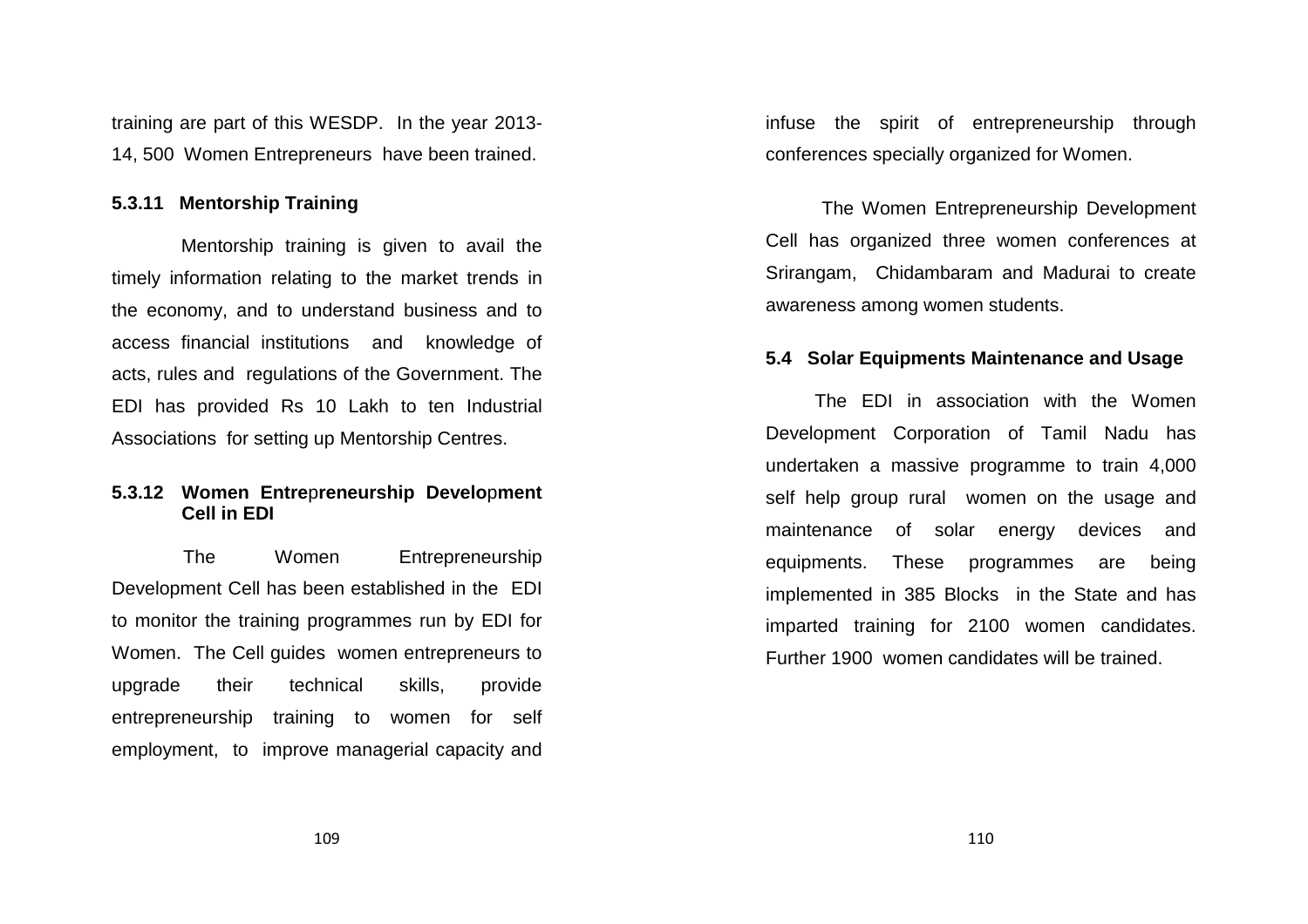**5.5 Training under Unemployed Youth Employment Generation Programme (UYEGP)** 

 Under this scheme training has been imparted for 5,311 entrepreneurs during the year 2013-14.

**5.5.1 Training under Prime Minister's Employment Generation Programme (PMEGP)** 

 Under this scheme training has been imparted for 1,536 entrepreneurs during the year2013-14.

**5.5.2 New Entrepreneur cum Enterprise Development Scheme (NEEDS)** 

 Under this scheme, special training programmes were conducted for the first generation entrepreneurs in several batches throughout the State and totally 883 persons were trained February2014.

## **5.6 Other Programmes**

In addition, various sponsored programmes were also conducted by the EDI, as given below:-

| SI.<br>No. | Name of the<br>Programme   | <b>Sponsored by</b>         | No. of<br><b>Persons</b><br>trained |
|------------|----------------------------|-----------------------------|-------------------------------------|
| 1.         | Food processing            | National Mission in<br>Food | 600                                 |
|            |                            | Processing(NMFP)            |                                     |
| 2.         | Facility                   | <b>Tamil Nadu Skill</b>     | 39                                  |
|            | Development                | Development                 |                                     |
|            | Programme for              | Corporation                 |                                     |
|            | Teachers of                |                             |                                     |
|            | <b>Industrial Training</b> |                             |                                     |
|            | Institutes.                |                             |                                     |
| 3.         | Solar Appliances           | <b>Tamil Nadu Skill</b>     | 536                                 |
|            | Training                   | Development                 |                                     |
|            |                            | Corporation                 |                                     |
| 4.         | Entrepreneurship           | Tamil Nadu Skill            | 20,000                              |
|            | <b>Awareness Training</b>  | Development                 |                                     |
|            | Programme                  | Corporation                 |                                     |
| 5.         | Entrepreneurship           | Department of               | 2085                                |
|            | Awareness Camp             | Science and                 |                                     |
|            |                            | Technology &                | 300                                 |
|            |                            | Canara Bank                 |                                     |
| 6.         | Entrepreneurship           | National Institute of       | 300                                 |
|            | cum-Skill                  | MS&ME, Hyderabad            |                                     |
|            | Development                |                             |                                     |
|            | Programme                  |                             |                                     |
| 7.         | Capacity Building          | IC&DIC                      | 313                                 |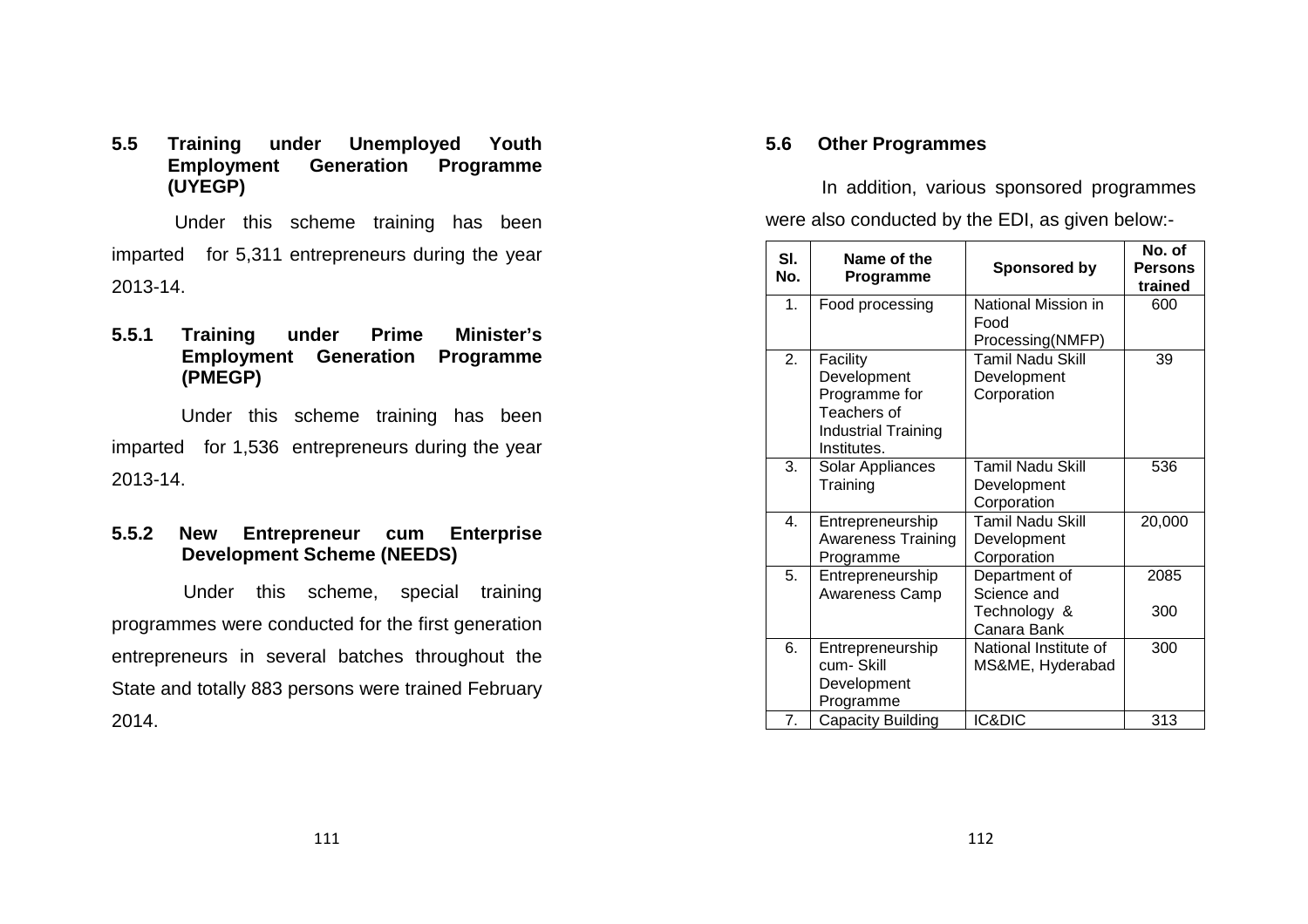# **5.7 Skill Development Programmes**

 In addition, to free training programmes fully funded by the Government 'Paid Programmes' were also organised from time to time. During 2013-2014 the following 'Paid Programmes' have been organised.

| SI.<br>No.     | Name of the<br>Programme                                                | <b>Conducted by</b> | No. of<br><b>Persons</b><br>trained |
|----------------|-------------------------------------------------------------------------|---------------------|-------------------------------------|
| 1 <sub>1</sub> | Solar Photo Voltaic<br>installation and<br>Solar Appliances<br>training | EDI                 | 241                                 |
| 2.             | Training on gold<br>jewellery appraisal<br>techniques                   | EDI                 | 97                                  |
| 3.             | Training on Aari and<br>Zardosi                                         | FDI                 | 14                                  |
|                | Waste to Wealth                                                         |                     |                                     |

**5.8 Programmes sponsored by the Department of Science and Technology, Government of India** 

| 1 <sub>1</sub> | Women                       | Entrepreneurship            | 75 Beneficiaries |
|----------------|-----------------------------|-----------------------------|------------------|
|                | Development                 |                             |                  |
| 2.             | <b>Facility Development</b> |                             | 50 Beneficiaries |
|                |                             |                             |                  |
| 3.             | Entrepreneurship            |                             | 75 Beneficiaries |
|                |                             | Development Programme       |                  |
| 4.             |                             | Technology Entrepreneurship | 55 Beneficiaries |
|                |                             | Development Programme -     |                  |

 **P.Mohan Minister for Rural Industries and Labour**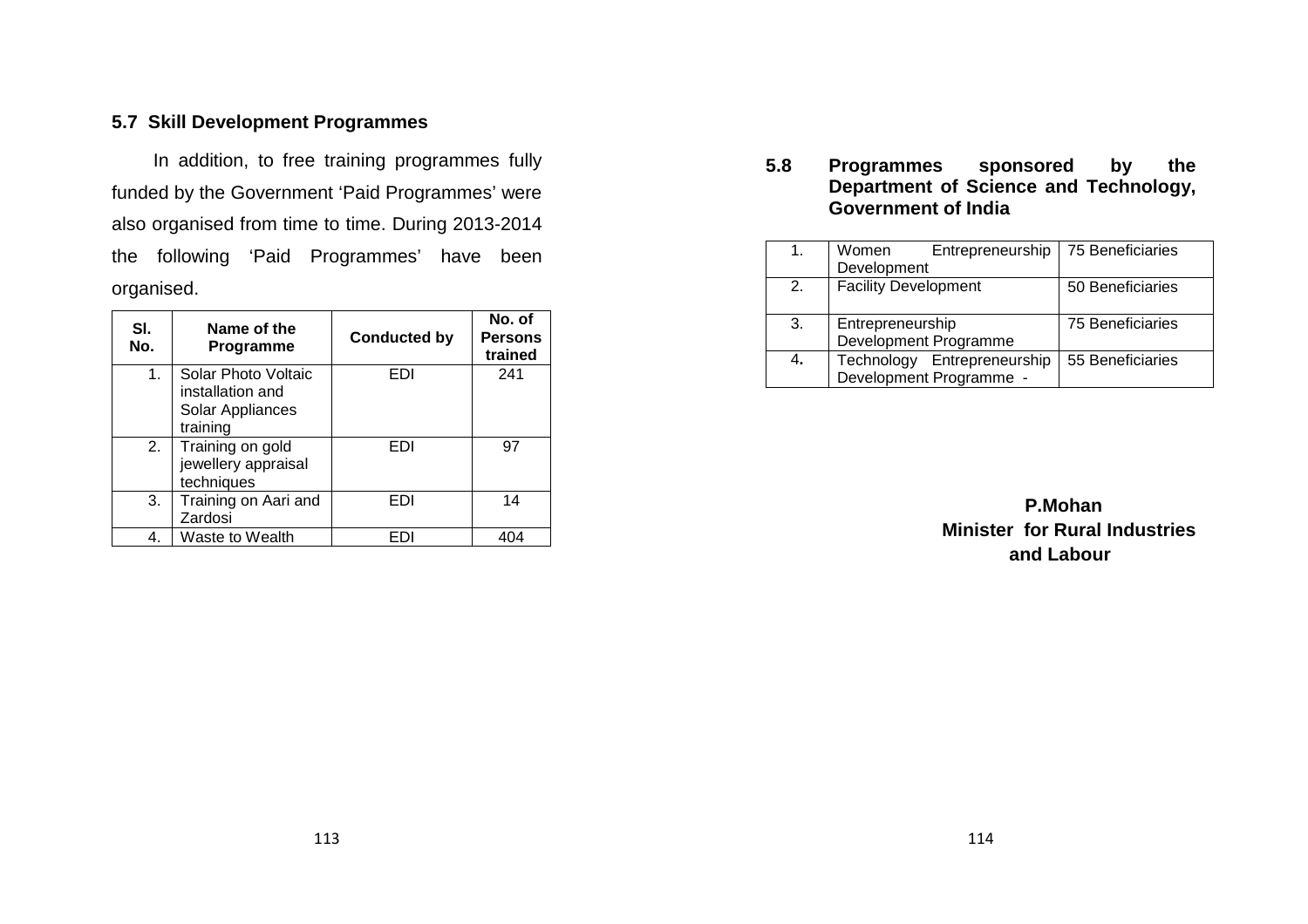# **ANNEXURE-AList of 15 Industrial Cooperative Tea Factories**

| $\overline{1}$ | Karumbalam       |
|----------------|------------------|
| $\overline{2}$ | Mahalinga        |
| 3              | Ithalar          |
| 4              | Pandalur         |
| 5              | Kattabettu       |
| 6              | Salisbury        |
| 7              | Frontier         |
| 8              | <b>Bitherkad</b> |
| 9              | Kundah           |
| 10             | Mercunad         |
| 11             | Kinnakorai       |
| 12             | <b>Bikkatty</b>  |
| 13             | Ebbanadu         |
| 14             | Kaikatty         |
| 15             | Manjoor          |

### **ANNEXURE-B**

#### **List of 44 TAICO Bank's Branches**

| S.No         | <b>BRANCHES</b>     | S.No | <b>BRANCHES</b>     |
|--------------|---------------------|------|---------------------|
| $\mathbf{1}$ | <b>ALWARPET</b>     | 18   | KOVILPATTI          |
| 2            | <b>AMBATTUR</b>     | 19   | <b>MADURAI</b>      |
| 3            | <b>ATTUR</b>        | 20   | NAGERCOIL           |
| 4            | <b>CHEPAUK</b>      | 21   | NAMAKKAL            |
| 5            | <b>COONOOR</b>      | 22   | NAGAPATTINAM        |
| 6            | COIMBATORE          | 23   | NEYVELI             |
| 7            | <b>DINDIGUL</b>     | 24   | <b>ODDANCHATRAM</b> |
| 8            | <b>DHARMAPURI</b>   | 25   | PERAMBALUR          |
| 9            | <b>EGMORE</b>       | 26   | POLLACHI            |
| 10           | <b>ERODE</b>        | 27   | <b>PUDUKOTTAI</b>   |
| 11           | EKKATTUTHANGAL      | 28   | RAJA ANNAMALAIPUI   |
| 12           | <b>GUDALUR</b>      | 29   | RAMANATHAPURAM      |
| 13           | <b>KARUR</b>        | 30   | <b>SATTUR</b>       |
| 14           | KARAIKUDI           | 31   | <b>SALEM</b>        |
| 15           | <b>KANCHEEPURAM</b> | 32   | <b>SIVAKASI</b>     |
| 16           | KRISHNAGIRI         | 33   | <b>THANJAVUR</b>    |
| 17           | <b>KUMBAKONAM</b>   | 34   | <b>THENI</b>        |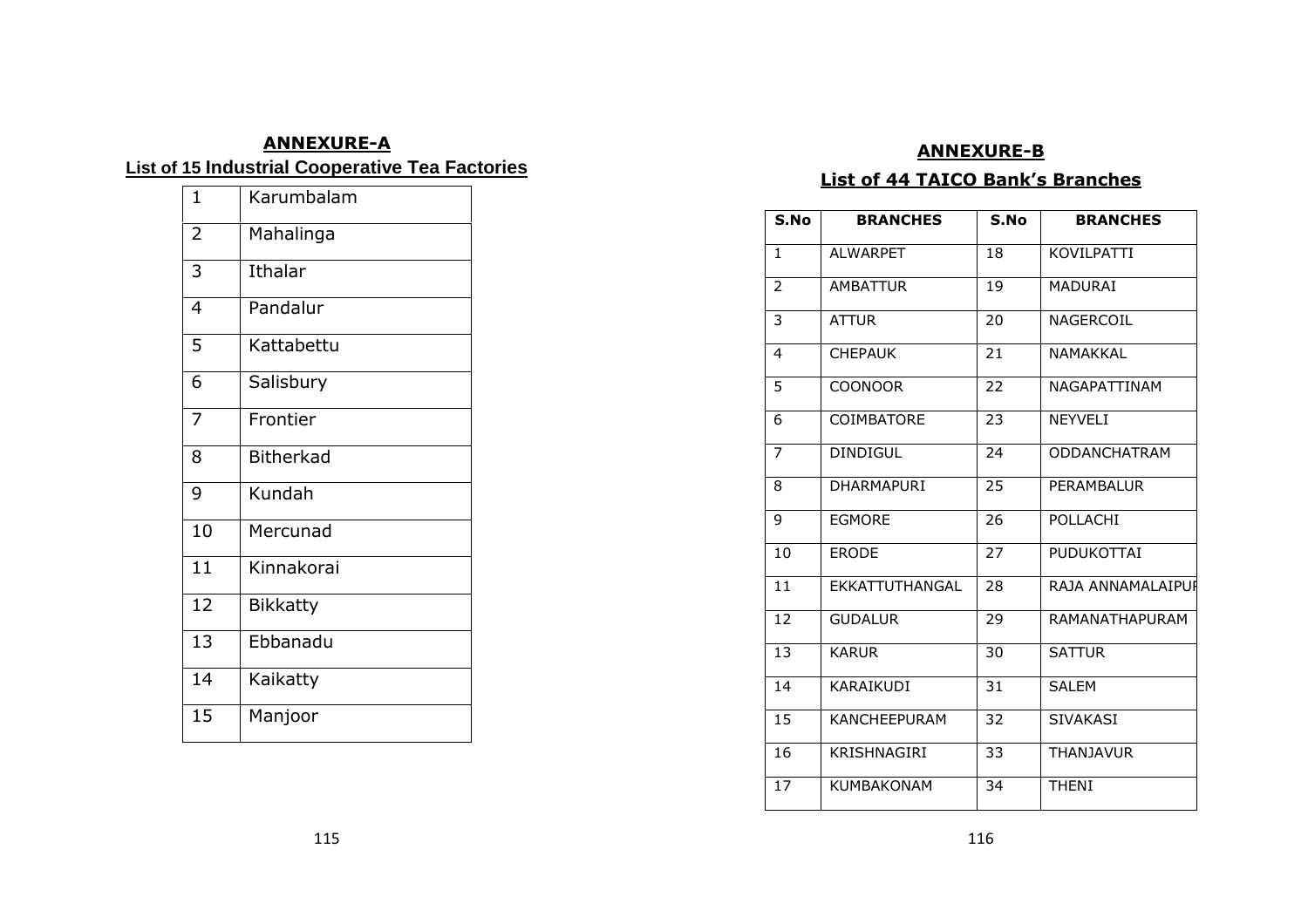| S.No | <b>BRANCHES</b> | S.No | <b>BRANCHES</b>   |
|------|-----------------|------|-------------------|
| 35   | THIRUVARUR      | 40   | <b>TRICHY</b>     |
| 36   | THIRUVOTRIYUR   | 41   | <b>TUTICORIN</b>  |
| 37   | TIRUPPUR        | 42   | <b>VELLORE</b>    |
| 38   | THIRUNELVELI    | 43   | <b>VILLUPURAM</b> |
| 39   | TIRUVANNAMALAI  | 44   | VYASARPADI        |

# **ANNEXURE – C**

# Existing Industrial Estates in the State

| S.No.          | <b>District</b>    | Location                      | Year<br>of<br>formation | <b>Total</b><br><b>Extent</b><br>(in<br>acres) |
|----------------|--------------------|-------------------------------|-------------------------|------------------------------------------------|
| $\mathbf{1}$   | Chennai            | Guindy (G)                    | 1958                    | 404.08                                         |
| $\overline{2}$ |                    | Arumbakkam (S)                | 1979                    | 3.92                                           |
| 3              |                    | Villivakkam (S)               | 1979                    | 2.04                                           |
| 4              |                    | Kodungaiyur (S)               | 1979                    | 7.88                                           |
| 5              | <b>Thiruvallur</b> | Ambattur (G)                  | 1963                    | 1167.00                                        |
| 6              |                    | Kakkalur (G)                  | 1988                    | 199.00                                         |
| $\overline{7}$ |                    | Kakkalur-Phase-II (G)         | 2009                    | 84.01                                          |
| 8              |                    | Thirumazhisai (S)             | 1988                    | 160.85                                         |
| 9              |                    | Gummidipoondi (S)             | 1988                    | 25.24                                          |
| 10             |                    | R.K.Pet (S)                   | 1996                    | 8.15                                           |
| 11             |                    | $Vichoor$ (S)                 | 1994                    | 59.16                                          |
| 12             |                    | Thirumullaivoyal (WIP)<br>(S) | 2001                    | 225.80                                         |
| 13             | Kancheepuram       | Kancheepuram (G)              | 1968                    | 37.95                                          |
| 14             |                    | Maraimalainagar (S)           | 1981                    | 39.50                                          |
| 15             |                    | Alathur (S)                   | 1984                    | 150.00                                         |
| 16             |                    | Thirumudivakkam (S)           | 1993                    | 201.11                                         |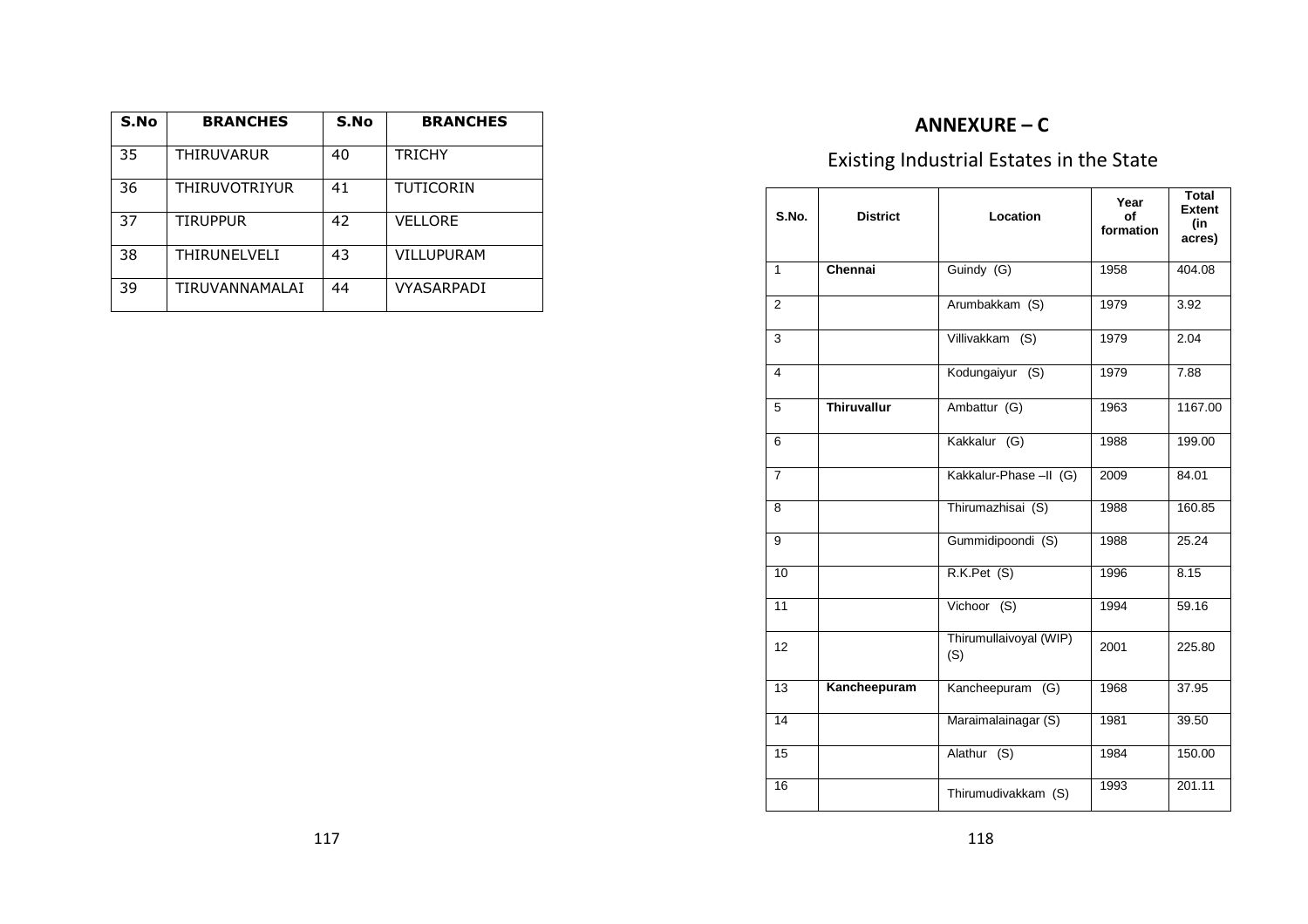|                 |                    | including WIP            |      |                    |
|-----------------|--------------------|--------------------------|------|--------------------|
| 17              | Vellore            | Katpadi (G)              | 1968 | 19.48              |
| 18              |                    | Arakonam (G)             | 1968 | 11.09              |
| 19              |                    | Arakonam- Phase II (G)   | 2009 | 40.65              |
| $\overline{20}$ |                    | Ranipet (S)              | 1972 | 113.44             |
| 21              |                    | Mukuntharayapuram<br>(S) | 1980 | 86.19              |
| 22              |                    | Vannivedu (S)            | 1987 | $16.\overline{44}$ |
| 23              |                    | Vinnamangalam (S)        | 2009 | 10.49              |
| 24              |                    | Vaniyambadi (S)          | 2013 | 7.08               |
| 25              | Thiruvanna-malai   | Thiruvannamalai (G)      | 1968 | 15.56              |
| 26              | Krishnagiri        | Krishnagiri (G)          | 1965 | 41.86              |
| 27              |                    | Uthangarai (S)           | 1995 | 41.28              |
| $\overline{28}$ |                    | Hosur(SIPCOT) (S)        | 1976 | 95.15              |
| 29              |                    | Hosur (New) (S)          | 1999 | 18.80              |
| 30              |                    | Bargur (S)               | 1995 | 13.05              |
| 31              |                    | Bargur - Phase II (S)    | 2009 | 18.59              |
| $\overline{32}$ |                    | Pollupalli (S)           | 2009 | 60.96              |
| $\overline{33}$ | <b>Dharmapurai</b> | Dharmapuri (G)           | 1965 | 20.28              |
| 34              |                    | Kadagathur (S)           | 2009 | 7.02               |
| 35              | <b>Salem</b>       | Salem (G)                | 1967 | 19.55              |

| 36              |                  | Mettur (G)           | 1967 | 184.38 |
|-----------------|------------------|----------------------|------|--------|
| $\overline{37}$ |                  | Karuppur (WIP) (S)   | 2004 | 51.74  |
| 38              |                  | Veerapandi (S)       | 1993 | 9.79   |
| 39              | <b>Namakkal</b>  | Namakkal (S)         | 1977 | 10.09  |
| $\overline{40}$ |                  | Thiruchengodu (S)    | 1980 | 9.18   |
| 41              | Erode            | Erode (G)            | 1959 | 25.13  |
| 42              |                  | Nanjaiuthukuli (S)   | 1995 | 13.05  |
| 43              | Coimbatore       | Kurichi (G)          | 1972 | 88.43  |
| $\overline{44}$ |                  | Malumichampatti (S)  | 1994 | 36.14  |
| 45              | <b>Tiruppur</b>  | Ganapathipalayam (S) | 1993 | 17.10  |
| 46              |                  | Tiruppur (S)         | 1978 | 10.14  |
| 47              |                  | Gudimangalam (S)     | 1992 | 6.74   |
| 48              |                  | Rasathavalasu (S)    | 2011 | 51.80  |
| 49              | <b>Nilgiris</b>  | Ooty (S)             | 1981 | 10.65  |
| 50              | <b>Cuddalore</b> | Cuddalore (G)        | 1971 | 15.60  |
| 51              |                  | Vadalur (G)          | 1972 | 26.22  |
| 52              | Villupuram       | Asanur (S)           | 2009 | 107.80 |
| 53              |                  | Venmaniathur (S)     | 2011 | 38.88  |
| 54              | Peramablur       | Elambalur (S)        | 2009 | 44.48  |
| 55              | Thanjavur        | Kumbakonam (G)       | 1968 | 32.30  |
| 56              |                  | Thanjavur (G)        | 1968 | 21.94  |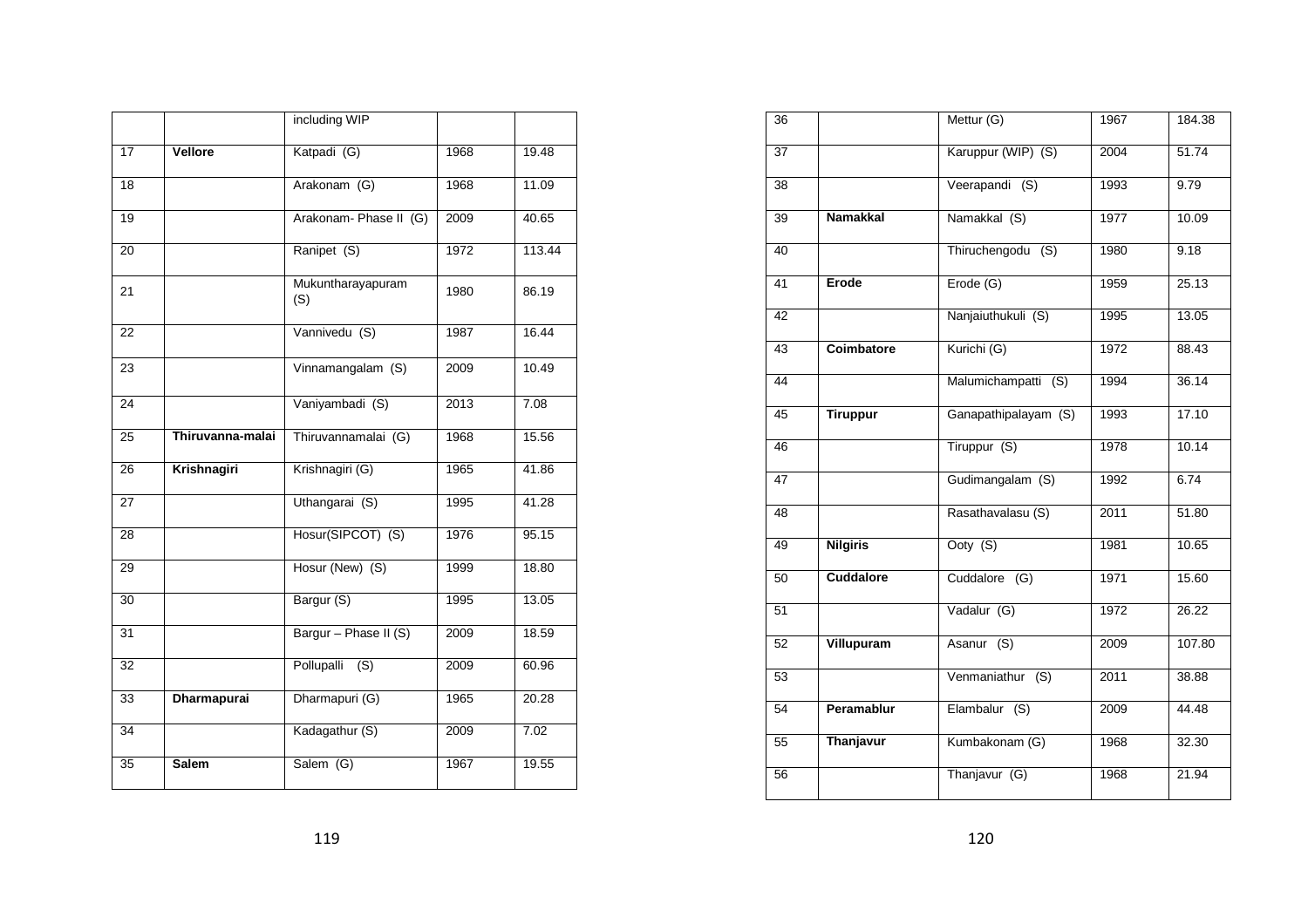| 57              |                       | Pillaiyarpatti (S)              | 1974 | 10.96  |
|-----------------|-----------------------|---------------------------------|------|--------|
| 58              |                       | Nanjikottai (S)                 | 1996 | 26.30  |
| 59              | Nagapattinam          | Nagapatinam (G)                 | 1966 | 20.97  |
| 60              |                       | Mayiladuthurai (S)              | 2009 | 12.56  |
| 61              | <b>Tiruchirapalli</b> | Thuvakudi (G)                   | 1974 | 478.38 |
| 62              |                       | Thiruverambur (G)               | 1974 | 74.50  |
| 63              |                       | Ariyamangalam (G)               | 1974 | 17.64  |
| 64              |                       | Valavanthankottai(WIP)<br>(S)   | 2003 | 51.70  |
| 65              |                       | Valavanthankottai (P-<br>II)(S) | 2008 | 87.18  |
| 66              |                       | Valavanthankottai(P-<br>III)(S) | 2009 | 26.84  |
| 67              |                       | Kumbakudy (S)                   | 2009 | 24.46  |
| 68              | Karur                 | Karur (G)                       | 1974 | 26.63  |
| 69              |                       | Karur (Athur) (S)               | 1993 | 36.29  |
| 70              | Pudukottai            | Pudukkottai<br>(G)              | 1974 | 23.18  |
| 71              |                       | Pudukkottai (SIPCOT)<br>(S)     | 1988 | 51.45  |
| 72              |                       | Mathur (S)                      | 1975 | 26.00  |
| 73              |                       | Mathur (New) (S)                | 2013 | 19.92  |
| 74              | <b>Theni</b>          | Theni (G)                       | 1963 | 26.59  |
| $\overline{75}$ |                       | Andipatty (S)                   | 1994 | 22.34  |

| $\overline{76}$ | <b>Dindigul</b>    | Dinidigul<br>$\overline{(G)}$ | 1965 | 39.90  |
|-----------------|--------------------|-------------------------------|------|--------|
| $\overline{77}$ |                    | Batlagundu (G)                | 1965 | 16.26  |
| 78              | <b>Madurai</b>     | Madurai - K.Pudur (G)         | 1960 | 56.05  |
| 79              |                    | Kappalur<br>(G)               | 1966 | 534.64 |
| $\overline{80}$ |                    | Kappalur- WIP (S)             | 2007 | 18.45  |
| 81              | Ramnad             | Paramakudi (S)                | 1976 | 10.00  |
| 82              |                    | Keezhanagachi (S)             | 1993 | 10.00  |
| 83              |                    | Urapuli<br>(S)                | 1993 | 12.14  |
| 84              | Sivagangai         | Karaikudi (G)                 | 1966 | 180.19 |
| 85              |                    | Sivagangai (G)                | 1966 | 70.61  |
| 86              |                    | Kirungakottai (S)             | 1993 | 21.85  |
| 87              | Virudhunagar       | Virudhunagar (G)              | 1958 | 45.65  |
| 88              |                    | Rajapalayam (S)               | 1995 | 41.13  |
| 89              |                    | Virudhunagar (Urban)<br>(S)   | 2013 | 37.54  |
| 90              | <b>Tirunelveli</b> | Pettai (G)                    | 1959 | 50.55  |
| 91              |                    | Kadayanallur (S)              | 1992 | 10.00  |
| 92              |                    | Valliyur (S)                  | 2005 | 16.75  |
| 93              |                    | Valliyur- Phase- II (S)       | 2010 | 23.16  |
| 94              | Thoothukudi        | Kovilpatti (G)                | 1962 | 85.54  |
| 95              |                    | Thoothukudi<br>(S)            | 1988 | 24.18  |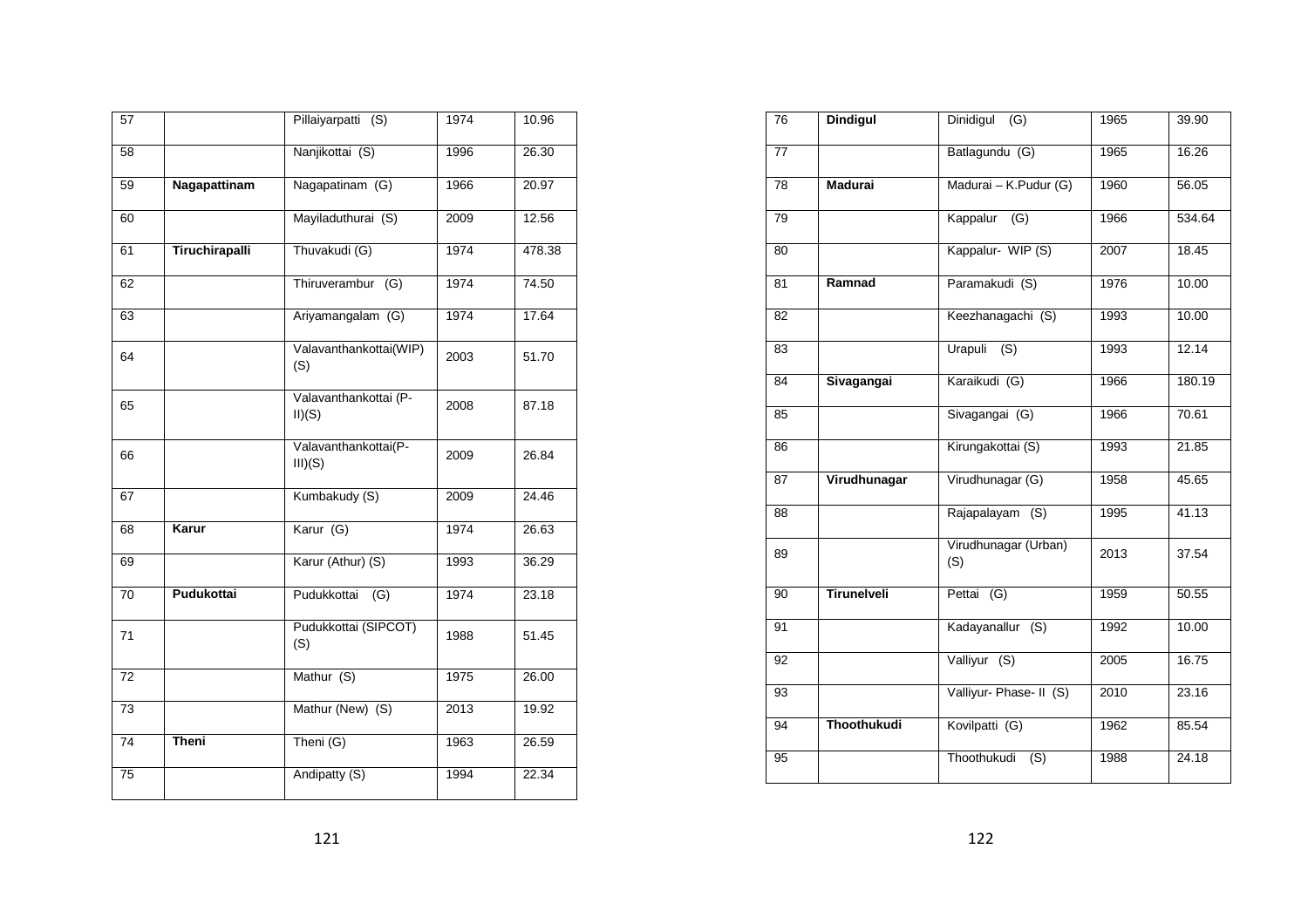| 96 | Kanyakumari | Konam (G)      | 1964 | 20.70 |
|----|-------------|----------------|------|-------|
| 97 |             | Marthandam (G) | 1964 | 7.50  |

# **G - Government Estates**

**S - SIDCO Estates.** 

# **WIP - Women Industrial Park**

# **ANNEXURE – D**

MSE – CDP (Common facility Centre) Scheme Projects for which final approval obtained from Govt. of Indiaimplemented/under-implementation(29) (Rupees in Lakh)

| S.<br>N<br>ο.  | <b>Cluster name</b>                 | Projec<br>t cost | GOI<br>grant | Govt.<br>of TN<br>grant | <b>SPV</b><br>contribu<br>tion | <b>Bank</b><br>loan | <b>Remarks</b>                 |
|----------------|-------------------------------------|------------------|--------------|-------------------------|--------------------------------|---------------------|--------------------------------|
| 1              | Sago & Starch,<br>Salem/<br>Phase-I | 92.06            | 73.31        | 0.00                    | 18.75                          | 0.00                | Project<br>completed           |
| $\overline{2}$ | Safety Matches,<br>Gudiyatham       | 156.00           | 85.54        | 10.73                   | 25.00                          | 34.73               | Project<br>completed           |
| 3              | Safety Matches,<br>Virudhunagar     | 156.00           | 85.54        | 10.73                   | 25.00                          | 34.73               | Project<br>completed           |
| 4              | Safety Matches,<br>Srivilliputhur.  | 156.00           | 85.54        | 10.73                   | 25.00                          | 34.73               | Project<br>completed           |
| 5              | Safety Matches,<br>Sattur           | 156.00           | 85.54        | 10.73                   | 25.00                          | 34.73               | Project<br>completed           |
| 6              | Safety Matches,<br>Kazhugumalai     | 156.00           | 85.54        | 10.73                   | 25.00                          | 34.73               | Project<br>completed           |
| $\overline{7}$ | Safety Matches,<br>Kovilpatti       | 156.00           | 85.54        | 10.73                   | 25.00                          | 34.73               | Project<br>completed           |
| 8              | Wet Grinder,<br>Coimbatore          | 288.20           | 99.00        | 16.52                   | 172.68                         | 0.0                 | Project under<br>implementatio |
| 9              | Brick, Tirunelveli                  | 227.27           | 122.73       | 22.72                   | 29.55                          | 52.27               | Project under<br>implementatio |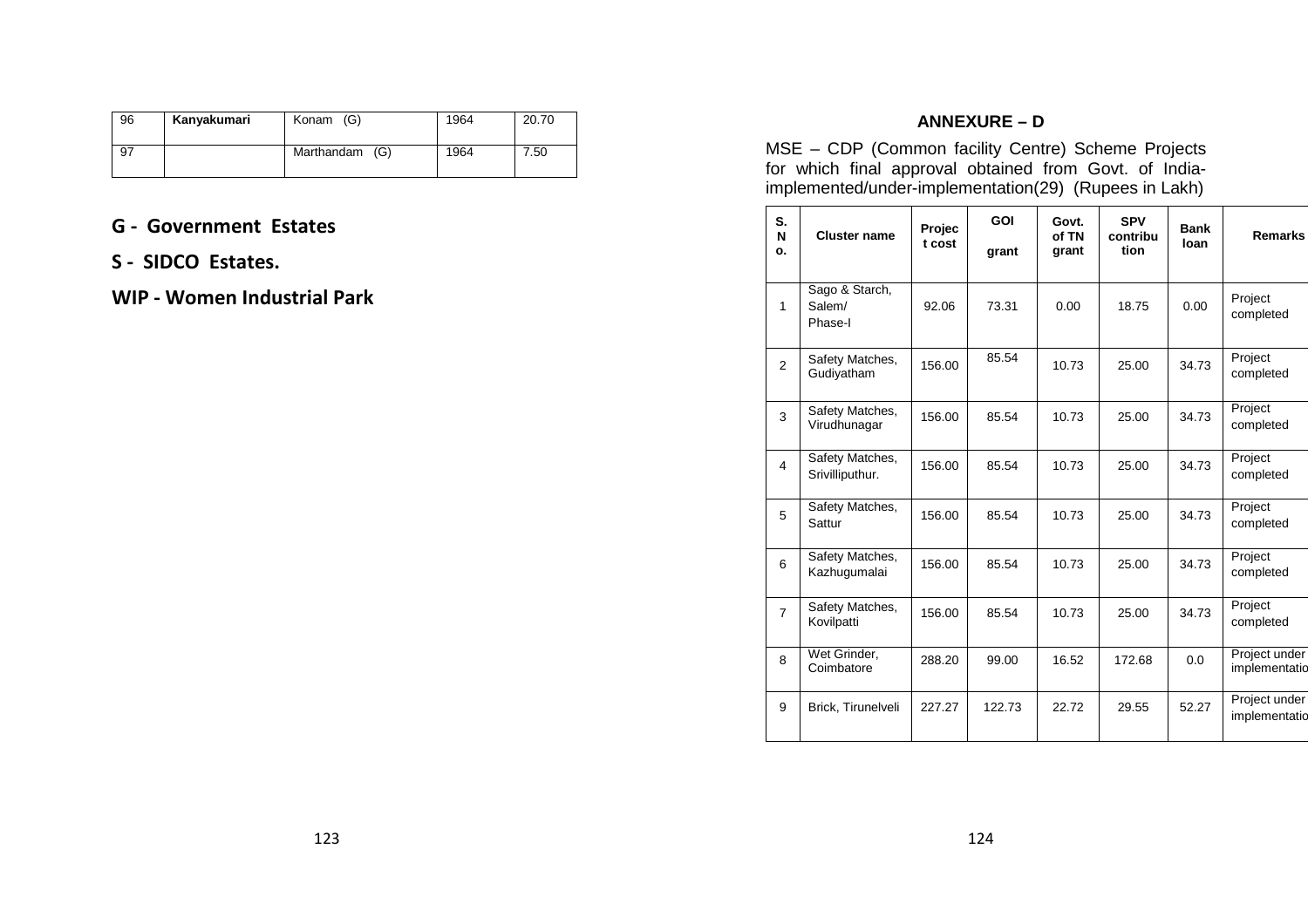| 10              | Ceramic,<br>Vridhachalam         | 73.10       | 43.86  | <b>GO TN</b><br>has<br>given 2<br>sheds<br>and<br>Rs.9.57<br>Lakh | 18.45  | 10.79    | Project under<br>implementation.                                                                |
|-----------------|----------------------------------|-------------|--------|-------------------------------------------------------------------|--------|----------|-------------------------------------------------------------------------------------------------|
| 11              | Coir, Sivaganga                  | 658.9       | 500.01 | 65.89                                                             | 93.00  | 0.00     | Project under<br>implementation.                                                                |
| 12 <sup>2</sup> | Engineering<br>Ranipet, Vellore. | 927.08      | 616.39 | 97.21                                                             | 109.35 | 104.13   | Project under<br>implementation.                                                                |
| 13              | Printing,<br>Sivakasi            | 1314.1<br>7 | 767.81 | 90.66                                                             | 180.28 | 276.00   | Project under<br>implementation.                                                                |
| 14              | Rice Mill,<br>Keelapavoor        | 690.58      | 466.03 | 69.05                                                             | 145.5  | 10.00    | Project under<br>implementation.                                                                |
| 15              | Auto<br>Components,<br>Hosur     | 690.94      | 439.89 | 70.75                                                             | 105.30 | 75.00    | Project under<br>implementation.                                                                |
| 16              | Printing,<br>Krishnagiri         | 1072.5<br>2 | 964.14 | 100.00                                                            | 108.38 | 0.00     | Project under<br>implementation                                                                 |
| 17              | Rice Mill,<br>Alangulam          | 787.00      | 550.25 | 78.91                                                             | 83.75  | 74.09    | GOI approved<br>the Project and<br>yet to release<br>their grant.                               |
| 18              | Sago & Starch<br>Phase II, Salem | 247.17      | 221.64 | $\Omega$                                                          | 25.53  | $\Omega$ | Final approval of<br>GOI received.<br>The project is at<br>the pre-<br>implementation<br>stage. |
| 19              | Rice Mill,<br>Thanjavur          | 212.06      | 100.23 | 40.43                                                             | 21.40  | 50.00    | Final approval of<br>GOI recd. The<br>Proj is at the pre-<br>implementation                     |
|                 |                                  |             |        |                                                                   |        |          |                                                                                                 |

|    |                                                        |             |         |        |        |        | stage.                                                                                         |
|----|--------------------------------------------------------|-------------|---------|--------|--------|--------|------------------------------------------------------------------------------------------------|
| 20 | <b>Steel Product</b><br>Fabrication<br>Cluster, Salem. | 1632.7<br>4 | 1277.71 | 100.00 | 255.03 | 0.00   | Final approval<br>GOI received.<br>The project is<br>the pre<br>implementatio<br>stage.        |
| 21 | Plastic Cluster,<br>Kancheepuram                       | 1485.1<br>2 | 1026.96 | 100.00 | 258.16 | 100.00 | Final approval<br>GOI received.<br>The project is<br>the pre<br>implementatio<br>stage.        |
| 22 | Refractory,<br>Virudhachalam                           | 896.46      | 571.44  | 89.85  | 135.17 | 100.00 | Final approval<br>GOI received.<br>The project is<br>the pre<br>implementatio<br>stage.        |
| 23 | Enginee-ring,<br>Parama-kudi                           | 498.89      | 373.80  | 23.34  | 53.75  | 48.00  | <b>Final approval</b><br>GOI received.<br>The project is<br>the pre<br>implementatio<br>stage. |
| 24 | Gate & Grills,<br>Thirumullaivoyal                     | 284.87      | 197.93  | 29.69  | 57.25  | 0.00   | <b>Final approval</b><br>GOI received.<br>The project is<br>the pre<br>implementatio<br>stage. |
| 25 | <b>Garment Cluster</b><br>(Women),<br>Thalavaipuram    | 104.24      | 74.28   | 9.36   | 20.60  | 0.00   | <b>Final approval</b><br>GOI received.<br>The project is<br>the pre<br>implementatio           |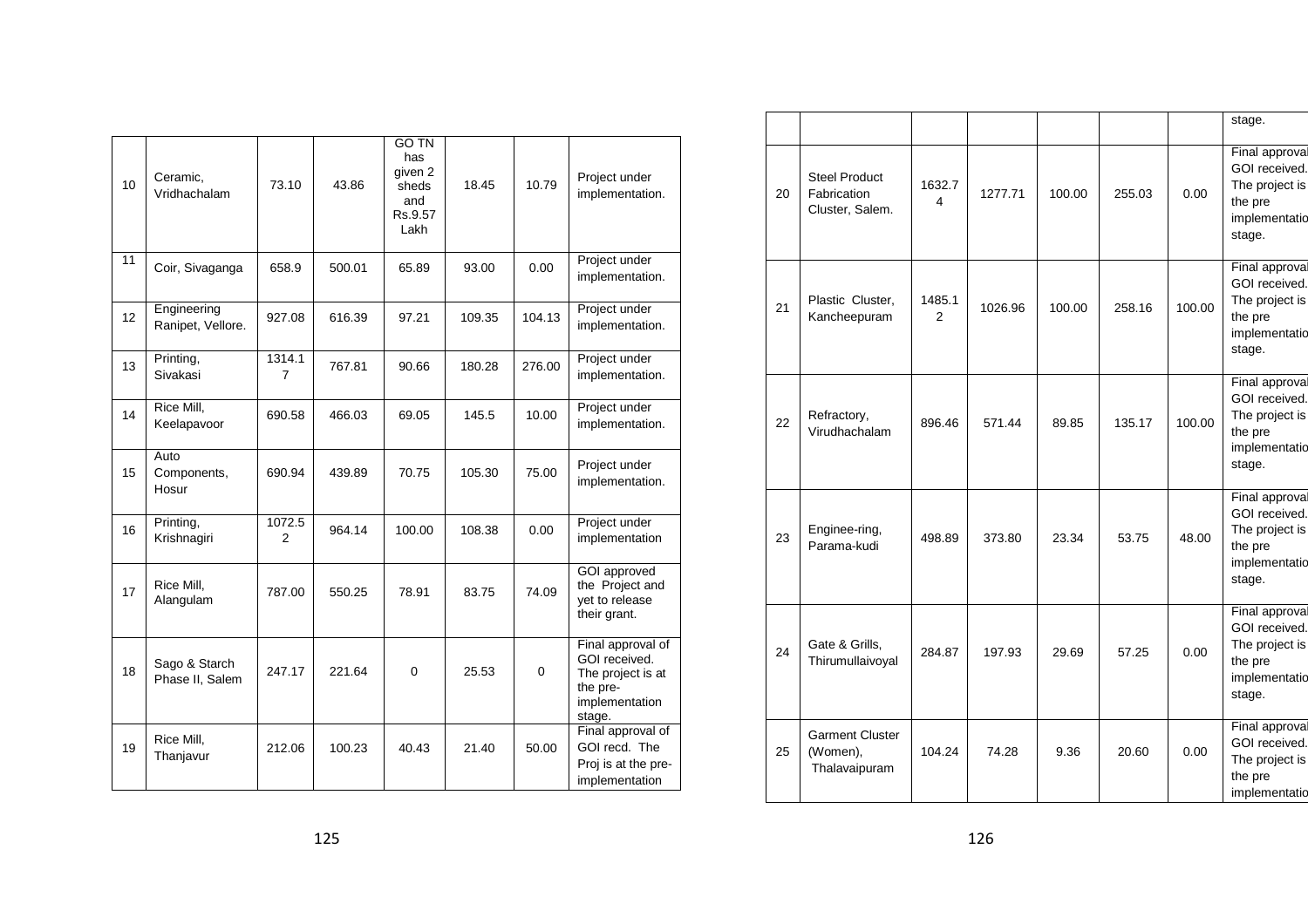|    |                                           |        |        |       |        |        | stage.                                                                                         |
|----|-------------------------------------------|--------|--------|-------|--------|--------|------------------------------------------------------------------------------------------------|
| 26 | Gold Jwellery,<br>Madurai                 | 356.46 | 255.80 | 29.14 | 39.92  | 31.60  | Final approval of<br>GOI received.<br>The project is at<br>the pre<br>implementation<br>stage. |
| 27 | Power and Auto<br>Loom,<br>Salem.         | 1333.5 | 886.45 | 98.78 | 162.18 | 186.10 | Final approval of<br>GOI received.<br>The project is at<br>the pre<br>implementation<br>stage. |
| 28 | Safety Match<br>Cluster,<br>O. Mettupatty | 346.89 | 204.64 | 36.00 | 42.50  | 63.75  | Final approval of<br>GOI received.<br>The project is at<br>the pre<br>implementation<br>stage. |
| 29 | Stainless Steel,<br>Kumbakonam            | 126.30 | 98.83  | 7.90  | 19.57  | 0.00   | Final approval of<br>GOI received.<br>The project is at<br>the pre<br>implementation<br>stage. |
|    |                                           |        |        |       |        |        |                                                                                                |

# **Annexure-E MSE-CDP (Common Facility Centre) Scheme Projects for which In-principle approval given by Govt. of India (4)**

(Rupees in Lakh)

| SI.<br>No.     | <b>Cluster Name</b>      | Project<br>Cost | <b>GOI</b><br>grant | Govt.<br>of TN<br>grant | <b>Bank</b><br>Loan | <b>SPV</b><br>Contribu<br>tion | <b>Remarks</b>                                    |
|----------------|--------------------------|-----------------|---------------------|-------------------------|---------------------|--------------------------------|---------------------------------------------------|
| 1              | Engineering,<br>Dindugul | 971.29          | 651.34              | 97.13                   | 90.00               | 132.82                         | Final approval<br>awaited from<br>Govt. of India. |
| $\overline{2}$ | Rice Mill,<br>Kangayam   | 750.53          | 525.37              | 75.05                   | 55.00               | 95.11                          | Final approval<br>awaited from<br>Govt. of India. |
| 3              | Engineering,<br>Ambattur | 1124.42         | 805.33              | 54.44                   | 150.00              | 114.65                         | Final approval<br>awaited from<br>Govt. of India. |
| 4              | Coir,<br>Erode           | 600.00          | 411.93              | 48.65                   | 79.42               | 60.00                          | Final approval<br>awaited from<br>Govt. of India  |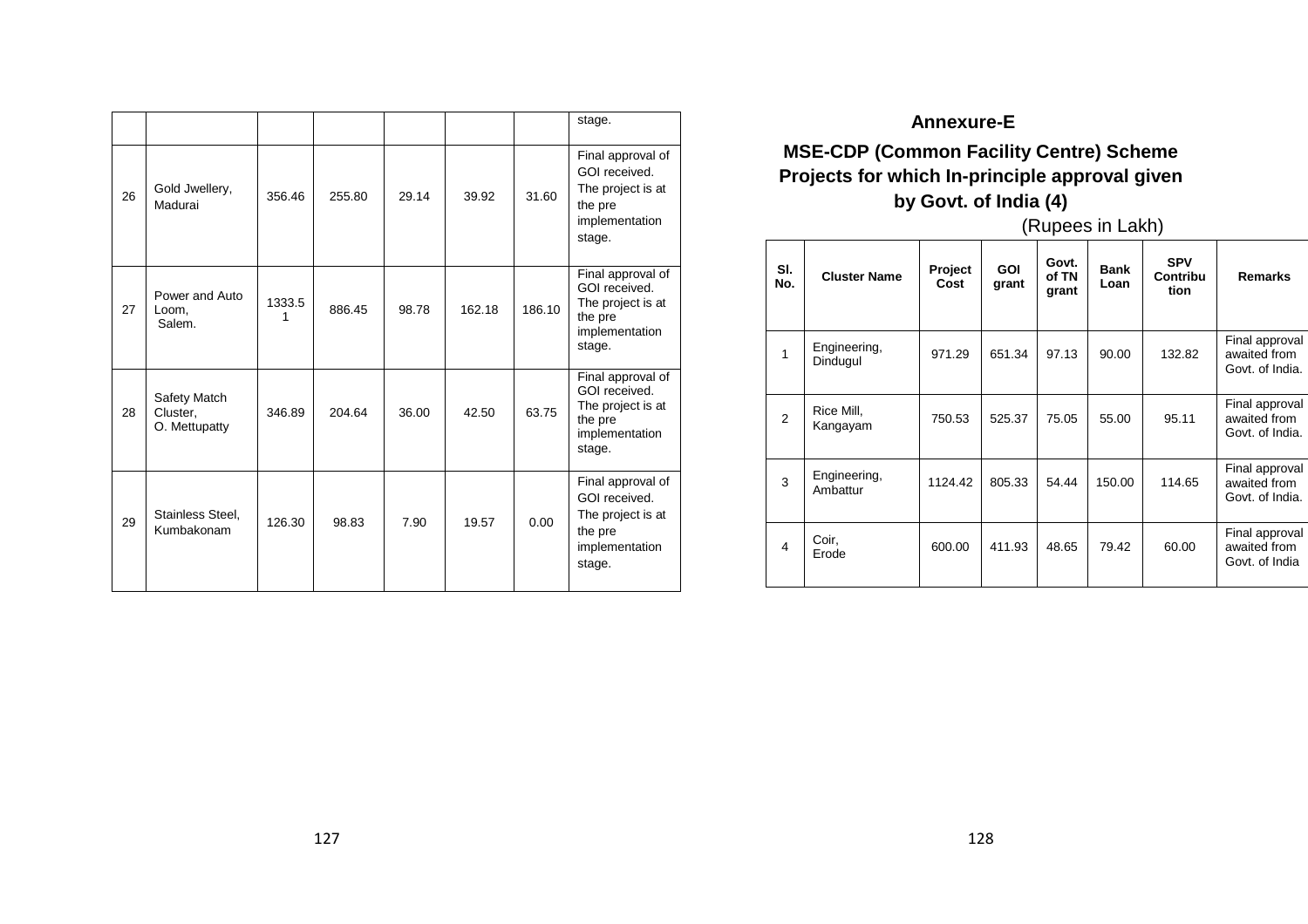# **Annexure-F**

# **MSE-CDP (Common Facility Centre) Scheme**

#### **Projects which have been recommended to Government of India and yet to be approved (Rs in Lakhs)**

| S.<br>N<br>o.  | <b>Cluster</b><br>name                                | Project<br>cost of<br><b>CFC</b> | <b>GOI</b><br>grant | Govt.<br>of TN<br>grant | <b>SPV</b><br>contrib<br>ution | <b>Bank</b><br>loan     | <b>Remarks</b>                                               |
|----------------|-------------------------------------------------------|----------------------------------|---------------------|-------------------------|--------------------------------|-------------------------|--------------------------------------------------------------|
| $\mathbf{1}$   | Cement<br>Pipes,<br>Chinnadhar<br>apuram              | 722.52                           | 486.46              | 55.85                   | 85.75                          | 94.96                   | Project<br>recommended to<br>GOI and its<br>approval awaited |
| $\overline{2}$ | Garment,<br>Dhalavaipur<br>am                         | 1363.7<br>0                      | 991.37              | 99.00                   | 137.91                         | 135.4<br>$\mathfrak{p}$ | Project<br>recommended to<br>GOI and sanction<br>awaited     |
| 3              | Safety<br>Match<br>Cluster,<br>Sattur<br>(Phase - II) | 135.76                           | 105.09              | 0.00                    | 13.87                          | 16.80                   | Project under<br>revision as per<br><b>GOI</b> instructions  |
| 4              | Rice Mill,<br>Trichendur                              | 1070.0<br>0                      | 711.60              | 100.0<br>O              | 123.40                         | 135.0<br>0              | Project<br>recommended to<br>GOI and sanction<br>awaited     |
| 5              | Gold<br>Jewellery,<br>Trichy                          | 365.80                           | 292.84              | 36.58                   | 36.58                          | 0.00                    | Project<br>recommended to<br>GOI and sanction<br>awaited     |
| 6              | Printing<br>Cluster,<br>Salem                         | 1450.0<br>0                      | 1250.0<br>0         | 0.00                    | 200.00                         | 0.00                    | <b>DSR</b><br>recommended to<br>GOI                          |

|    | Engineering,<br>Perungudi                                  | 77.00  | 59.60  | 7.45  | 5.50  | 4.45  | Project report<br>under revision                       |
|----|------------------------------------------------------------|--------|--------|-------|-------|-------|--------------------------------------------------------|
| 8  | Plastic,<br>Madurai                                        | 524.42 | 342.96 | 33.11 | 73.35 | 75.00 | Project report<br>under revision                       |
| 9  | Lime,<br>Tirunelveli                                       | 788.45 | 630.73 | 78.85 | 78.87 | 0.00  | Proposal sent to<br><b>GOI</b> and sanction<br>awaited |
| 10 | Silk weaving<br>Cluster,<br>Salem (DSR<br>Project<br>Cost) | 25.00  | 19.25  | 3.17  | 2.58  | 0.00  | Project<br>recommended<br>GOI                          |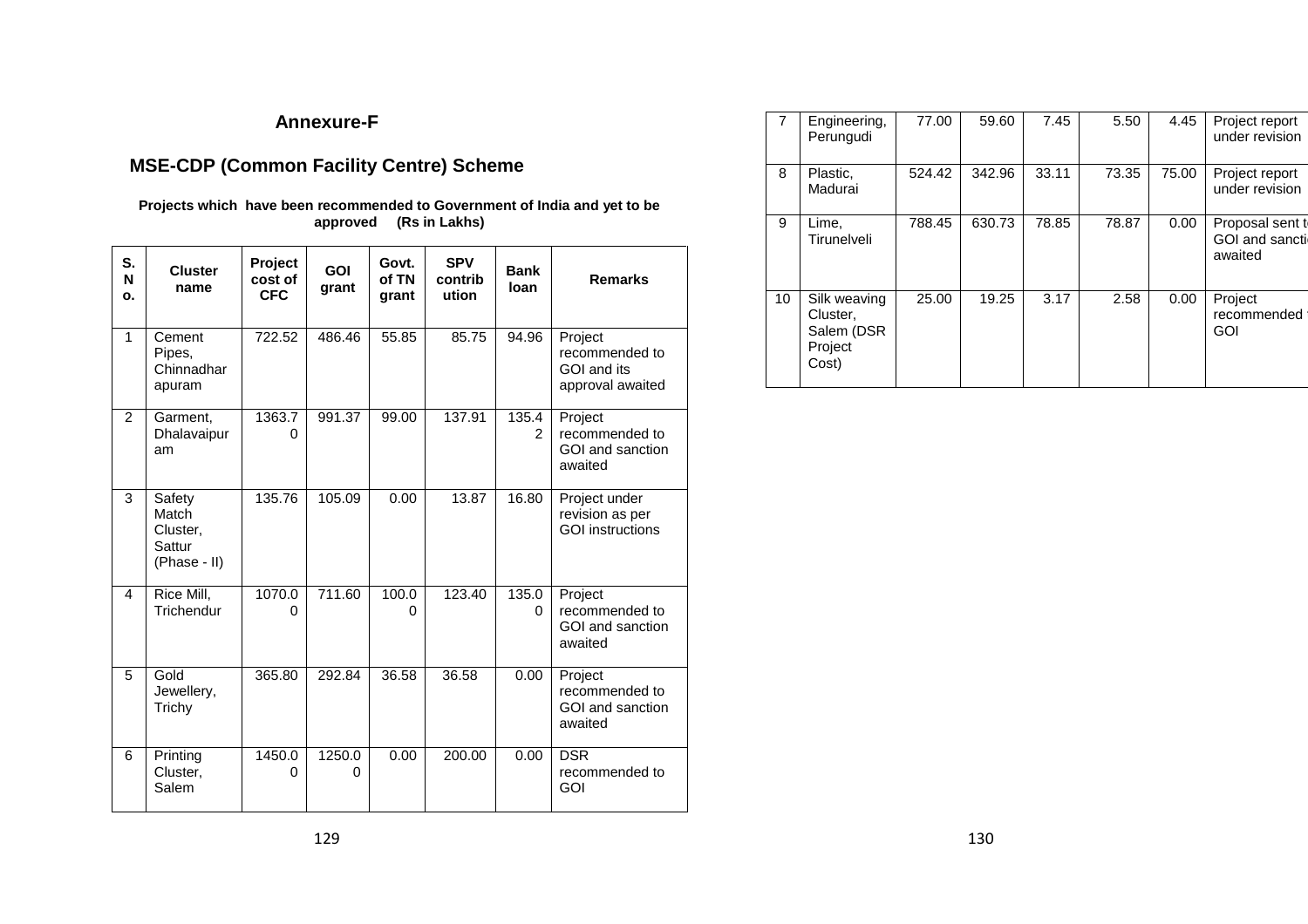# **Annexure-G**

# **MSE-CDP (Common Facility Centre) Scheme**

**Projects under consideration in the State Government** 

**(Rs in Lakhs)** 

| S.<br>No. | <b>Cluster</b><br>name                  | Project<br>cost of<br><b>CFC</b> | <b>GOI</b><br>grant | Govt.<br>of TN<br>grant | <b>SPV</b><br>contribution | <b>Bank</b><br>loan | <b>Remarks</b>                          |
|-----------|-----------------------------------------|----------------------------------|---------------------|-------------------------|----------------------------|---------------------|-----------------------------------------|
| 1         | Power<br>Loom.<br>Rasipuram             | 550.54                           | 371.86              | 45.51                   | 59.12                      | 74.05               | Project<br>recommended to<br><b>GOI</b> |
| 2         | Safety<br>Match<br>Cluster,<br>Sivakasi | 293.77                           | 177.80              | 29.38                   | 36.59                      | 50.00               | Project<br>recommended to<br><b>GOI</b> |

# **Annexure-H**

#### **MSE-CDP (Common Facility Centre) Scheme**

**Project under consideration with implementing agency (i.e) SIDCO** 

**(Rs in Lakhs)** 

| S.<br>N<br>о. | <b>Cluster</b><br>name | Proj<br>ect<br>cost<br>of<br><b>CFC</b> | <b>GOI</b><br>gran | Go<br>vt.<br>οf<br>ΤN<br>gra<br>nt | <b>SPV</b><br>contribu<br>tion | Ba<br>nk<br>loa<br>n | <b>Remarks</b> |
|---------------|------------------------|-----------------------------------------|--------------------|------------------------------------|--------------------------------|----------------------|----------------|
|---------------|------------------------|-----------------------------------------|--------------------|------------------------------------|--------------------------------|----------------------|----------------|

|  | Cashew,<br>Kanniyak<br>umari | 1486<br>.95 | 1277<br>.16 | 61.<br>09 | 148.69 |  | Proposal<br>under<br>preparati<br>on |  |
|--|------------------------------|-------------|-------------|-----------|--------|--|--------------------------------------|--|
|--|------------------------------|-------------|-------------|-----------|--------|--|--------------------------------------|--|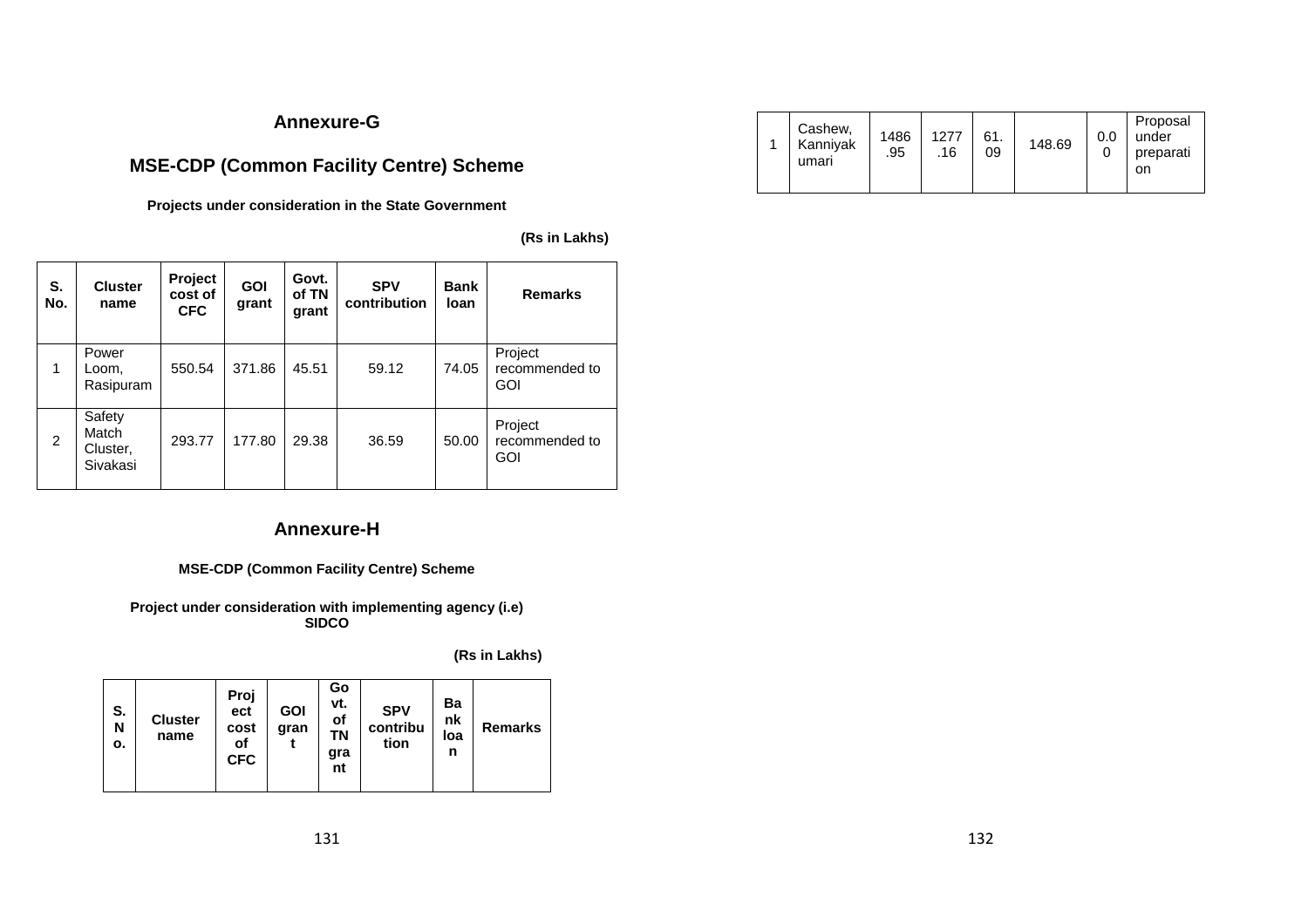# **Annexure-I**

# **MSE-CDP (Common Facility Centre) Scheme**

**Projects for which Diagnostic Study Report is to be received from the Land Administration Department** 

**(Rs in Lakhs)**

| S.<br>N<br>$\mathbf{o}$ . | <b>Clust</b><br>er<br>name  | Proje<br>ct<br>cost | <b>GOI</b><br>grant | Gov<br>t. of<br>ΤN<br>gra<br>nt | <b>SPV</b><br>contribut<br>ion | <b>Ban</b><br>k<br>loa<br>n | Remark<br>s                          |
|---------------------------|-----------------------------|---------------------|---------------------|---------------------------------|--------------------------------|-----------------------------|--------------------------------------|
|                           | Leath<br>er,<br>Ranip<br>et | 2183.<br>17         | 1500.<br>00         | 0.00                            | 683.17                         | 0.0<br>0                    | Proposal<br>under<br>preparati<br>on |

# **Annexure-J**

# **MSE-CDP (Common Facility Centre) Scheme**

**Projects not approved by Government of India and to be revised** 

**(Rs in Lakhs)** 

| S.<br>No.               | <b>Cluster</b><br>name              | Project<br>cost | <b>GOI</b><br>grant | Govt.<br>of TN<br>grant | <b>SPV</b><br>contribution | <b>Bank</b><br>loan | <b>Remarks</b>                      |
|-------------------------|-------------------------------------|-----------------|---------------------|-------------------------|----------------------------|---------------------|-------------------------------------|
| 1                       | Coir.<br>Pollachi                   | 1067.89         | 736.93              | 100.00                  | 110.96                     | 120.00              | Project<br>report under<br>revision |
| $\mathcal{P}$           | Corrugated<br>Box.<br>Thiruvallur.  | 1884.35         | 1050.00             | 100.00                  | 534.35                     | 200.00              | Project<br>report under<br>revision |
| 3                       | Lorry Body<br>Building,<br>Namakkal | 1473.61         | 1107.29             | 98.53                   | 232.79                     | 35.00               | Project<br>report under<br>revision |
| $\overline{\mathbf{A}}$ | MicalPharma,<br>Chennai             | 342.63          | 266.11              | 34.26                   | 42.26                      | 0.00                | Project<br>report under<br>revision |
| 5                       | Electronics,<br>Coimbatore          | 1482.00         | 1037.40             | 100.00                  | 197.16                     | 147.44              | Project<br>report under<br>revision |